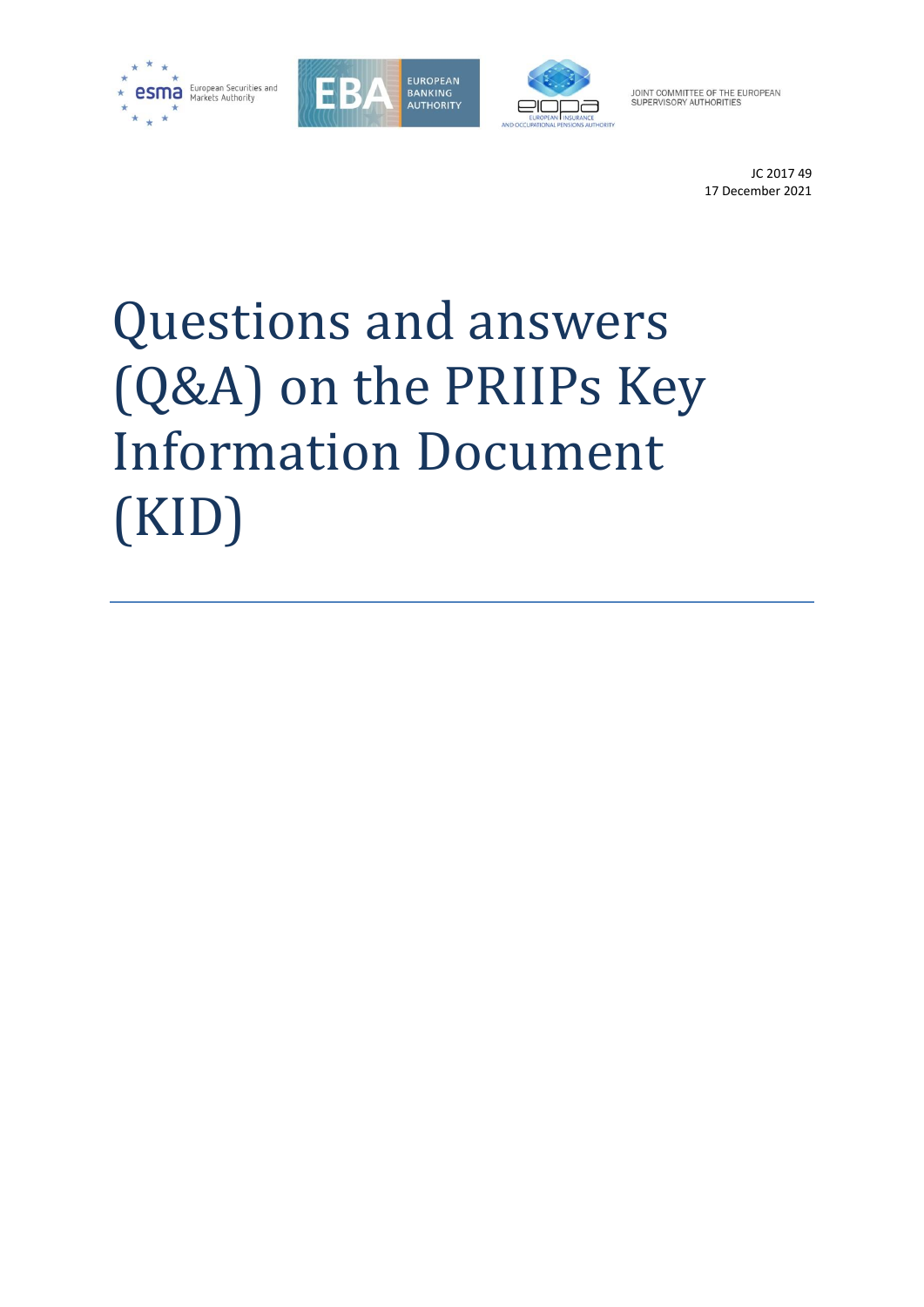# **Table of Contents**

| Τ.  |                                                                                                     |
|-----|-----------------------------------------------------------------------------------------------------|
| ΙΙ. |                                                                                                     |
|     | Methodology for assessing credit risk (Annex II, Part 2) [Last update 18 August 2017]  16           |
|     |                                                                                                     |
|     |                                                                                                     |
|     |                                                                                                     |
|     |                                                                                                     |
|     |                                                                                                     |
|     |                                                                                                     |
|     | I. List of costs of investment funds (except transaction cost related questions) (Annex VI, Part 1) |
|     |                                                                                                     |
|     | Methodology set out in Point 21 of the Annex VI of the Commission Delegated Regulation              |
|     | Other Q&A on transaction cost related issues [Last update 4 July 2017] 39                           |
|     | III. List of costs of PRIPs other than investment funds (Annex VI, Part 1) [Last update 17 December |
|     | IV. List of costs of insurance-based investment products (Annex VI, Part 1) [Last update 4 July     |
|     | V. Calculation of the summary cost indicators (Annex VI, Part 2) [Last update 19 July 2018] 46      |
|     |                                                                                                     |
|     |                                                                                                     |
|     |                                                                                                     |
|     | Standardised transaction costs: examples of calculation [Last update 4 July 2017]52                 |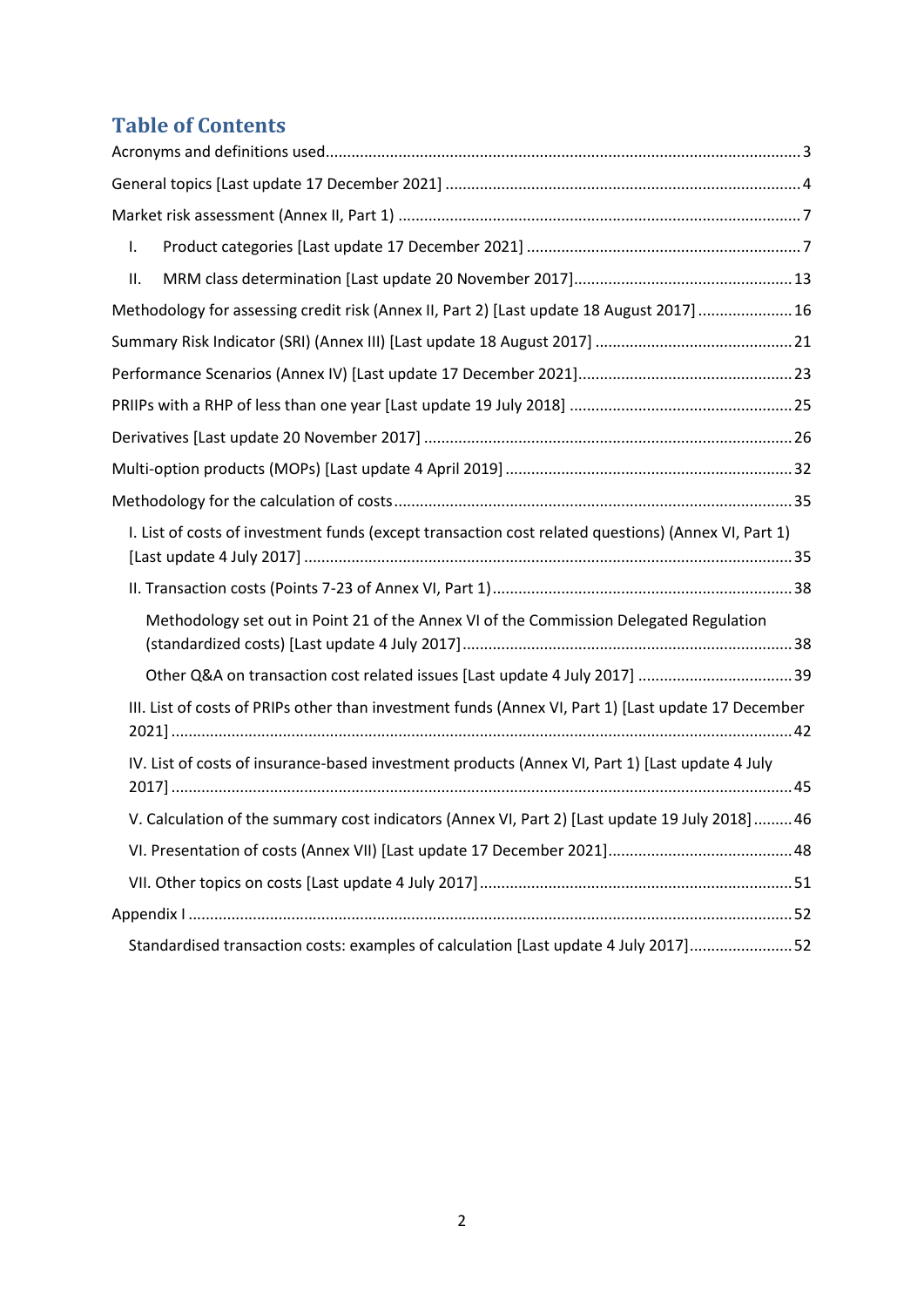# <span id="page-2-0"></span>**Acronyms and definitions used**

| AIF          | Alternative Investment Fund                                       |
|--------------|-------------------------------------------------------------------|
| <b>CCP</b>   | <b>Central Counterparty</b>                                       |
| <b>CDS</b>   | Credit Default Swap                                               |
| <b>CRM</b>   | <b>Credit Risk Measure</b>                                        |
| <b>ETD</b>   | Exchange traded derivative                                        |
| <b>IPO</b>   | <b>Initial Public Offering</b>                                    |
| KID          | Key Information Document                                          |
| <b>MOP</b>   | <b>Multi-option Product</b>                                       |
| <b>MRM</b>   | <b>Market Risk Measure</b>                                        |
| <b>MTF</b>   | <b>Multilateral Trading Facility</b>                              |
| <b>NAV</b>   | Net Asset Value                                                   |
| <b>OTC</b>   | Over The Counter                                                  |
| <b>PCA</b>   | <b>Principal Component Analysis</b>                               |
| <b>PRIP</b>  | Packaged Retail Investment Product                                |
| <b>PRIIP</b> | Package Retail and Insurance-based Investment Product             |
| Q&A          | <b>Question and Answer</b>                                        |
| <b>RHP</b>   | Recommended holding period                                        |
| <b>RIY</b>   | Reduction in Yield                                                |
| <b>SRI</b>   | <b>Summary Risk Indicator</b>                                     |
| <b>UCITS</b> | Undertakings for Collective Investment in Transferable Securities |
| VaR          | Value-at-risk                                                     |
| VEV          | VaR-Equivalent Volatility                                         |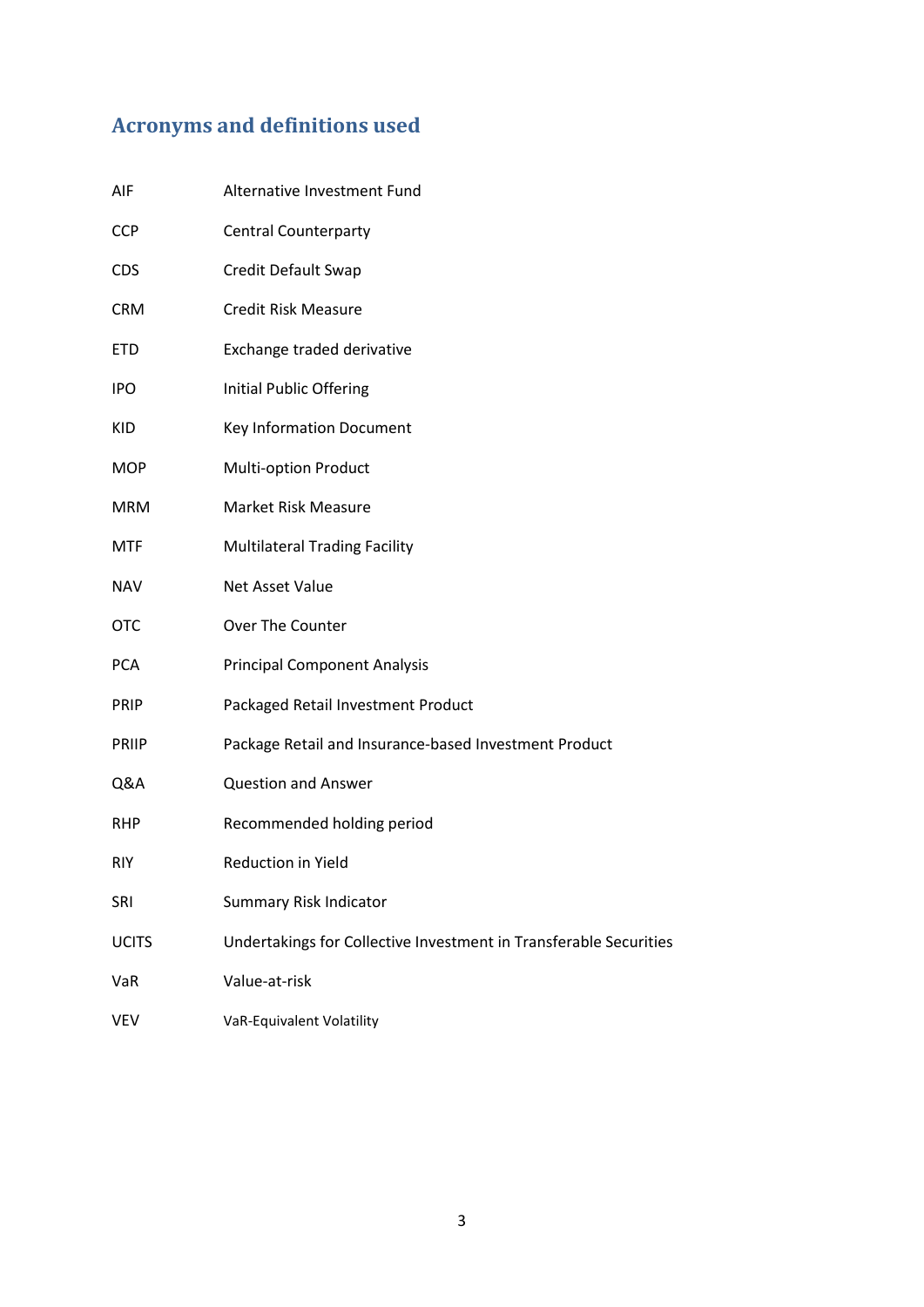# <span id="page-3-0"></span>**General topics [Last update 17 December 2021]**

#### **1. Does the categorisation of a retail investor depend on the definition in Directive 2014/65/EU?**

Yes, in accordance with Article 4(6) of the PRIIPs Regulation.

It is noted that in addition to the categories of "professional clients" and "retail client" in Directive 2014/65/EU a number of Member States have introduced further categories (such as "qualifying investor", "informed investor", or "semi-professional investor") which, by their definition, share some, but not all elements of the definition of "professional client" pursuant to Point 10 of Article 4(1) of Directive 2014/65/EU. The obligation in the PRIIPs Regulation to provide a KID extends to all investors that do not meet the criteria laid down in Annex II of Directive 2014/65/EU, irrespective of any additional categorisation provided for in national law.

**(Published 18 August 2017)**

#### **2. Is a KID always required when an investment product is listed on a regulated market?**

A manufacturer is not required to draw up a KID for a product listed on a regulated market when they have defined the product as meant only for non-retail investors

**(Published 20 November 2017)**

# **3. The Delegated Regulation uses terms "biometric risk premium" and "insurance premium". Do these terms have the same meaning?**

The Delegated Regulation defines the term "biometric risk premium" in point 54 of Annex VI. The term "insurance premium payment" in the second sub paragraph of Article 2(4) and the term "insurance premium" at the top of Templates A and B of Annex V - Single or Regular premiums paid – are considered to have the same meaning as biometric risk premium.

It can be added that some of the references to "premiums" in the Delegated Regulation, for example in the first sub paragraph of Article 2(4) the terms "overall premium", "premium" or "annual premium", refer to the total amount paid or total annual payments made by the retail investor. The term "Investment" at the top of Templates A and B of Annex V – Single or Regular premiums paid - also refers to the total amount paid or total annual payments.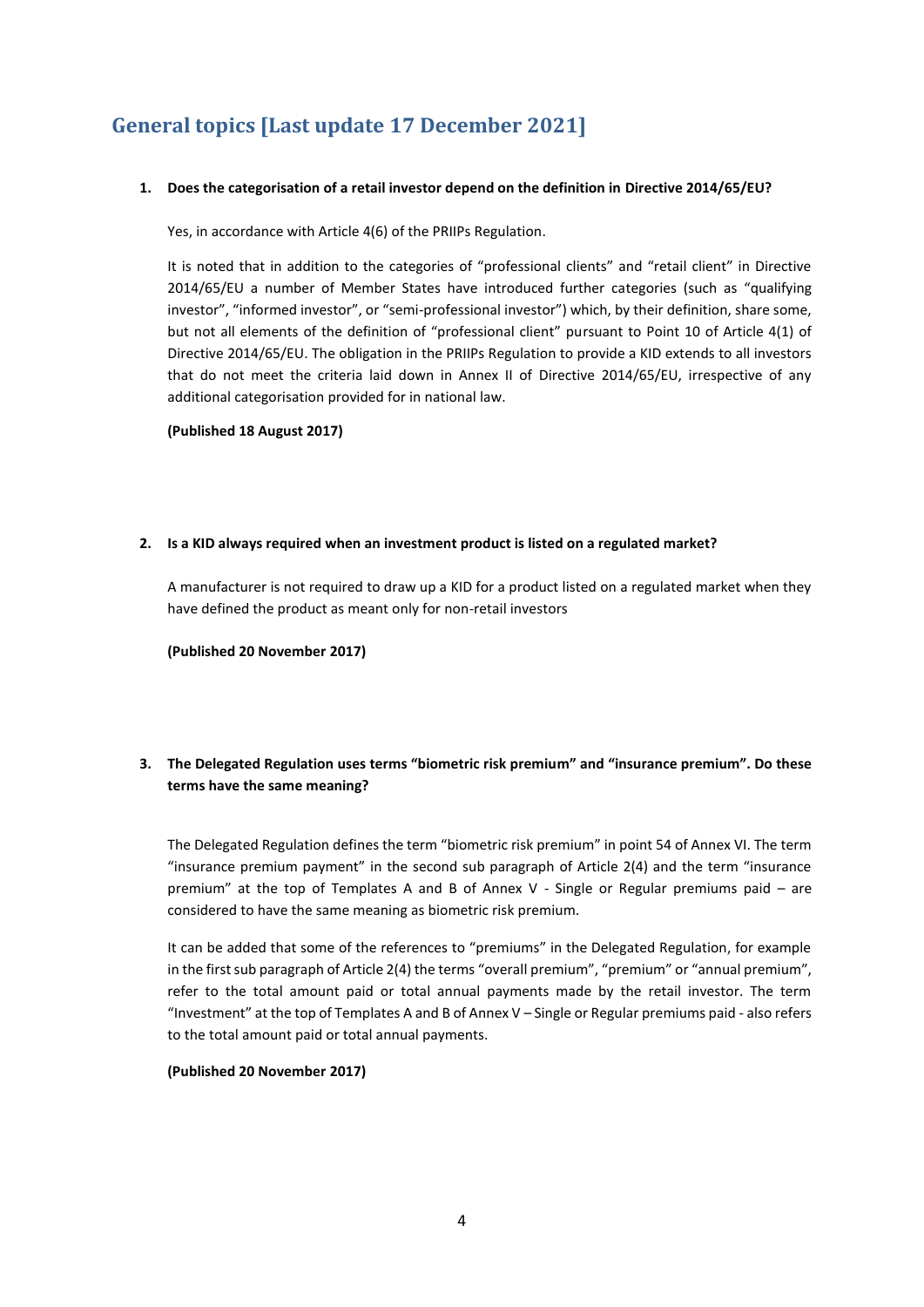#### **4. Does the KID need to be published on the public section of a website?**

Yes, in order to comply with the obligation laid down in Article 5(1) of the PRIIPs Regulation, a PRIIP manufacturer must publish a KID on the public section of its website. As reasoned in Recital 12 of the PRIIPs Regulation, the publication ensures the widespread dissemination and availability of KIDs.

**(Published 19 July 2018)**

#### **5. What aspects should be considered by the manufacturer when determining the RHP of a PRIIP?**

In accordance with Article  $8(3)(g)(ii)$  of the Regulation and Articles 2(5) and 6 of the Delegated Regulation, as well as the RHP, the PRIIP manufacturer needs to consider if there is a minimum required holding period and if there is a maturity date when preparing the KID.

The minimum required holding period covers the period of time where the PRIIP does not offer potential early exit or redemption possibilities, if any. The maturity date is the term of the product, where the product has a fixed end date. The RHP represents the view of the PRIIP manufacturer regarding a recommended period of time for the retail investor to hold the product.

The dates of these time periods can coincide, e.g. in the case of open-ended products (i.e. where there is no maturity date) that the PRIIP manufacturer considers that the minimum required holding period can be recommended, or e.g. in the case of fixed-term products that the maturity date can be recommended. In many cases such coincidence may be reasonable, for example this is expected to be the case for many investment funds, insurance-based investment products and structured bonds. However, for some PRIIPs it may not be, for example it is expected that for certain derivatives it is not recommended to hold the product until the maturity date. Therefore, the RHP should not automatically be either the minimum required holding period or the maturity date.

Rather, when deciding on the RHP, the manufacturer needs to consider how long it might be advisable for the targeted retail investor to be prepared to hold a product in view of the characteristics or underlying financial structure of the product, such as its risk/reward profile, capital guarantees and cost structure. There may also be other considerations, such as the tax implications where these apply at the level of the product, (for example this may be relevant for some insurance-based investment products). Considering that the risk indicator, as well as (some of) the return and costs figures are based on the RHP, the selection of a RHP that is markedly different from how the manufacturer can reasonably anticipate that the PRIIP is likely to be used by the targeted retail investors may increase the risk of misleading those investors as regards the true risks and returns that the PRIIP might provide. The manufacturer may also use evidence of how similar products have been used by the intended retail investors, or when reviewing the KID over time have evidence of how the product has been used by retail investors (in this respect there is a link to the product governance arrangements required by MiFID and IDD).

For example in terms of the link between a product's characteristics and the RHP, for "return target" and guaranteed products the RHP is expected to result from the analysis of the underlying mechanisms of protection or guarantee. Its calculation requires a careful analysis of each component comprised in the financial structure in order to get a clear picture of how any single protection or guarantee mechanism actually works. In "risk target" or "benchmark" products, the RHP is expected to be determined according to the criterion of the costs break-even, given the degree of risk of the product.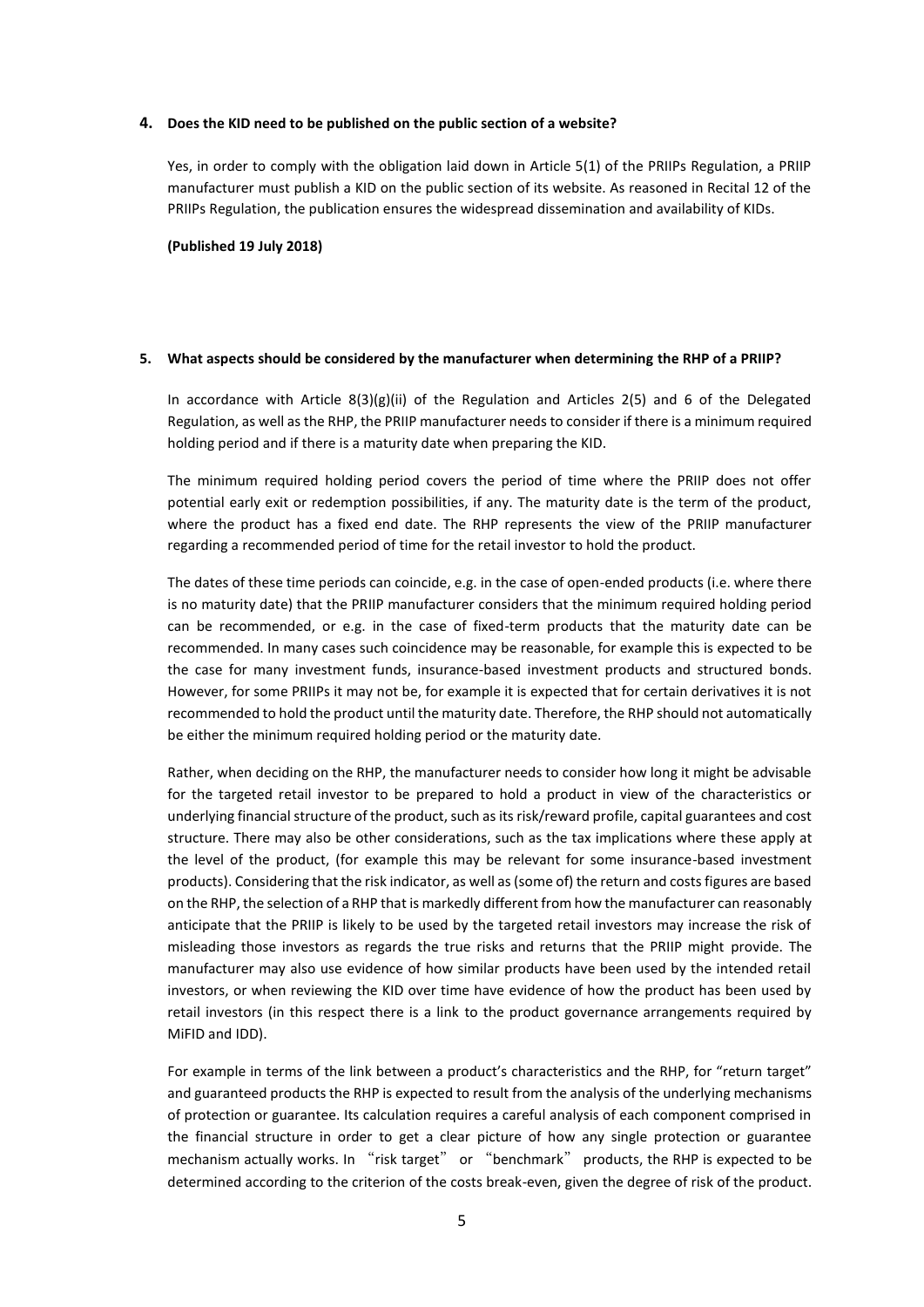From the retail investor's perspective, the RHP is not expected to be less than the minimum time period within which the costs incurred may be amortized, taking into account the risks embedded in their financial engineering. In other words, the link between the risk and the potential returns of the PRIIP can be fully appreciated only over the RHP.

The above elements should be considered when preparing the brief description of the reasons for the selection of the RHP (Article 6(a) of the Delegated Regulation) as well as the information on the main factors upon which the return of the product depends in accordance with Article 2(2) of the Delegated Regulation.

At the same time, the selection of a RHP by the PRIIP manufacturer does not necessarily mean that only that period would be a reasonable holding period. There may be products where different holding periods are considered equally or similarly viable. This aspect could be reflected in this brief description (Article 6(a) of the Delegated Regulation), including by describing other possible holding periods. However, since the RHP is used as a basis for the risk, performance and cost figures, it should be clear in the section 'How long should I hold it and can I take money out early?' the time period that has been selected for the purposes of preparing the KID, including in the highlighted text 'Recommended [required minimum] holding period: [x]'.

Further, considering that retail investors may decide to use the product in a different way, or their personal circumstances may change, the relevant implications of not holding the PRIIP for the RHP should be clearly shown in the KID. For example, the investor should be warned if the risk of the PRIIP is significantly higher if it is held for shorter or longer than the RHP (see Article 3(2)(d) of the Delegated Regulation), as well as regarding the implications of disinvestment in the section 'How long should I hold it and can I take my money out early?' as set out in points (b) and (c) of Article 6 of the Delegated Regulation.

**(Published 4 April 2019)**

**6. How does Article 15(2)(c) of the Delegated Regulation regarding the review of the KID apply to the different holding periods shown? If the mean return for the PRIIP's moderate performance scenario, expressed as an annualised percentage return, has changed by more than five percentage points for at least one of the holding periods should an update be made?** 

This provision applies to all holding periods for the moderate performance scenario (at 1 year, half the recommended holding period and the recommended holding period, as applicable, based on the length of the recommended holding period of the PRIIP), i.e. where the annualised percentage return has changed by more than five percentages points for at least one of the holding periods shown.

**(Published 17 December 2021)**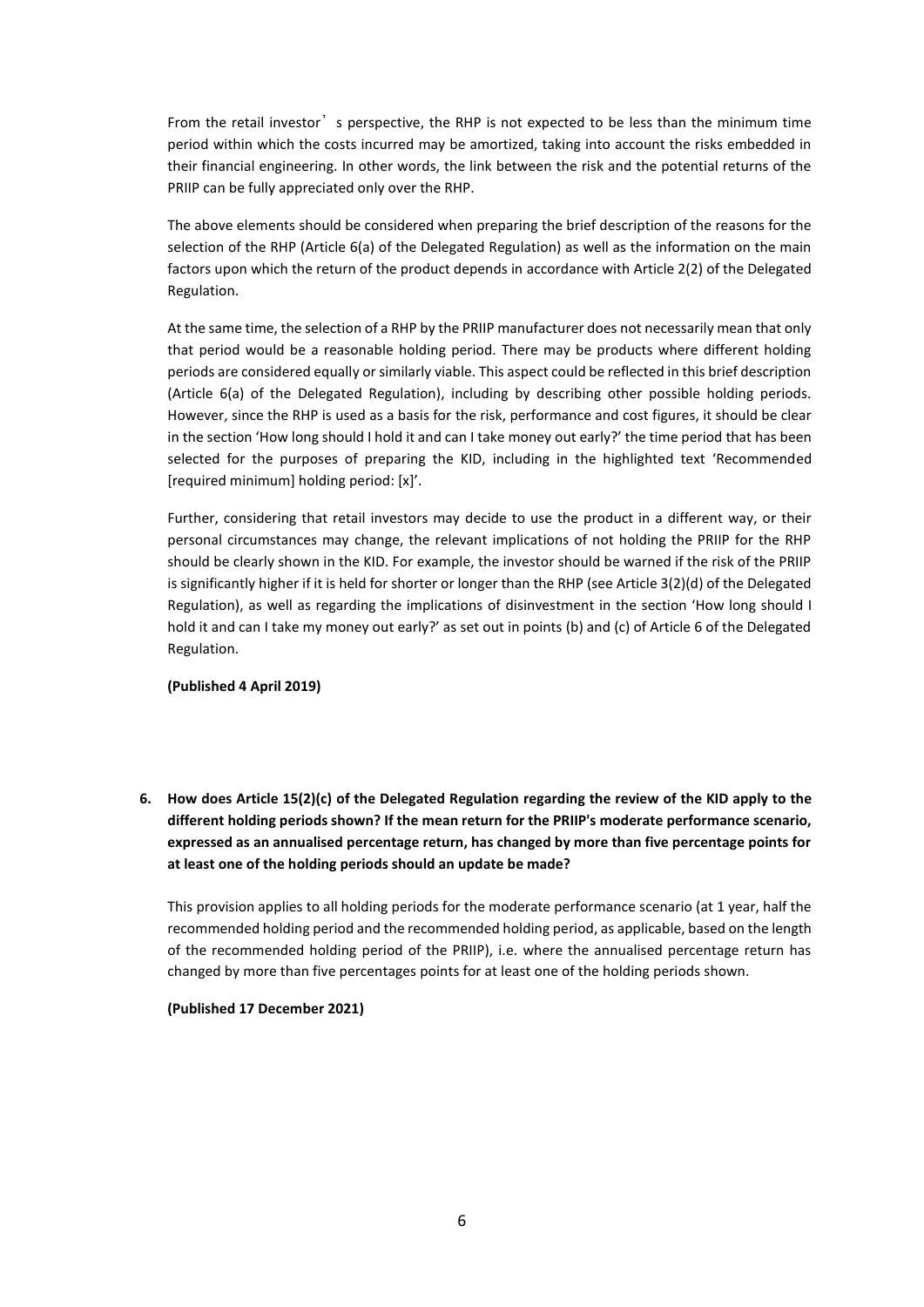# <span id="page-6-1"></span><span id="page-6-0"></span>**Market risk assessment (Annex II, Part 1)**

# **I. Product categories [Last update 17 December 2021]**

# **1. Will it be possible for the manufacturer to include certain products, such as leveraged products, voluntarily in "Category 1" for the purposes of the market risk assessment?**

It is not possible to voluntarily include a PRIIP in any Category. The analysis of the appropriate categorisation must be done. For example, leveraged products that could lead retail investors to lose more than their initial investment would be Category 1. Other types of leveraged products, for example those that track a reference value that cannot fall below zero, may be Category 2 or 3.

**(Published 4 July 2017)**

**2. The main difference between Category 2 and Category 3 is whether the condition of "constant multiple" is fulfilled in Annex II, Part 1, Point 5. Would it be correct to treat unit-linked insurance products with minimal fees charged by the insurer (or absolute fees or fees depending on value) as not fulfilling the definition of "constant multiple" and therefore belonging to Category 3?**

The categorisation referred to in Annex II concerns the MRM of the product. Annex VI and VII concern the calculation and presentation of costs or fees. For insurance-based investment PRIIPs which do not fall into Category 4, the categorisation depends only on the characteristics of the payoff of the PRIIP and the availability of data. It does not depend on the nature of the charges.

**(Published 4 July 2017)**

### **3. Are PRIIPs with unconditional capital protection categorised as Category 2 or Category 3?**

If there is an unconditionally protected amount this usually indicates a non-linear PRIIP and therefore Category 3 or 4 is more likely. In this case, in accordance with Points 24 and 29 of Annex II, Part 1, the MRM may be calculated by discounting the protected amount to get the (97,5%) VaR.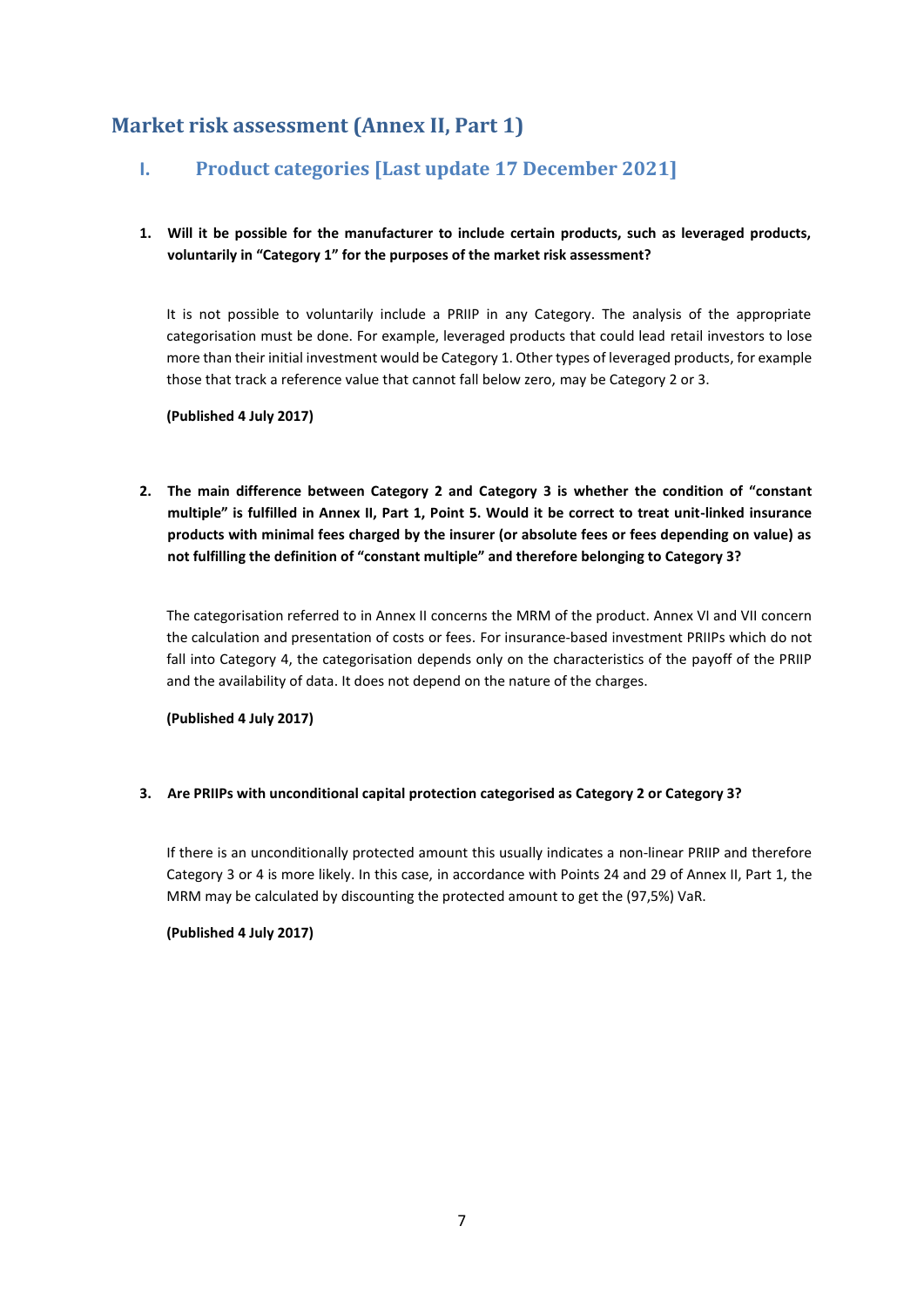**4. Would a hedge fund that meets the following criteria be considered a Category 1 or Category 3 PRIIP? The criteria are: the hedge fund invests in transferable securities, these transferable securities are valued daily, the hedge fund has quarterly (or less frequent) redemption right, hedge fund is able to use leverage.**

A determination as a Category 1 PRIIP overrules the other categories; thus where a PRIIP satisfies the conditions for a Category 1 PRIIP it shall be classified as a Category 1 PRIIP irrespective of whether it also meets the conditions of another category. The historic availability of price data relates to the frequency of the calculation of the NAV, not the frequency of redemption rights. That means it is a Category 3 PRIIP if there is sufficient historic data from the hedge fund or a benchmark available.

**(Published 4 July 2017)**

**5. It appears that unit-linked insurance products without guarantees would fall into Category 2. However cost-profit-participation and risk-profit-participation is not reflected in the market values or the Cornish-Fisher methodology. Please provide guidance on how this is to be taken into account.**

Pure unit-linked insurance products, i.e. those which do not have a profit participation mechanism and do not depend on other factors that are unobserved in the market, would fall into categories 1, 2 or 3 depending on the nature of the product´s payoff and the availability of data.

The same unit-linked product may offer units backed by different investment propositions (funds, structured instruments, etc.) that fall into different categories, (e.g. some being Category 2, whilst others being Category 3); separate Risk Indicators would be displayed for these different units.

In the cases of cost and risk profit participation described, the PRIIP or the units offered – depending at what level the participation is occurring -- would not be Category 2, but Category 4. The cost-profit or risk-profit participation is considered an unobserved factor in the market, therefore resulting in the PRIIP being Category 4. Points 25 to 29 of Annex II, Part 1 describe the methodology for calculating the VEV of the part of the PRIIP that depends wholly or partly on factors that are unobserved in the market.

**(Published 4 July 2017)**

# **6. What is the meaning of the term "underlying investments" in Annex II, Part 1, Points 4-6 for a PRIIP that is an Undertaking for Collective Investment (UCI)? In particular, do we need to look at the portfolio of the UCI itself to determine which Category we should consider the PRIIP?**

The determination of the PRIIPs' Category addresses the PRIIP itself, and depends on the pay-off structure and the availability of data. If the pay-off of the UCI is linear, it would be classified as Category 2 provided there is enough data available for the calculation. If there is no data, it would be Category 1. If the pay-off is not linear (for example a structured UCITS), it would be a Category 3 product, provided the data history requirements are met.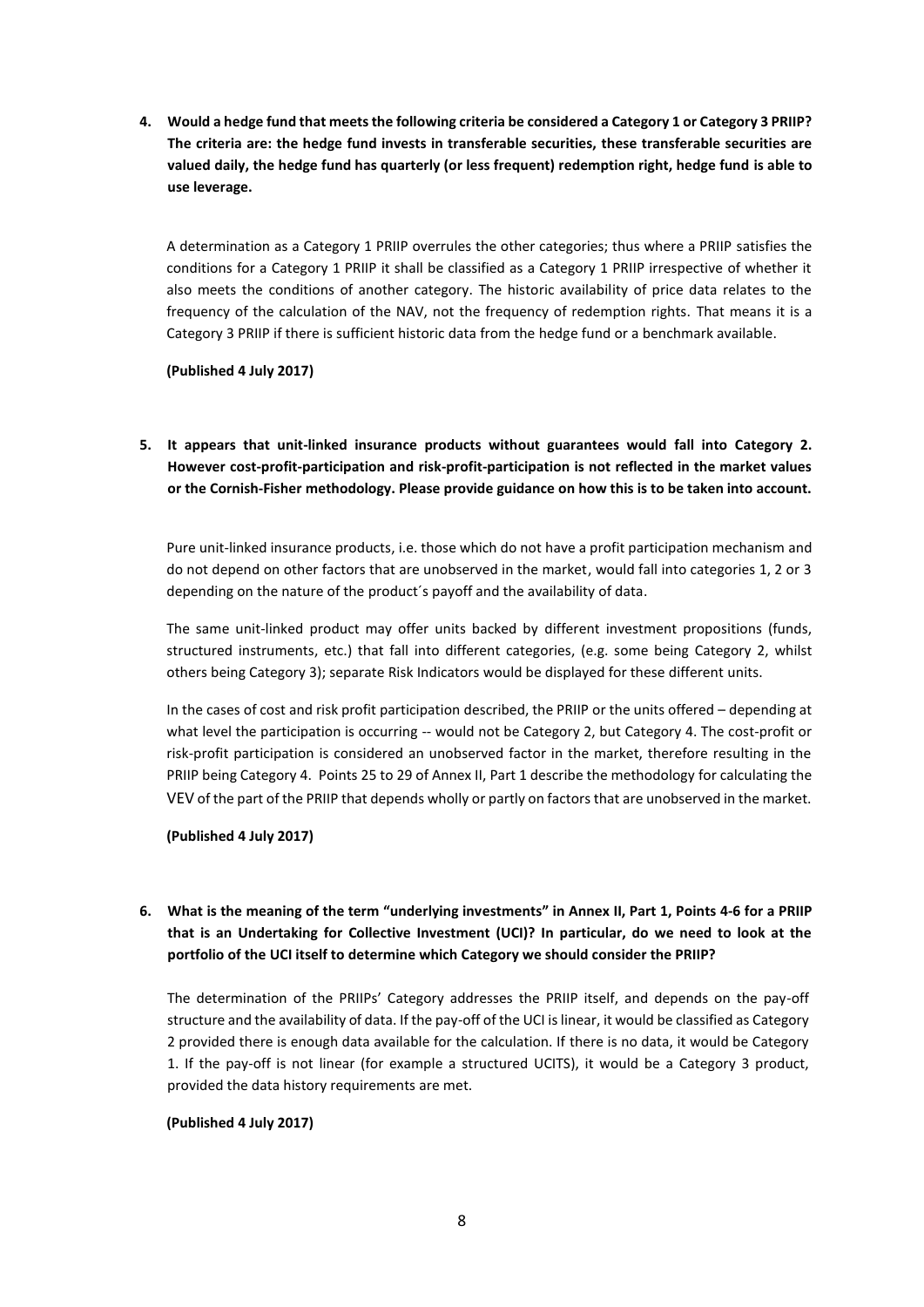**7. For PRIIPs that allow for investment in underlying instruments of a different nature, which are classified in different groups for risk calculation, how should the Summary Risk Indicator (SRI) be calculated? For instance, if the PRIIP that is a fund invests in non-linear instruments that are not material at portfolio level or that do not induce a non-linear payoff for the fund? The reason for the question is that Commission Delegated Regulation indicates the methodology for the calculation of the single underlying and not the combination.**

It can be helpful to make a distinction between those PRIIPs that allow for investment in underlyings of a different nature because they are for example an Undertaking for Collective Investment or a structured product, and those PRIIPs that allow for the retail investor to invest in different types of underlyings of their choosing (i.e. multi-option products).

For the first type of PRIIP described above the categorisation for the purposes of the market risk assessment depends on the overall PRIIP pay-off structure of the portfolio as a whole, and not on the underlyings as such. In the two cases mentioned in the question the PRIIP would be classified as Category 2. Where a PRIIP includes a material exposure to a non-linear underlying financial instrument and a linear one, and that, as a consequence, the combined pay-off structure is materially non-linear (e.g. a PRIIP delivers an overall return equal to the upside of an index above a given strike, then the PRIIP would be Category 3).

For multi-option products, the categorisation may be different for different units offered. The KID for the MOP itself (the generic KID) would include a range of SRI classes in accordance with Article 12(1)(a), but not the range of categorisations.

#### **(Published 4 July 2017)**

**8. In Annex II, Part 1, Points 9 and 10 it states that the minimum observation frequency is monthly but subsequently it is specified that in the event of bi-monthly publication of prices the frequency will be bi-monthly. Is that not contradictory? Further, in Point 10, no minimum history is explicitly mentioned for bi-monthly prices.**

It is important to clarify that bi-monthly means that prices are available twice a month (to avoid confusion with every 2 months), so that is more frequent than the minimum monthly frequency. Regarding Point 10, where prices are not available on a weekly basis, but are available on at least a monthly basis (i.e. also including where they are available on a bi-monthly basis), the minimum data history is 5 years.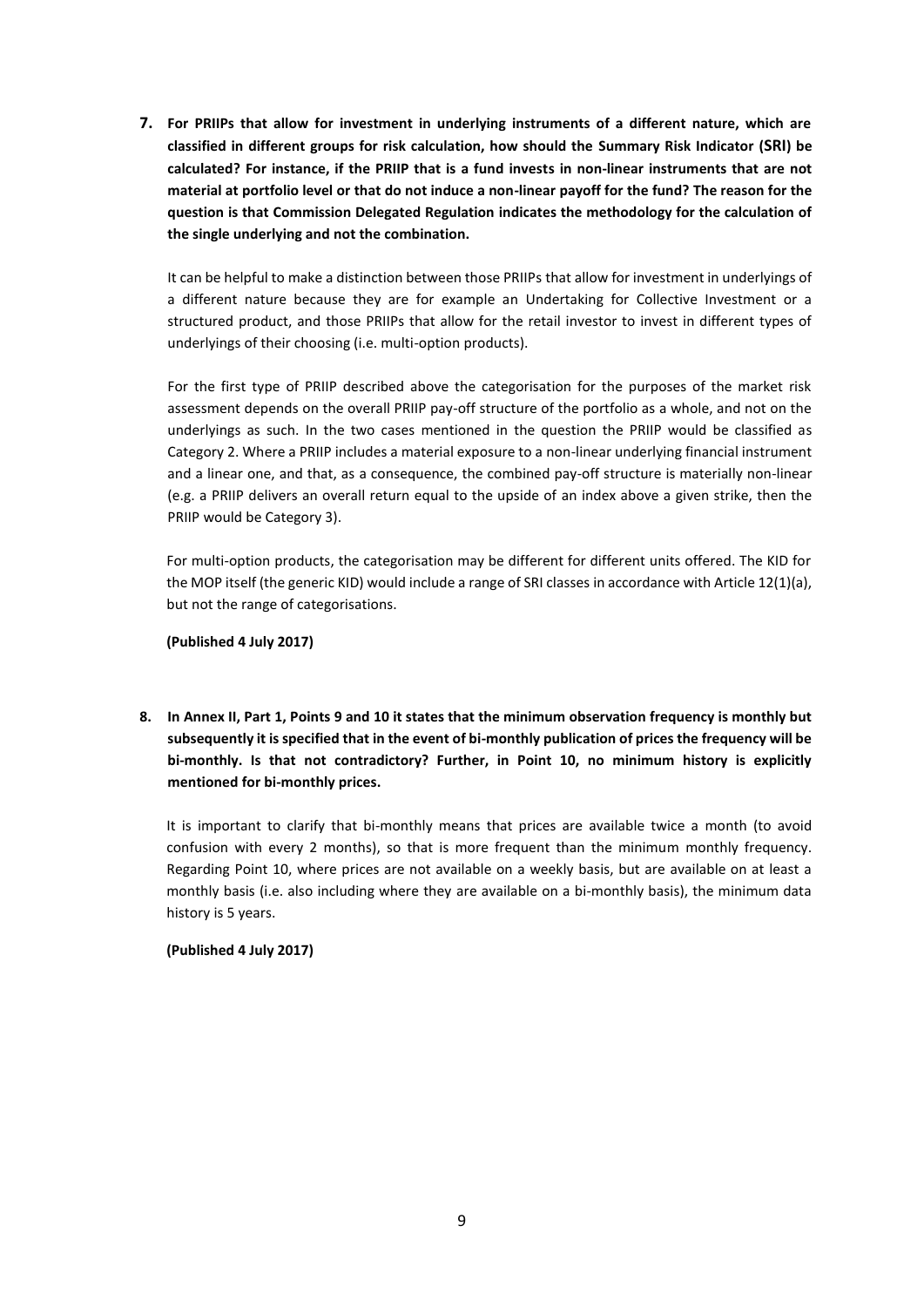- **9. How should the requirement to use data of an appropriate benchmark/proxy be interpreted where there is no, or insufficient, price data for the PRIIP or the underlying value. For example:** 
	- **Would an open end structured product linked to the performance of a newly issued stock automatically qualify as a Category 4 PRIIP?**
	- **Would it change its Category during the tenor (into Category 2/3) once enough prices are available?**
	- **Do you agree that Point 14 of Annex II may also be applied for new funds or funds with daily observation of return lower than 2 years.**

When insufficient price data for the PRIIP or its underlying asset are available, data of an appropriate benchmark or proxy should be used. Such a PRIIP should not be assigned to a different Category unless no appropriate benchmark or proxy exists, in which case it shall be classified as a Category 1 PRIIP and a default MRM (MRM 6) will be assigned. The availability of data has no bearing on the applicability of Point 14 of Annex II. The MRM of a PRIIP based on a newly issued stock should be computed using an appropriate benchmark or proxy if available, until there is enough real data of the new stock. The Category of such a product then will not change once sufficient data becomes available.

More specifically, in relation to the sub-questions above:

- No it would be a Category 3 PRIIP, though the simulation would require using the returns of a suitable proxy.
- No it is a Category 3 PRIIP.
- Yes Point 14 may be applicable, but it depends on the nature of the investment policies or strategies and not on the availability of data. Point 14 can apply to new funds (and equally to funds with sufficient data history), but the requirements regarding sufficient data history or the use of a suitable benchmark or proxy still apply.

#### **(Published 4 July 2017)**

# **10. Is the provision in Annex II, Part 1, Point 14 (b) applicable where a fund has sufficient history? This is particularly relevant to multi-asset funds; it would be misleading to put these products in Category 1 (thus MRM class 6), whereas most often, they would actually fall into MRM class 2 or 3.**

The same requirements apply to products to which Point 14 applies as to other products in general as regards the case where there is insufficient data, where a benchmark should be used. If there is no appropriate benchmark or proxy the minimum data requirements will not be satisfied and the PRIIPs will be categorised as 1.

Point 14(b) relates specifically to the case where there has been a revision (that is a material change) to the investment policy (not, that is, simply a rebalancing of asset allocations according to an existing investment policy). The portfolio composition of "life cycle funds", for example, changes substantially over time usually becoming more defensive by switching from equity to fixed income assets. This means that not all of the return history of the fund may be representative of the fund's current overall risk profile. Therefore, the data history requirements in Point 5 or 6 may be met, but part or all of that history may no longer be relevant for the fund due to a revision of its investment policy. In this case the actual fund data history is not used for the VEV calculation, and instead the maximum of Points 14 (a) (ii) and (iii) should be used. This would not involve a re-categorisation of the PRIIP into Category 1.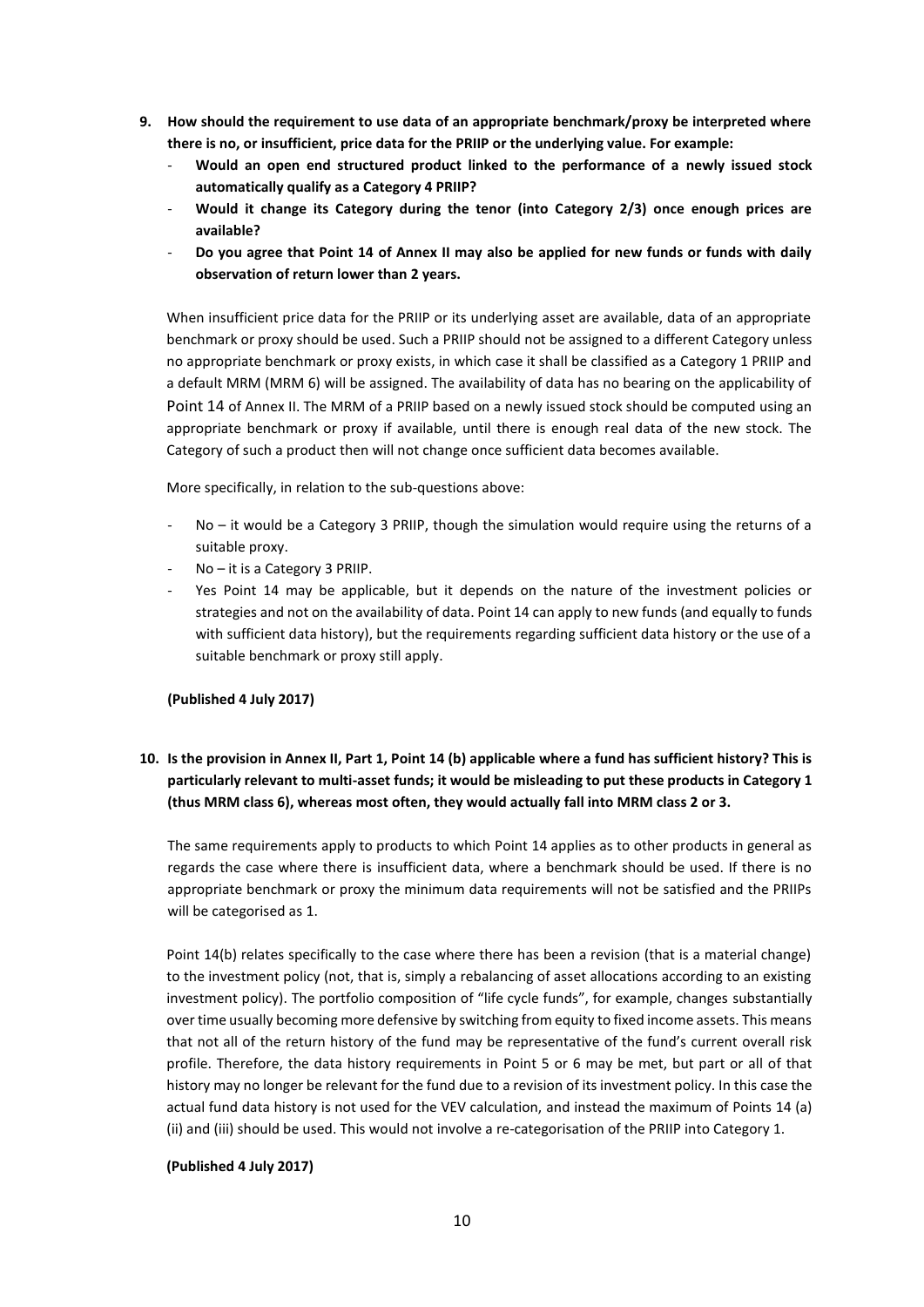#### **11. Can an appropriate benchmark or proxy continue to be used once sufficient data becomes available?**

It is not possible to use an appropriate benchmark or proxy where sufficient market data is available for the PRIIP. However, where market data is available only for a part of the period used for the calculation, the available market data should be concatenated with the relevant price data of an appropriate benchmark or proxy (for example where monthly market data of the PRIIP is available, it should be concatenated with monthly market data of the benchmark or proxy). Once sufficient market data of the PRIIP becomes available to complete the data series, that data should be used in its entirety rather than the data of the benchmark or proxy.

**(Published 18 August 2017)**

#### **12. What is meant by factors not observed in the market as stated in Annex II, Part 1, Point 7?**

Category 4 products are those where the value depends, at least in part, on factors not observed in the market. That is, the value is not calculated using market prices of underlyings but depends to some extent on decisions of the manufacturer which are not triggered automatically by external factors. In insurance, a typical example mentioned in the Delegated Regulation is with-profit insurance contracts that distribute to retail investors a portion of the manufacturer's profits.

Structured products which depend on multiple underlying securities should not be classified as Category 4 due to the impact of the correlation. These products are expected to be either Category 1 or 3 depending on the availability of data.

#### **(Published 18 August 2017)**

# **13. How should credit-linked notes be treated, for example which is their product category for the purposes of the MRM calculation?**

The Delegated Regulation does not in general address the treatment of specific product types, and for credit-linked notes the contractual arrangements for each product would need to be assessed on a case-by-case basis, to identify the applicable category and the methodology for this category would then be applied.

However, some guidance can be given in relation to how the Delegated Regulation can be applied to instruments that pay a periodic coupon to the investor until either maturity or the default of a reference entity.

First, in accordance with Annex II, Part 1, point 4(c), where there is not sufficient historical data the product shall be considered a Category 1 product, and hence the MRM is 6. For example, if a product depends, on the default of multiple entities, there may not be observable correlations for a joint default.

Where there is market data, for example CDS prices that give a market based estimate of the probability of default for a particular reference entity, these products may be Category 3 and the corresponding methodology for the risk and performance calculations would apply.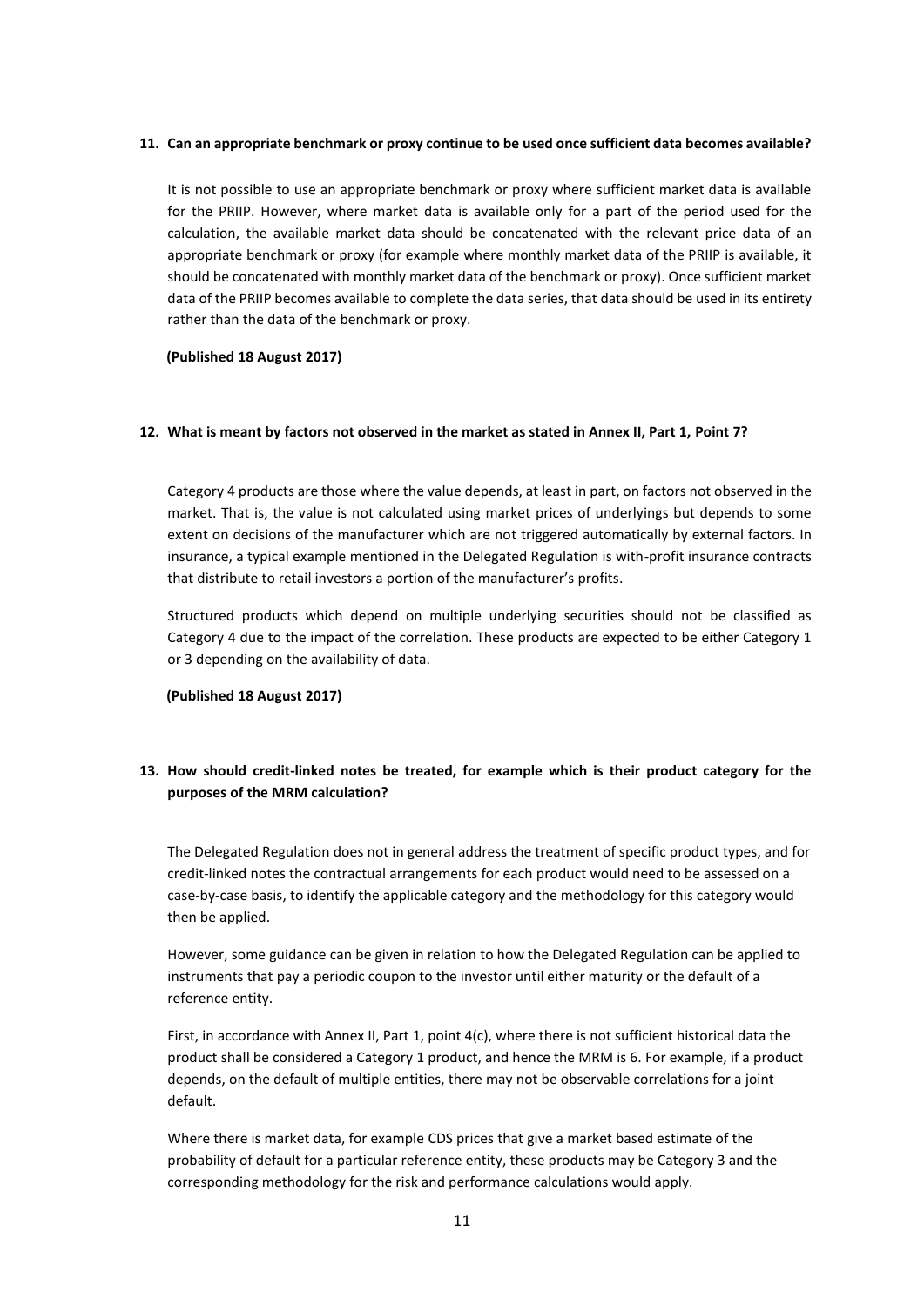Credit events are not considered to be "factors not observed in the market" (see also Q&A no. 12, Section MRM, 1. Product Categories), and therefore Category 4 is not considered to be applicable.

#### **(Published 20 November 2017)**

**14. If the PRIIP is an AIF investing into linear products yet the leverage on investments changes throughout time (therefore leverage factor is non-constant but underlying exposures are linear), would this be categorized as a Category 2 or Category 3 PRIIP?**

This should be treated as a Category 2 PRIIP in accordance with point 5 of Part 1 of Annex II of the Delegated Regulation.

**(Published 17 December 2021)**

**15. Annex II, paragraph 10 of the Delegated Regulation shows sub intervals to use for funds with pricing frequencies of daily, weekly or monthly, but not what to apply for those funds with other pricing frequencies, e.g. bi-weekly or bi-monthly. Should the sub intervals for weekly apply to any frequency less than daily and the sub intervals for monthly apply to any frequency less than weekly, in a similar manner to the data history requirements for the MRM?**

The sub interval "daily prices" only applies to daily prices. The sub interval "weekly" applies to any interval that is at least weekly but is less frequent than daily. The sub interval "monthly" applies to any interval that is at least monthly but is less frequent than weekly.

**(Published 17 December 2021)**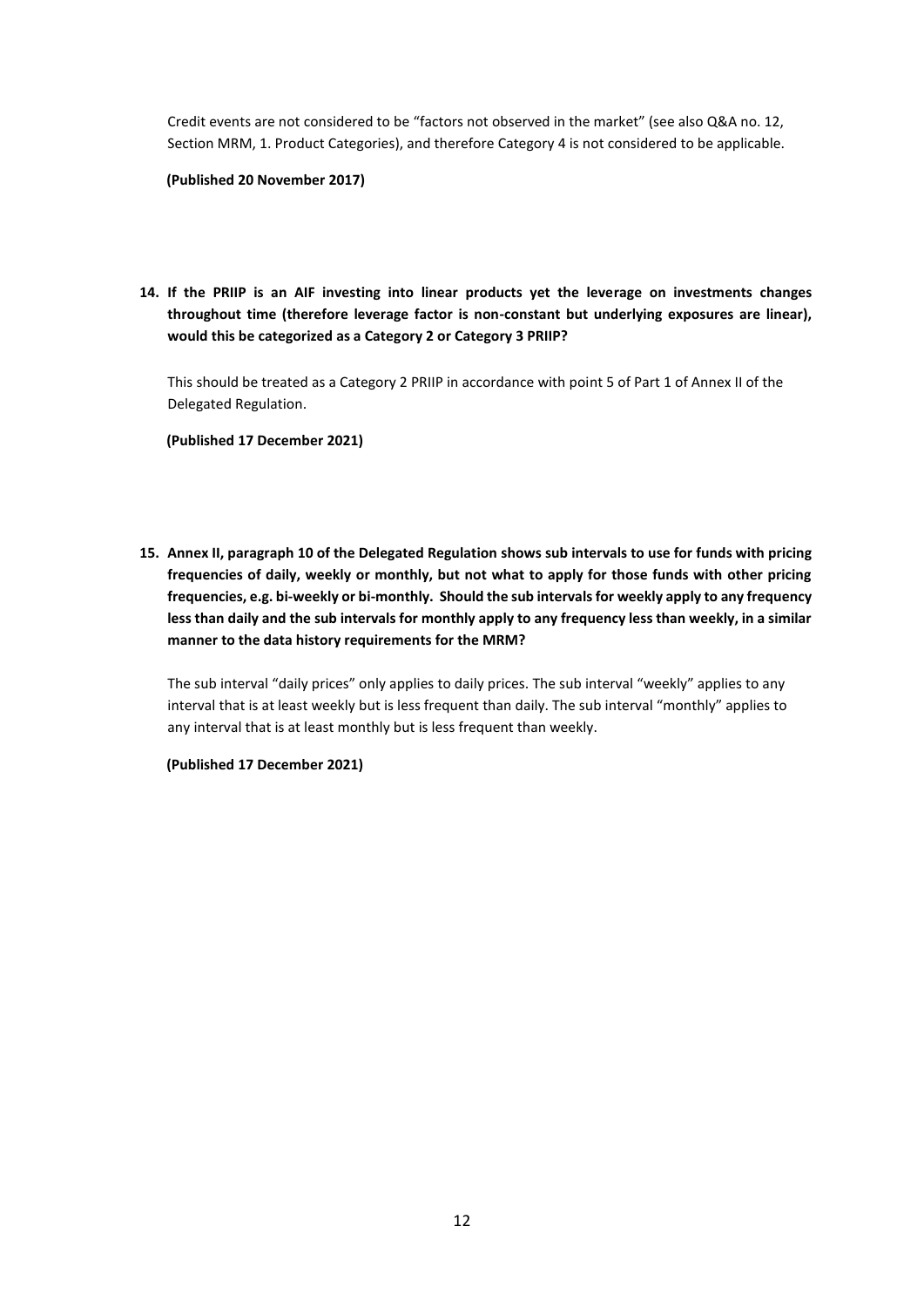# <span id="page-12-0"></span>**II. MRM class determination [Last update 20 November 2017]**

**1. The MRM class determination for Category 3 PRIIPs, as specified in Annex II, Point 16, states that the "[…] VaR shall be the value of the PRIIP at the 97.5% confidence level […]". Since the formula in Annex II, Point 17 can only be reasonably applied for a value of VaR between 0 and 1, please clarify that the VaR in this formula shall be the ratio of the value of the PRIIP at the 97.5% confidence level and the initial value of the PRIIP according to the proposed methodology?**

The VaR is calculated from the ratio of the value at a 97.5% confidence level and the amount invested in the PRIIP (as this represents the potential loss to the investor). This is stated in Annex II, Part 1, Point 1.

**(Published 4 July 2017)**

**2. Does the formula in Annex II Point 17 use the simulated value of the PRIIP divided by its initial value? Should the calculation of VEV post-issuance be based on the ratio of the simulated value divided by its initial value, or the ratio of the simulated value divided by the current value of the PRIIP? We would expect that the current value seems more appropriate.**

When calculating the VEV, the ratio should reflect either the initial price to be paid at the time of the first production of the KID, or the price at the point of the review and revision of the KID. The VaR that is used to calculate the VEV is specified under Point 1 of Annex II as 'the percentage of the amount invested that is returned to the retail investor', and is a reference to a rate of return based on the value of units in the PRIIP at the point at which the KID is being prepared.

In more general terms, it should be stressed that the figures to be shown in the KID, are presented according to a standardised and comparable starting point (for most PRIIPs 10 000 EUR according to Annex VI Point 90).

**(Published 4 July 2017)**

# **3. For products with an automatic early-redemption feature, the holding periods might differ for each of the simulations. What value of T, related to the formula for the calculation of the MRM, the length of the recommended holding period, should be chosen?**

The recommended holding period should not be confused with the T (Time) to be used in the conversion of the VaR into a volatility.

When performing a set of simulations, the exact holding time (T) associated with the 97.5% confidence level can be identified. That is the time to be used in the conversion instead of the recommended holding period.

It can be noted that any contract with an early redemption feature will be either a Category 3 or a Category 4 product and will require simulations.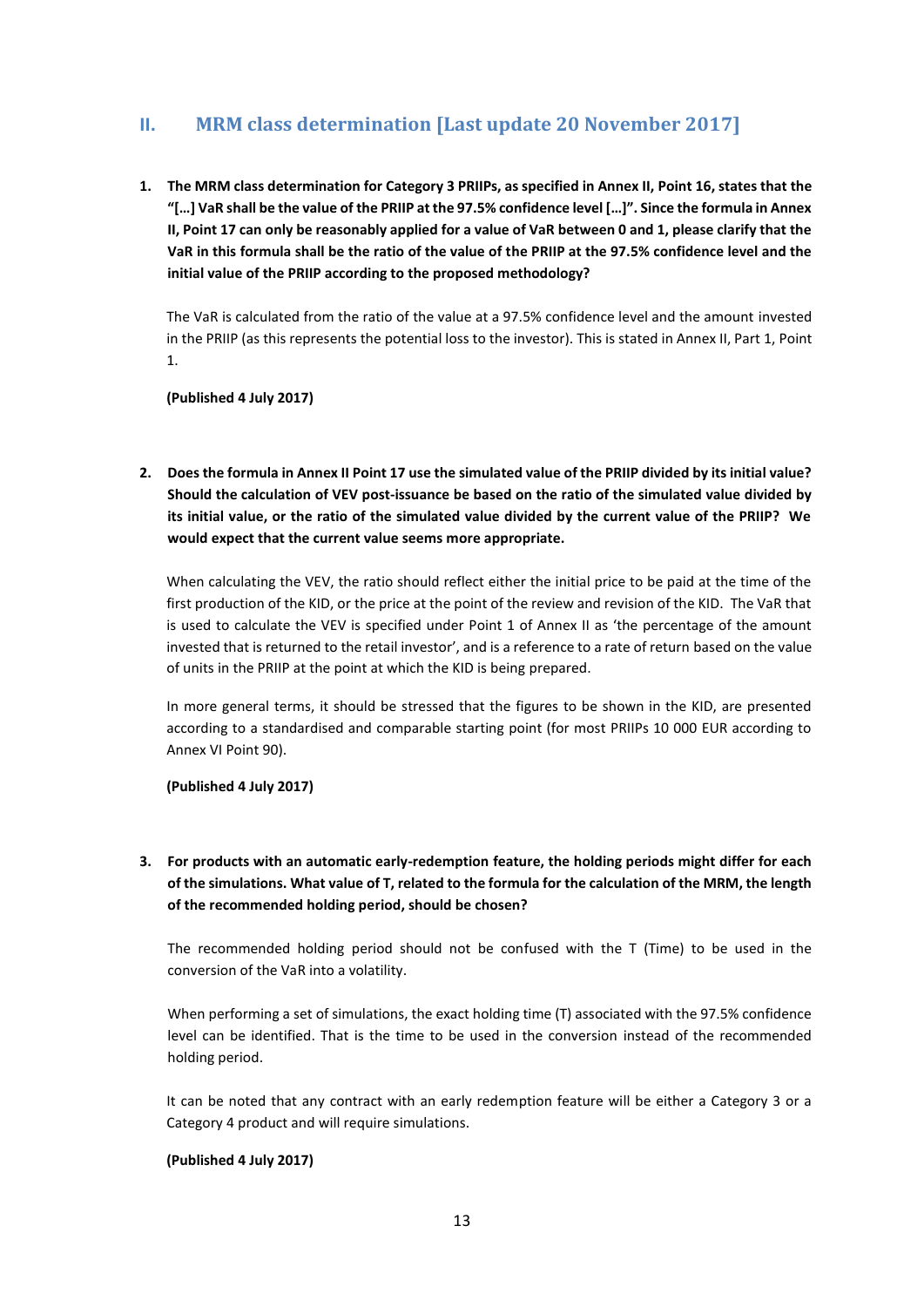**4. The principal component analysis of Annex II, Point 23 ensures the consistent simulation of curves. Is it mandatory to use this method also for PRIIPs that depend on only one interest rate underlying, e.g. bonds with yearly coupons of max (12m EURIBOR + 0.5%, 0.3%)?**

A PCA is required whenever an interest rate or interest rates are observed at multiple times in the future. The purpose of the PCA is to capture the correlation between interest rate movements at different points of time in the future. In the example given a PCA would be needed.

**(Published 4 July 2017)**

**5. Are we right to assume that the bootstrapping of equity baskets should also be based on a principal component decomposition (at least for baskets of more than two underlyings)? On which rule should the dimension of the resulting factor model be based (dimension 3 as in the curve case could be too small)?**

A principal component analysis is not needed for equity baskets.

**(Published 4 July 2017)**

#### **6. What is meant by unconditional protection of the capital (e.g. Point 24 of Annex II)?**

This means that irrespective of market movements the amount invested in the PRIIP is protected up to a prescribed level. The term refers only to market risk and therefore excludes losses in relation to the obligor's default (i.e. credit risk).

**(Published 4 July 2017)**

# **7. A fully protected product can be allocated to MRM 1. Is this still the case if the underlying assets do not have the required minimum historical data, or is the product automatically allocated to MRM 6 in that case?**

When a product has protection at maturity this prevails over the availability of data. For a PRIIP that has a 100% protection at maturity and insufficient availability of data, the manufacturer may apply the methodology set out in Points 24 and 29 of Annex II, which indicates that the 97.5% VaR at maturity may be assumed to be the redemption amount. This redemption value should then be discounted to the present date using the expected risk-free discount. This does not necessarily mean that the PRIIP will be allocated in MRM 1 as this depends on the discounted value.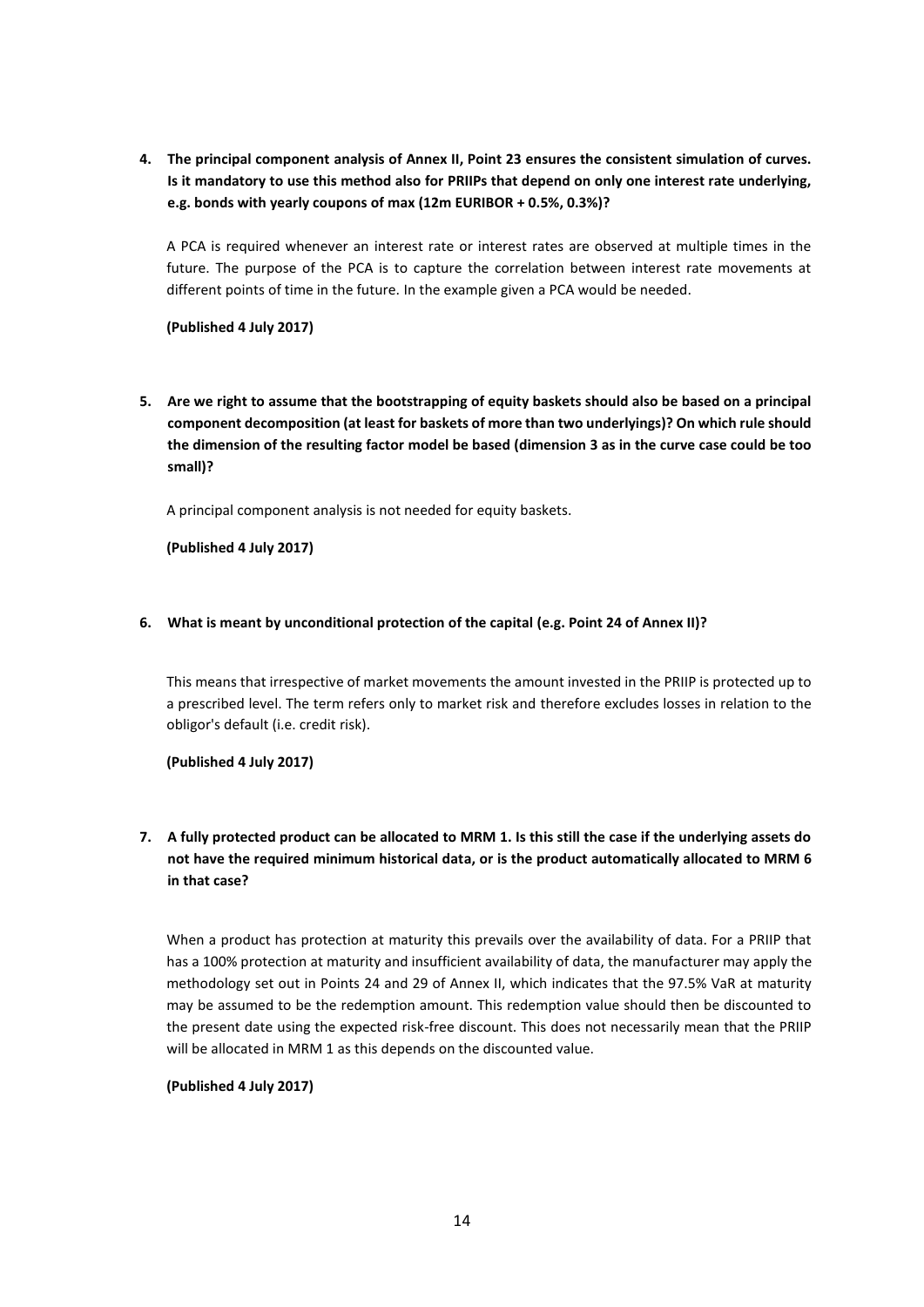**8. Regarding the correction for risk neutrality in Annex II, 22(c) of the Delegated Regulation - each of the 10,000 simulated returns needs a correction to ensure that the simulated average return is equal to an expected risk-neutral return and to avoid that the simulations follow the implicit drift of the historic row. When applying a correction for risk neutrality, the resulting simulations at the end are only usable for final returns (that appear risk-neutral) but not for the intermediate returns, which means that they are not usable for products where the pay-off is a function of the underlying asset even during the holding period.**

To determine the performance at intermediate holding periods, the correction has to be performed for each interval of time (e.g. from the start of the investment to the start of the intermediate holding period and then from the start of the intermediate holding period to the end of the recommended holding period). As the correction only depends on the length of each period in time, it can be applied as required.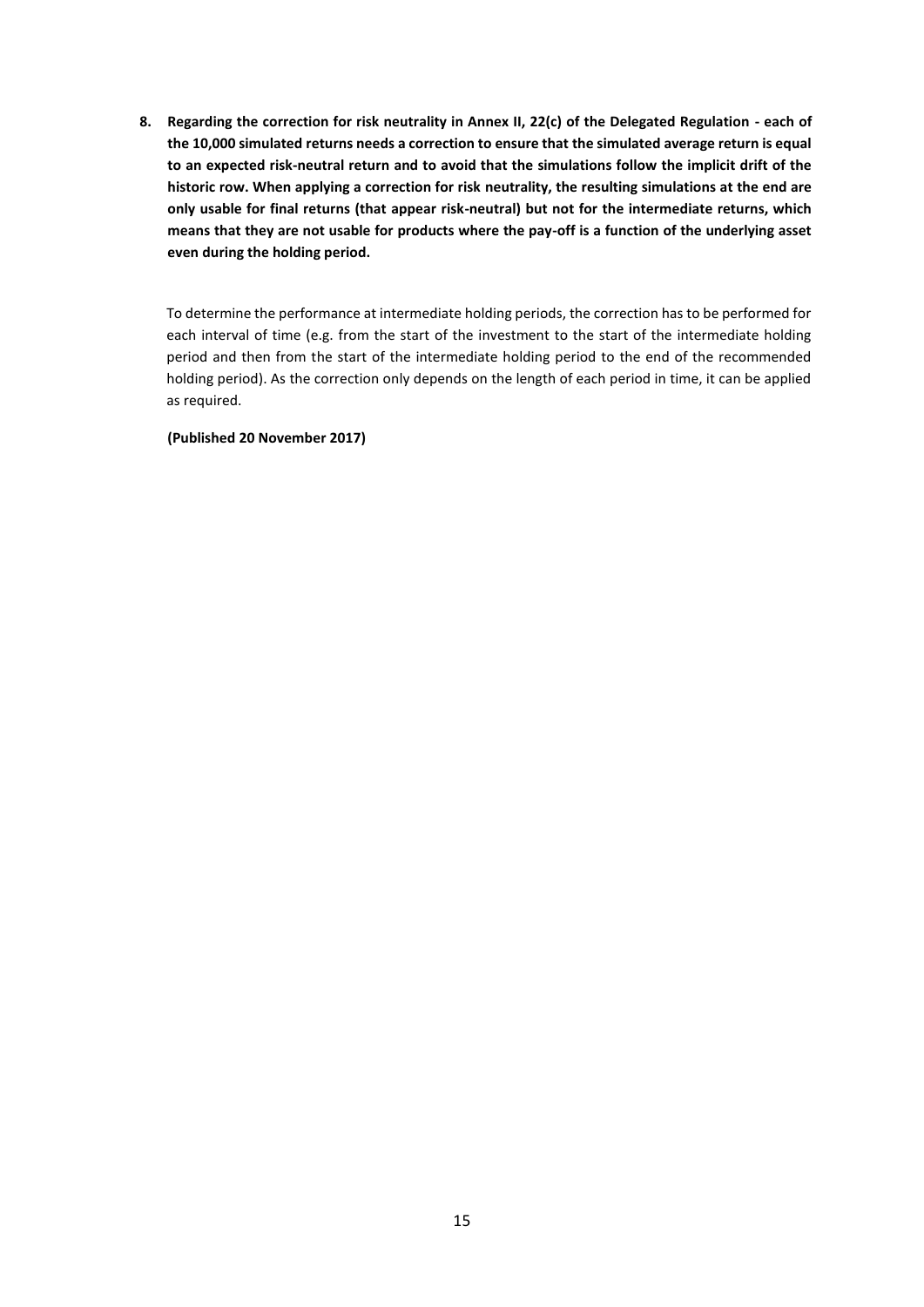# <span id="page-15-0"></span>**Methodology for assessing credit risk (Annex II, Part 2) [Last update 18 August 2017]**

**1. In which situations does the credit risk of the underlyings of a PRIIP need to be assessed? In particular, a) what approach should be taken for stocks and UCITS investing in stocks? And b) If a position is fully collateralized, shall we consider that there is no residual Credit Risk?**

Stocks are not PRIIPs so they could only be subject to the PRIIPs methodology as underlyings of a PRIIP, such as an investment fund, an SPV, unit-linked insurance product, or structured product.

For the PRIIPs methodology, stocks – for instance equity holdings in companies – do not carry credit risk (as it has been defined for the SRI purposes) since the return on these instruments does not depend on the creditworthiness of a manufacturer or party bound to make, directly or indirectly, relevant payments to the investor. The credit risk of this type of product would be generally captured by the MRM.

In certain situations the credit risk of a PRIIP needs to be assessed at the level of the underlyings to determine the CRM. In this case either a look-through or a cascade assessment shall be performed.

A look-through assessment is to be made when the credit risk is entailed solely at the level of the underlying investments or exposures and not at the level of the PRIIP itself (e.g. securities issued by a special purpose vehicle (see point 34 of Annex II Part 2). Point 40 of Annex II Part 2 shall apply in this case.

A cascade assessment is to be made when the credit risk is entailed at the level of the PRIIP, as well as at the level of the underlying investments or exposures of the PRIIP (e.g. unit-linked insurance contracts). In this case Point 41 of Annex II Part 2 shall apply.

It is correct that where a position is fully collateralised it is considered that there is no residual credit risk.

**(Published 4 July 2017)**

### **2. For a PRIIP with an MRM of 6, the aggregate SRI will always be 6. Therefore, is it still necessary to assess the credit risk for a PRIIP with an MRM of 6?**

The CRM may only adjust the MRM upwards for the SRI. Therefore, if the MRM is 6, the SRI would be 6 as well since the credit risk scale is 1 to 6. Therefore, where the MRM is 6, the CRM has no impact on the SRI based on the aggregated table. However, in terms of the presentation of the SRI, the manufacturer shall include a brief explanation of the classification of the product in the narrative explanation. That explanation may differ depending on the CRM. Therefore, the CRM still needs to be calculated when the MRM is 6. In addition, whilst a credit risk assessment is not required for a PRIIP with an MRM of 7 (in accordance with Annex II, Part 2, Point 30), for the same reasons, the PRIIP manufacturer should still be aware of the credit risk in this case, and where there is material credit risk it may be a good practice for a credit risk assessment to be performed.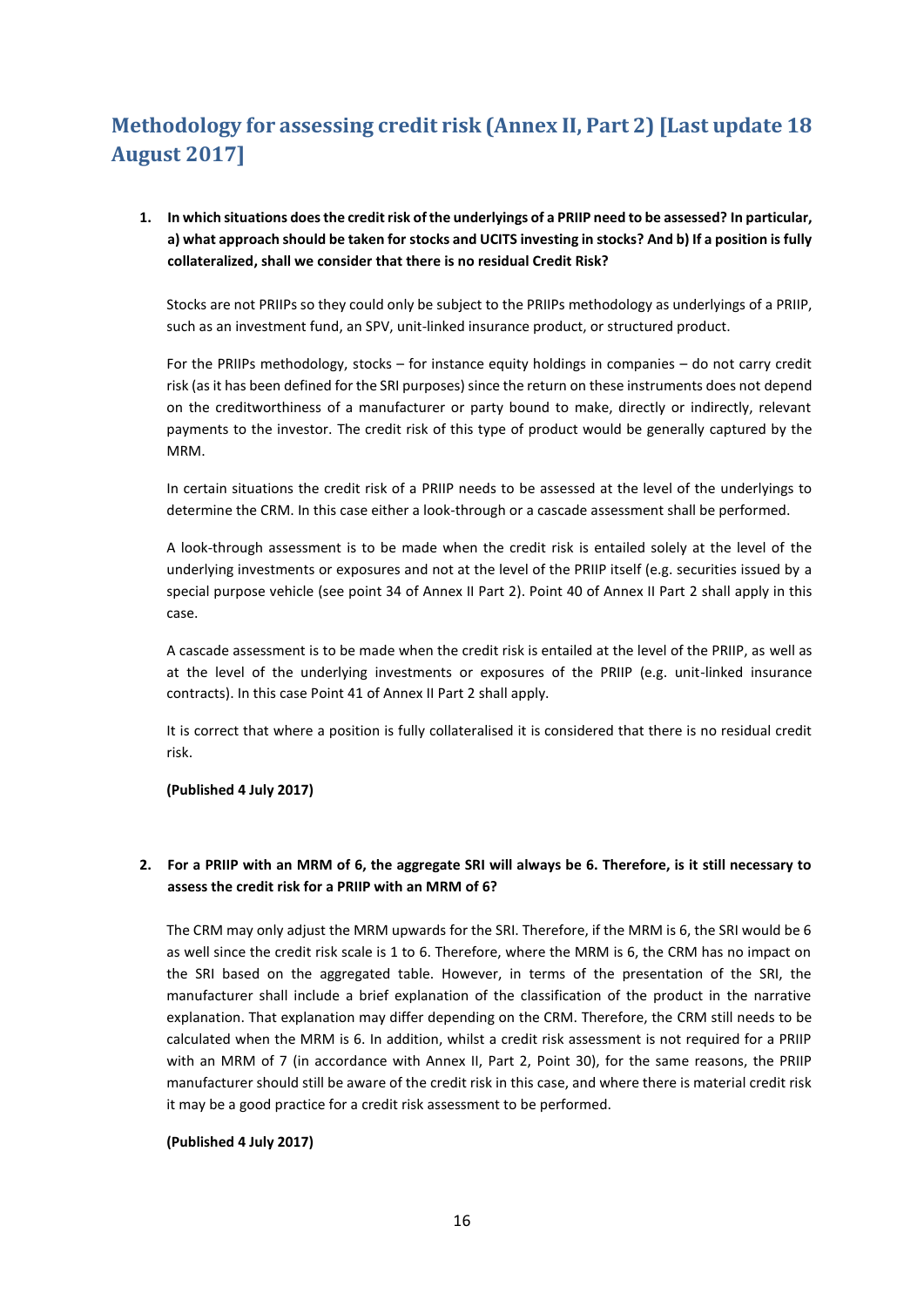# **3. Where the investor has access to a compensation scheme for the investment amount of the KID, is it correct to assume that credit risk is zero?**

It is not correct to assume that there is no credit risk. A compensation scheme is not included in the CRM assessment. However, a narrative below the SRI (element J) indicates whether a compensation scheme is applicable and cross-refers to the section "What happens if [the name of the PRIIP manufacturer] is unable to pay out?"

**(Published 4 July 2017)**

**4. In case a PRIIP is a fund of funds, where the underlying investment is a fund which is in turn investing in another fund, should we consider the funds in which the PRIIP is investing in directly as the underlying investments, or should look through to the underlying exposures, for the credit risk assessment?**

In the case of fund of funds it is necessary to look-through the different levels of funds to identify the underlying exposures. This does not mean that a credit risk assessment is necessary for all underlying investments or exposures. Point 34 of Annex II, Part II stipulates that the underlying investments or exposures of a fund shall be assessed "where necessary". "Where necessary" refers to whether those underlying investments or exposures entail credit risk as described in Points 30-36 of Annex II, Part 2, for example, whether the investment represents more than 10% of the total assets or value of the PRIIP.

**(Published 4 July 2017)**

#### **5. How should derivatives be weighted when applying Point 40 of Annex II?**

The credit risk of the counterparty to a derivative, if it is not fully and appropriately collateralised, should be weighted in proportion to the assets that it represents compared to the other assets for which a credit risk assessment needs to be undertaken.

**(Published 4 July 2017)**

**6. Please clarify the requirement in Point 38 of Annex II, part II: where a credit assessment is not available under both (a) and (b), i.e. there is not both a credit assessment assigned to the PRIIP and a credit assessment assigned to a relevant obligor, but one is available solely under (a) or solely under (b), is it possible to use either of these (depending on which of the two is available)?**

A default credit assessment as set out in Point 43 of Annex II is to be applied in the absence of a credit assessment assigned to the PRIIP, the relevant obligor, or both. The measures under Points 46 to 49 may also apply. In general, where a credit assessment has been assigned at the level of the PRIIP this should take precedence as to a credit assessment at the level of relevant obligors in relation to the PRIIP. Where there are multiple obligors for which a credit assessment is necessary, and a credit assessment is not available for certain of these, the default credit assessment according to Point 43 shall be applied for each of these obligors for which a credit assessment is not available.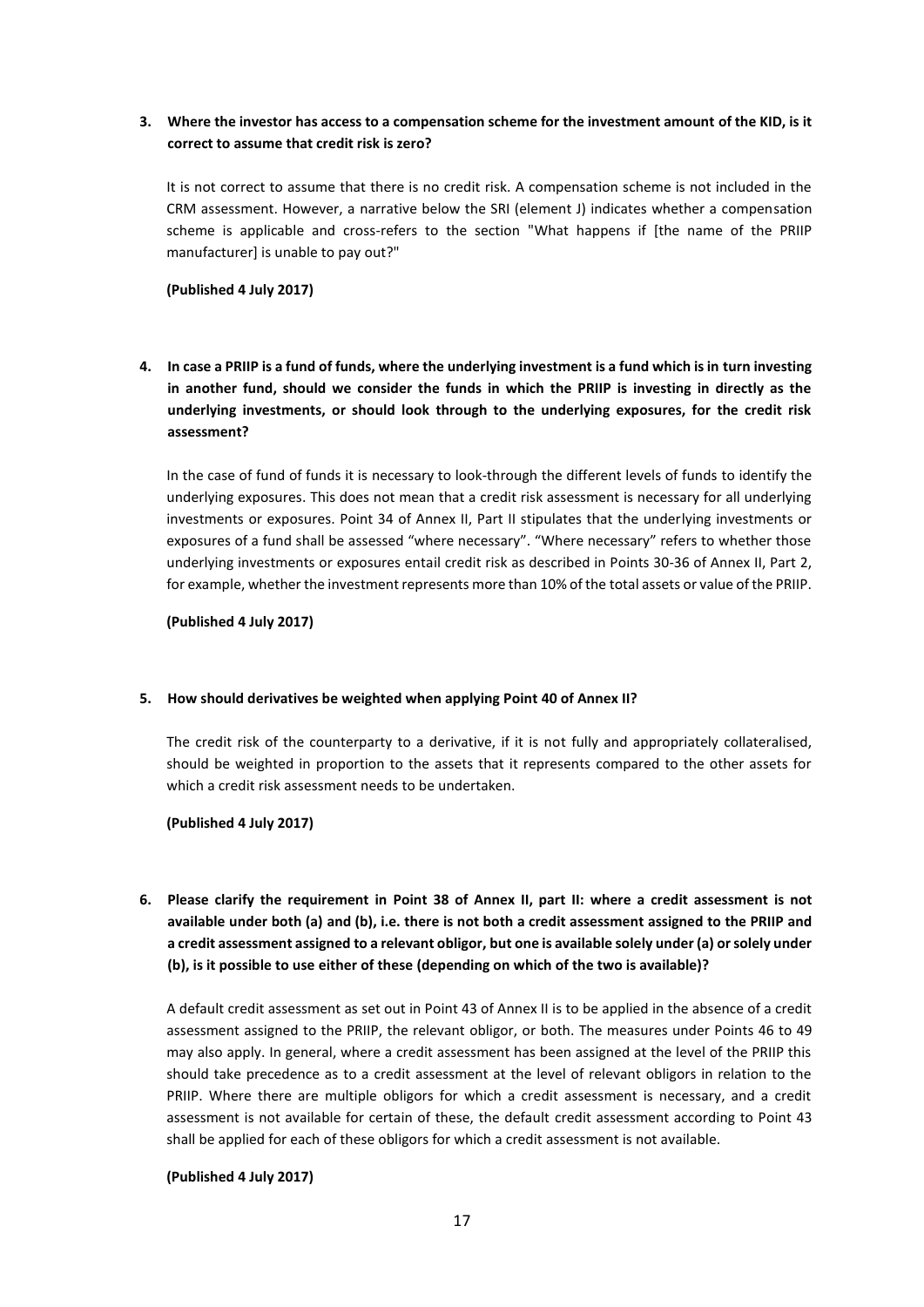**7. Is it fair to assume that a EU-regulated UCITS fund will always meet the requirements under Annex II Point 46 (a) and (b) and thus the CRM for a UCITS fund will always be equal to 1. If not under what circumstances would a UCITS fund not comply with Point 46?**

A UCITS fund will not always have a CRM equal to 1. As described in Points 33 to 36 of Part 2 of Annex II, in the case of a fund, credit risk may need to be assessed in relation to the underlying investments or exposures, for example in the case of exposures to non-exchange traded derivatives and non-cleared OTC derivatives, and to other efficient portfolio management techniques such as repo or securities financing transactions, where these are not fully and appropriately collateralised and amount to 10% or more of the total assets or value of the PRIIP. This is also the case for a structured fund providing a full capital guarantee to its investors.

**(Published 4 July 2017)**

#### **8. Is it possible for an insurance company to satisfy the criteria in Point 47 of Annex II, Part 2?**

The drafting of the credit risk mitigation factor in Point 47 of Annex II, Part 2 is purposefully abstract and general in view of ensuring its broad potential applicability by the full range of PRIIP manufacturers, so as to not include or exclude specific types of PRIIP manufacturers or provide a specific treatment only for certain PRIIP manufacturers, for instance to either exclude insurance undertakings or to result in only insurance undertakings being able to satisfy this provision.

Point 47 (a) relates to the matching of assets and liabilities over time. It ensures that the assets backing the payment obligations of a PRIIP are able to satisfy – that is, are at least equivalent to, the payment obligations of the PRIIP.

Point 47 (b) relates to the specific identification of these assets. It refers to arrangements based on provisions in the Solvency II Directive, but does not exclude that other arrangements, including by PRIIP manufacturers who are not insurance undertakings, can satisfy this provision.

Point 47 (c) relates to the priority of claims of retail investors to these assets over the claims of other creditors.

With respect to insurance undertakings, the Commission Delegated Regulation does not automatically lead to the conclusion that either all or no insurance undertakings would benefit from the application of Point 47. Some insurance undertakings are exempt from Solvency II, and these may not be able to meet the conditions under Point 47. In addition, the application of Point 47 would not be met by all insurance undertakings that are subject to Solvency II. Each insurance undertaking would need to apply the criteria set out in Point 47 to assess whether the mitigation foreseen in Point 47 can be applied.

Having said this, the breadth of the drafting has raised some specific practical challenges for insurance undertakings as to how to assess the criteria, including in particular in regards the application of 47 (a) and 47 (c) to an insurance undertaking subject to Solvency II. It is therefore appropriate to further clarify the application of Point 47 in this case without altering the substance of this provision.

Regarding Point 47(a), since insurance undertakings have future liabilities that relate to non-financial factors, the prudential approach in Solvency II is to ensure that in total the net present value of these liabilities is covered by assets on an ongoing basis. The insurance undertaking should, that is, be always in a position to transfer its different books of business to another insurance undertaking. For this reason, for those insurance undertakings that comply with Solvency II, Point 47 (a) can be met – this is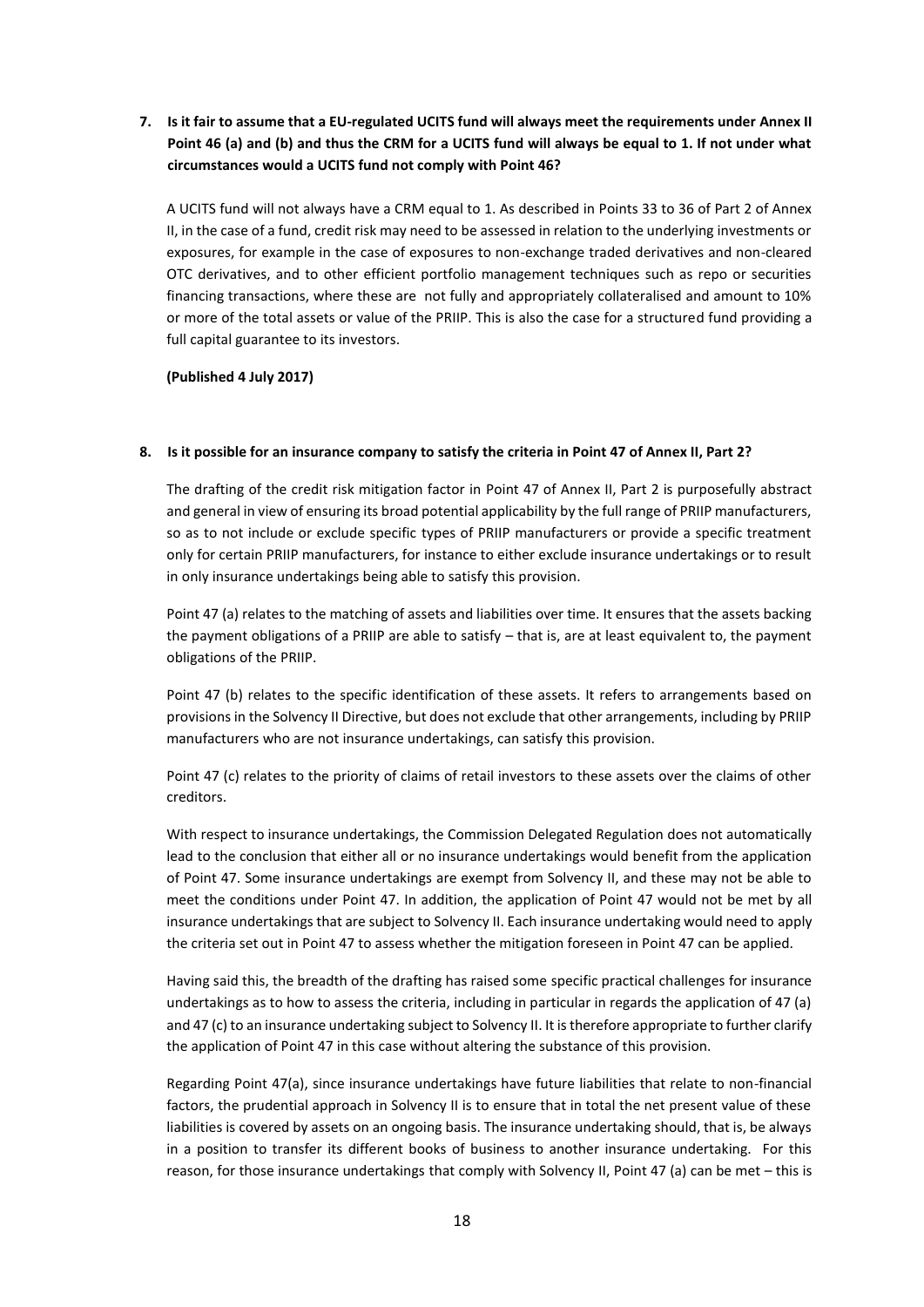indicated already in the Commission Delegated Regulation in Recital 6. However, it is not the case that all insurance undertakings subject to Solvency II will be capable of meeting this point at a given time.

Regarding Point 47 (c) this relates to the claims of policy holders in the insurance context. In this case, the two arrangements foreseen under Article 275 (1) (a) and (b) of Solvency II are relevant. The arrangement under Article 275 1 (a) entails the priority of the claims of policyholders over other claimants, and therefore should enable Point 47 (c) to be satisfied.

However, under Article 275 (1) (b) it would depend on how Article 278 of Solvency II is applied. Article 278 requires that any claims that are prior to those of policyholders shall be represented by assets. In view of this those insurance undertakings that are subject to Article 275 1 (b) are expected to hold specific assets in respect of any claims that can be made on the insurance undertakings assets that are prior to those of policy holders. An insurance undertaking subject to Article 275 (1) (b) may in some cases be able to meet the condition under Point 47 (c), so long as these specific assets entirely cover the claims that have priority over those of the policy holders, and also so long as the remaining assets match, on their own, the insurance undertaking's liabilities, as is required under Point 47 (a).

It can be noted that the legislative intention of the two alternatives foreseen in Article 275 (1) (a) and (b) respectively was that these should be implemented so as to be equivalent in outcome in view of policy holder protection.

**(Published 4 July 2017)**

#### **9. Should the 10% threshold for calculating credit risk in Annex II, part 2, Point 35 be applied per instrument or per exposure?**

The 10% threshold should be assessed per reference entity. For example, if a PRIIP invests directly in multiple financial instruments issued by the same reference entity which individually represent less than 10% of the total assets or value of the PRIIP, but which when considered together represent 10% or more of the total assets or value of the PRIIP, then for the purposes of Annex II, Part 2, Point 35, these instruments should be assessed as an exposure of more than 10% to be separately assessed.

When a PRIIP ("initial PRIIP") invests in another PRIIP ("underlying PRIIP") that does not entail credit risk itself but makes underlying investments that entail credit risk, a look through analysis is required only if the underlying PRIIP represents an exposure of 10 % or more of the total assets or value of the initial PRIIP.

#### **(Published 18 August 2017)**

### **10. In accordance with Annex II, Part 2, Point 42 the credit quality step shall be adjusted to the maturity or recommended holding period of the PRIIP. Should the maturity to be used for this adjustment be updated over time during lifetime of the product?**

Yes, the adjustment should reflect the maturity of the PRIIP at the time that the KID is prepared or reviewed. In this latter case, and for those products with a fixed end date, the remaining time to maturity should therefore be used.

#### **(Published 18 August 2017)**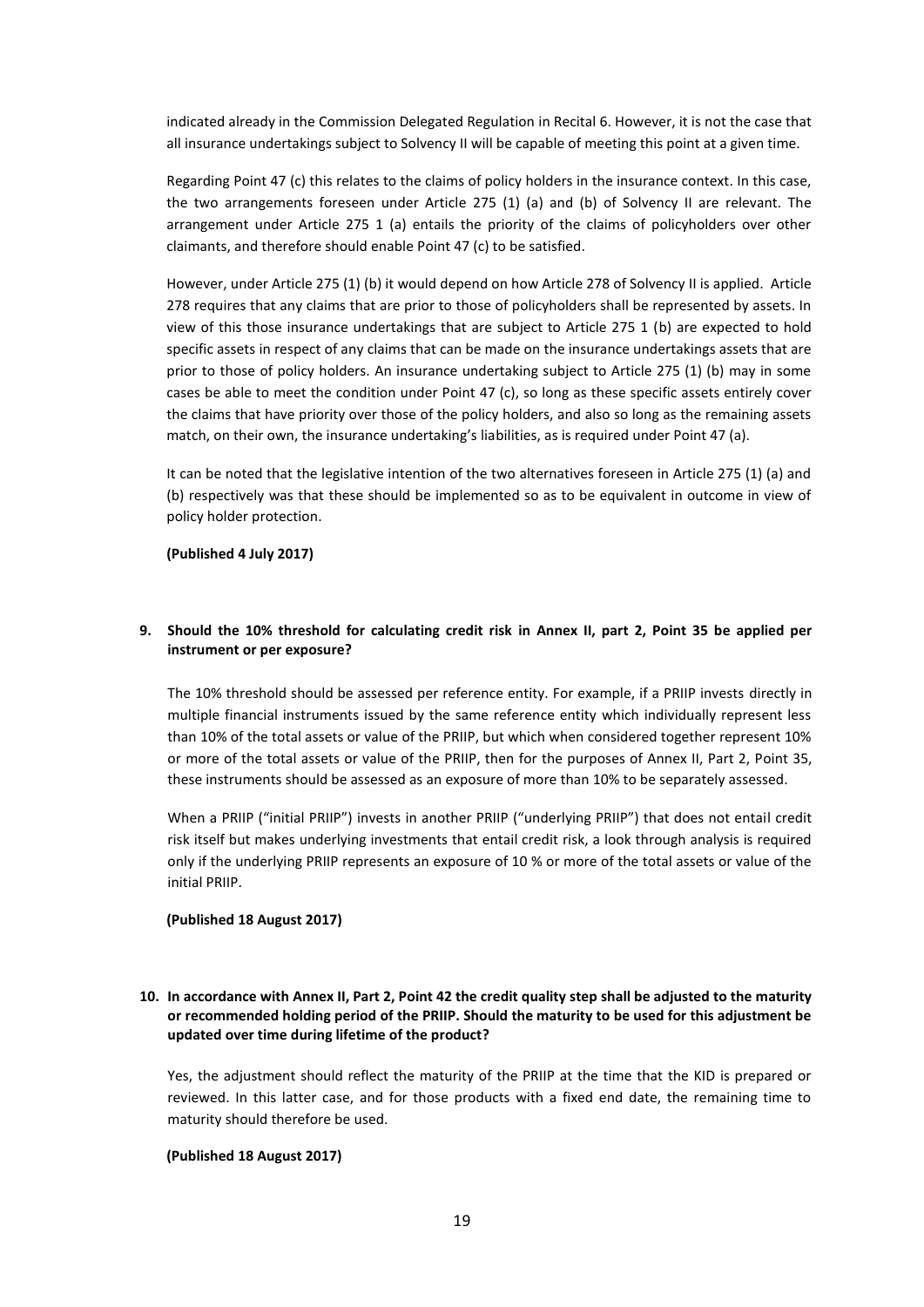### **11. Can a credit assessment assigned to a group be used for the assessment of the credit risk of the relevant obligor?**

A credit assessment can only be used where it relates to the PRIIP or the legal entity that is the relevant obligor or guarantor.

**(Published 18 August 2017)**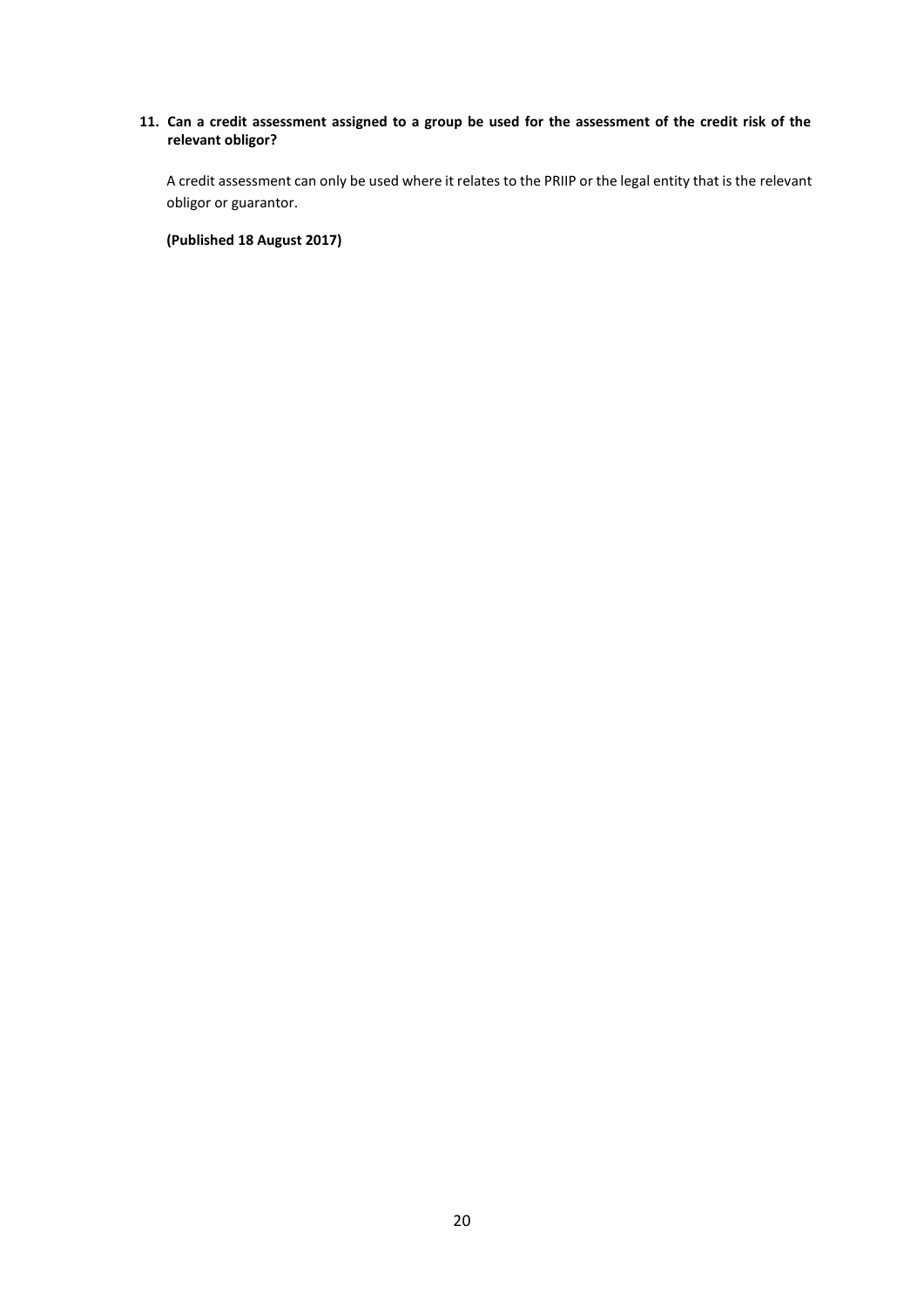# <span id="page-20-0"></span>**Summary Risk Indicator (SRI) (Annex III) [Last update 18 August 2017]**

**1. Clarification is necessary on the specific currency risks which will be covered by Element C of Annex III of the Commission Delegated Regulation. Clarification is necessary for PRIIPs distributed simultaneously in EUR and a non-EUR jurisdiction, as to whether only the currency risk between the product currency and the home currency of the investor is covered.**

Only the currency risk between the product currency and the currency of the Member State where the product is being marketed is covered. See Article 3(2)(c) of the Commission Delegated Regulation.

**(Published 4 July 2017)**

**2. How should the CRM be calculated when the credit risk needs to be assessed only for a part of the assets of the PRIIP? For example if there are both individual investment holdings representing 10% or more of the total value of the PRIIP and individual holding of below 10%; are all individual holdings below 10% given a credit quality step of 0?**

A proportional approach should be used when calculating the CRM.

In the case of credit risk assessed on a look-through basis in accordance with Point 40 of Annex II, Part 2 the credit quality step (CQS) shall be weighted in relation to the proportion of total assets that each exposure represents. This can be illustrated with an example:

Asset A 12% CQS 1

Asset B 12% CQS 5

The rest of the assets (i.e. 76%) are not separately assessed and therefore a CQS of 0 should be used.

This means the weighted average CQS is  $(12\% * 1) + (12\% * 5) + (76\% * 0) = 0.72$  (Rounded up to 1)

**(Published 18 August 2017)**

### **3. What are the implications of Point 53 of Annex II, Part 3 in terms of the monitoring of data? In particular, is it necessary to calculate the MRM on a daily basis?**

The requirements for the review of the KID are set out in Article 15 of the Delegated Regulation, where it is stated that changes in the summary risk indicator shall be identified without undue delay. The requirement in Annex II, Part 3, Point 53 is for the PRIIP manufacturer to monitor the market data relevant to the calculation of the MRM.

Where the reference points for the MRM calculation are daily market prices, although a daily recalculation of the MRM would be possible, the exact frequency with which the MRM needs to be calculated is not prescribed.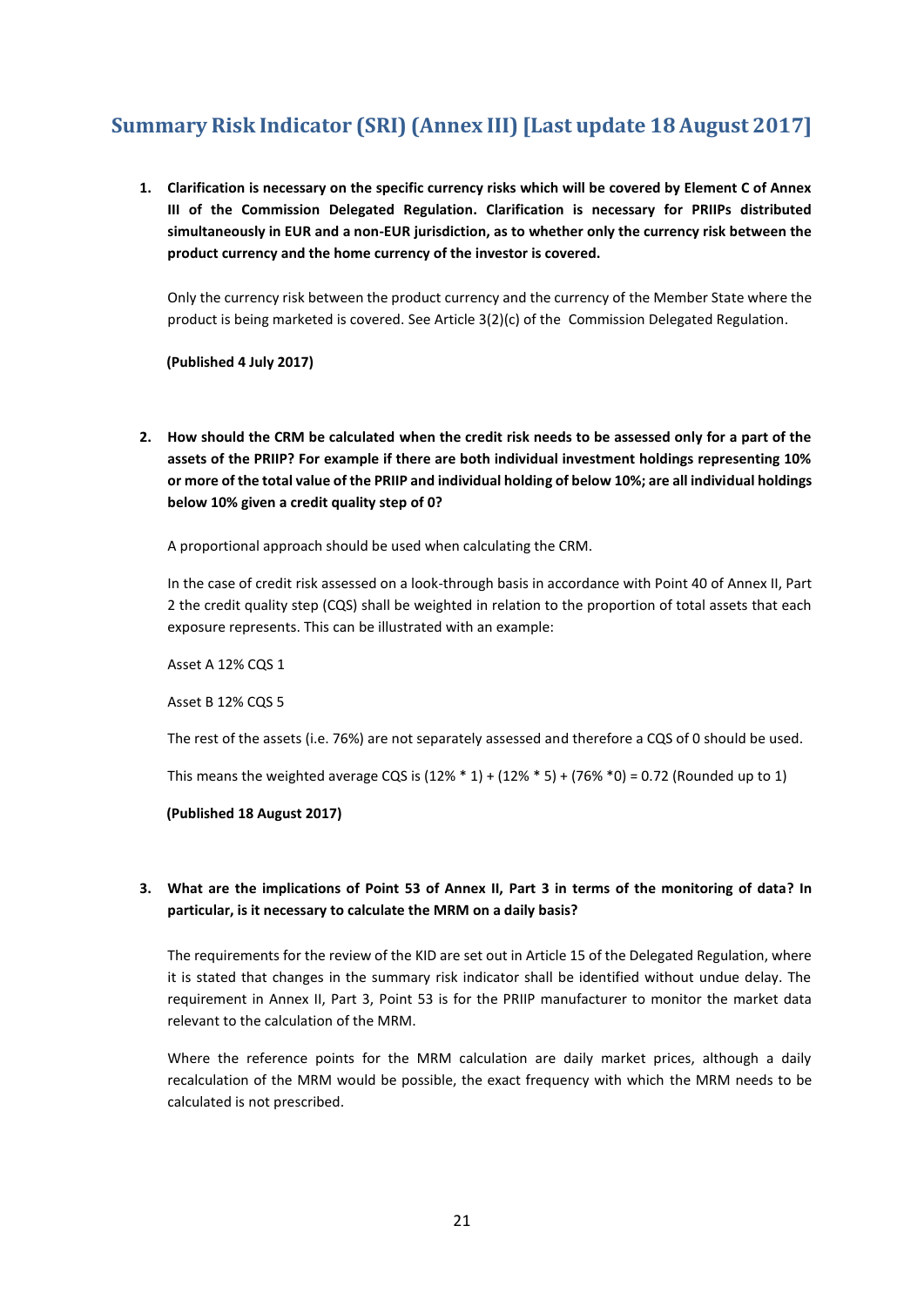**4. Does "as appropriate" in Point 7 of Annex III mean that the wording of the elements A-J can be amended? Or should the manufacturer remove an entire text element if it is not suitable for a specific PRIIP?**

The term "as appropriate" refers to whether or not the issue is relevant to the PRIIP, for example in relation to element D this text is not appropriate where there are no circumstances in which the retail investors will be required to make further payments to pay for losses. Where the retail investor may be required to make further payments to pay for losses the exact wording of the narrative explanations shall be used, unless the template explicitly allows the manufacturer discretion to draft the appropriate text, such as for Element E.

**(Published 18 August 2017)**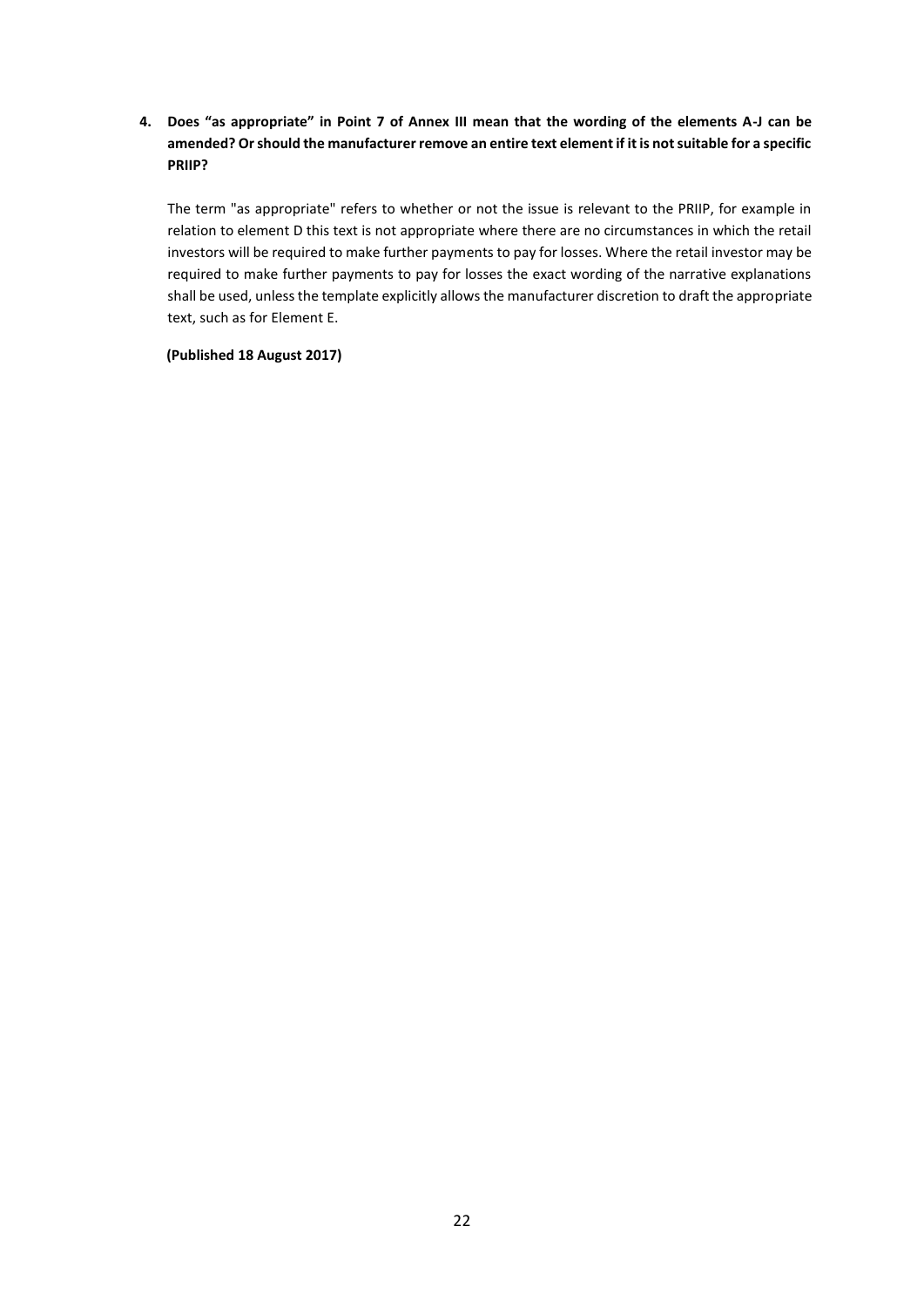# <span id="page-22-0"></span>**Performance Scenarios (Annex IV) [Last update 17 December 2021]**

**1. With reference to Annex IV Points 19-20: could you clarify for which intermediate holding periods should we show performance scenarios during the lifetime of a product? (E.g.: 1.1 years product, with remaining lifetime of 9 months). We believe this should reference the remaining life of the product.**

For products with a fixed end date, the remaining time to maturity should be used to demonstrate the performance scenarios. Therefore, in this specific example, in accordance with Point 21 of Annex IV no intermediate performance scenario is needed where the time to maturity is less than a year.

**(Published 4 July 2017)**

**2. Where do savings plans in funds sit for performance scenarios? Template B of Annex V refers to "regular investments" and includes a line entitled "accumulated investment amount", but can the manager delete the narrative that relates specifically to the insurance element (such as "survival" and "death")?**

Yes, the terms [Survival] and [Death] are between square brackets to indicate that they can be deleted where they are not applicable.

**(Published 4 July 2017)**

#### **3. How should the number of trading periods to use be calculated (Point 9 of Annex IV)?**

The Delegated Regulation does not specify a conventional number of trading periods which compose one year. Since conventions can vary between Member States or markets, the number of trading periods to use should be the actual number of prices observed in the prescribed interval.

**(Published 20 November 2017)**

### **4. How should the term "rolling" in Point 10(c) of Annex IV be applied?**

Rolling means that the volatility should be measured with the sub-interval – of length w – increasing by one step each time; for example where there are daily prices and a recommended holding period of 1 year (see Point 10(a) of Annex IV of the Delegated Regulation) the sub-interval would start at 1-21 days and roll to 2-22, 3-23 etc.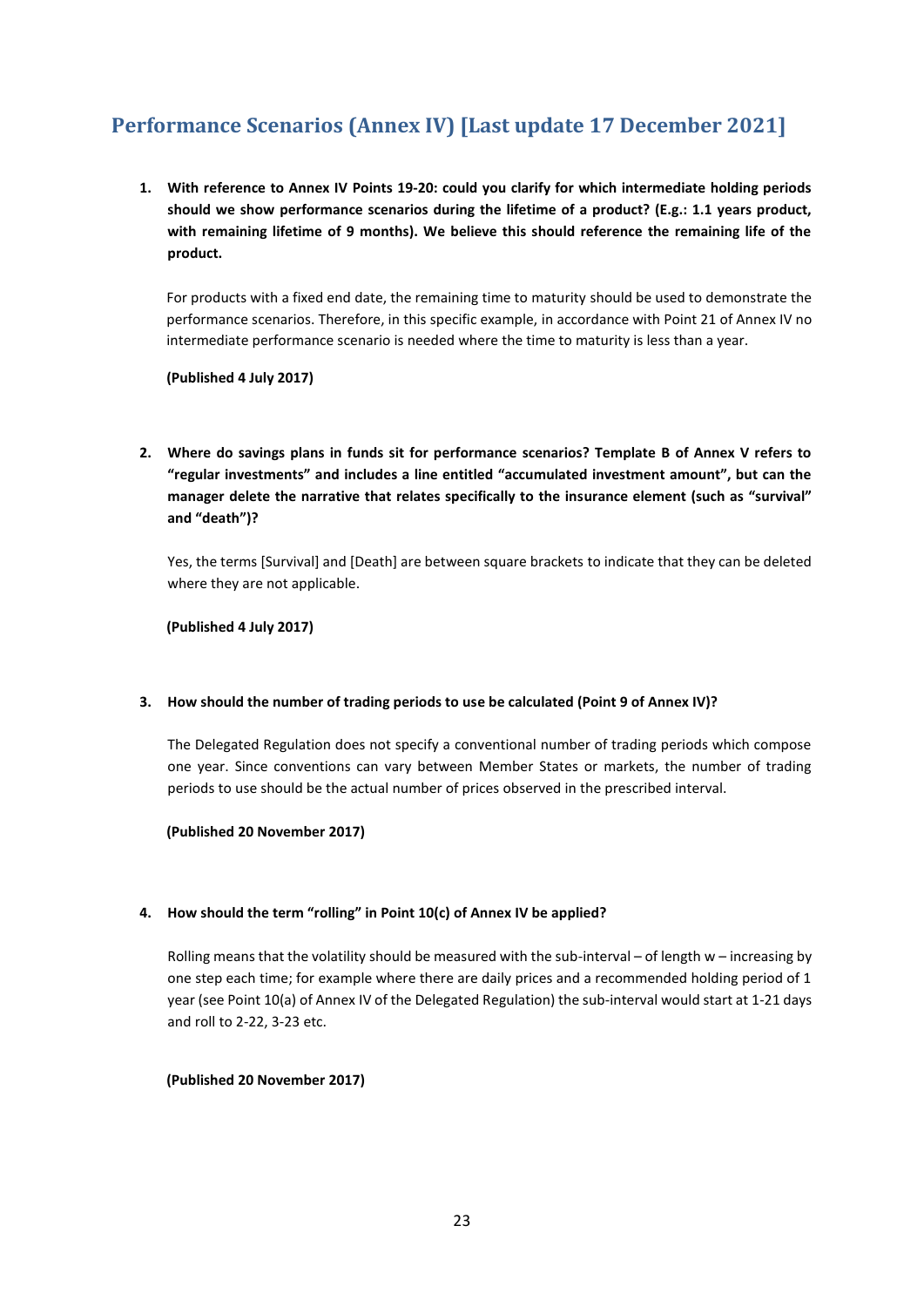**5. What performance scenarios shall be included in the Key Information Documents in the case of Category 1 PRIIPs, as defined in Point 4(c) of Annex II of the Regulation No 2017/653? If the answer includes the Stress scenario, could you, please, provide a rule how the Stress scenario value shall be calculated?**

In accordance with Article 3(3) of the Delegated Regulation a stress scenario needs to be shown for such PRIIPs. The rules regarding the calculation of the stress scenario in this case are provided in point 18 of Annex IV.

### **(Published 17 December 2021)**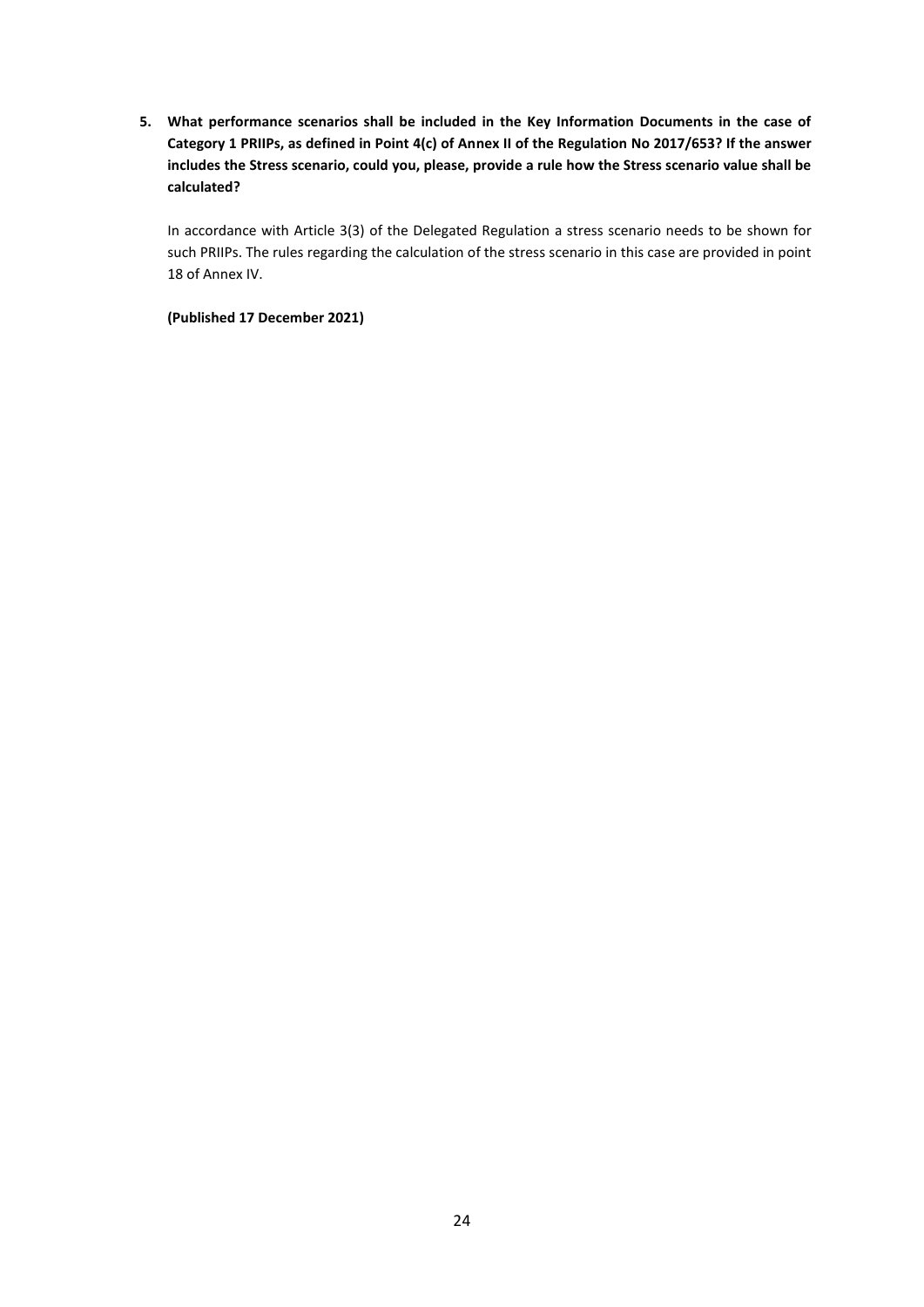# <span id="page-24-0"></span>**PRIIPs with a RHP of less than one year [Last update 19 July 2018]**

### **1. If the recommended holding period (RHP) of the PRIIP is less than one year, how should performance and cost figures be presented in the KID?**

The average annual return required under the performance scenarios tables of the KID is meant to represent the actual projected return per year over 1 year, half of the RHP and the RHP, i.e. the implicit assumption is that the RHP is more than 1 year. Where the RHP of the PRIIP is less than one year, as this is not explicitly envisaged by the Delegated Regulation, it should be assumed that the performance scenarios should reflect the projected return over the RHP, whilst the disclosure obligations in the performance scenarios for over 1 year and half of the RHP would not be applicable. In accordance with points 32 and 33 of Annex IV to the Delegated Regulation, performance shall be presented in monetary units and percentage terms. The costs figures presented in the KID should reflect in the same way the projected costs over the RHP.

In this case, it would also be relevant to state the RHP (e.g. in terms of the information on performance in the heading of the Templates in Part 2, Annex V and in narrative [Element A]) in terms of days or months. For the performance scenario Template it would also be relevant to replace the term "average return each year" with the term "percentage return", and to delete the references to "per year" or "each year" in the cost Tables 1 and 2 (Annex VII, presentation of costs).

It is important to underline the importance of the other narrative explanations in the KID. The narrative included in the 'What is this product' section should clearly explain, for example, the financial structure of the product (i.e. avoiding jargon or formulae) and its economic rationale so as to inform retail investors on how the RHP is linked with the product features, including its objectives, risks and costs. For PRIIPs with a RHP of less than one year, it should also explain the implications of the figures being presented over the RHP rather than per year on the comparability with other PRIIPs of different RHP.

In addition, Article 3(2) Delegated Regulation, explicitly requires retail investors to be informed about the potential higher risks if the PRIIPs is not held to maturity or for the RHP in the section 'What are the risks and what could I get in return'. In the case of open-ended PRIIPs with an extremely short RHP (e.g. only one day) holding them for longer is expected to significantly affect their risk.

#### **(Published 19 July 2018)**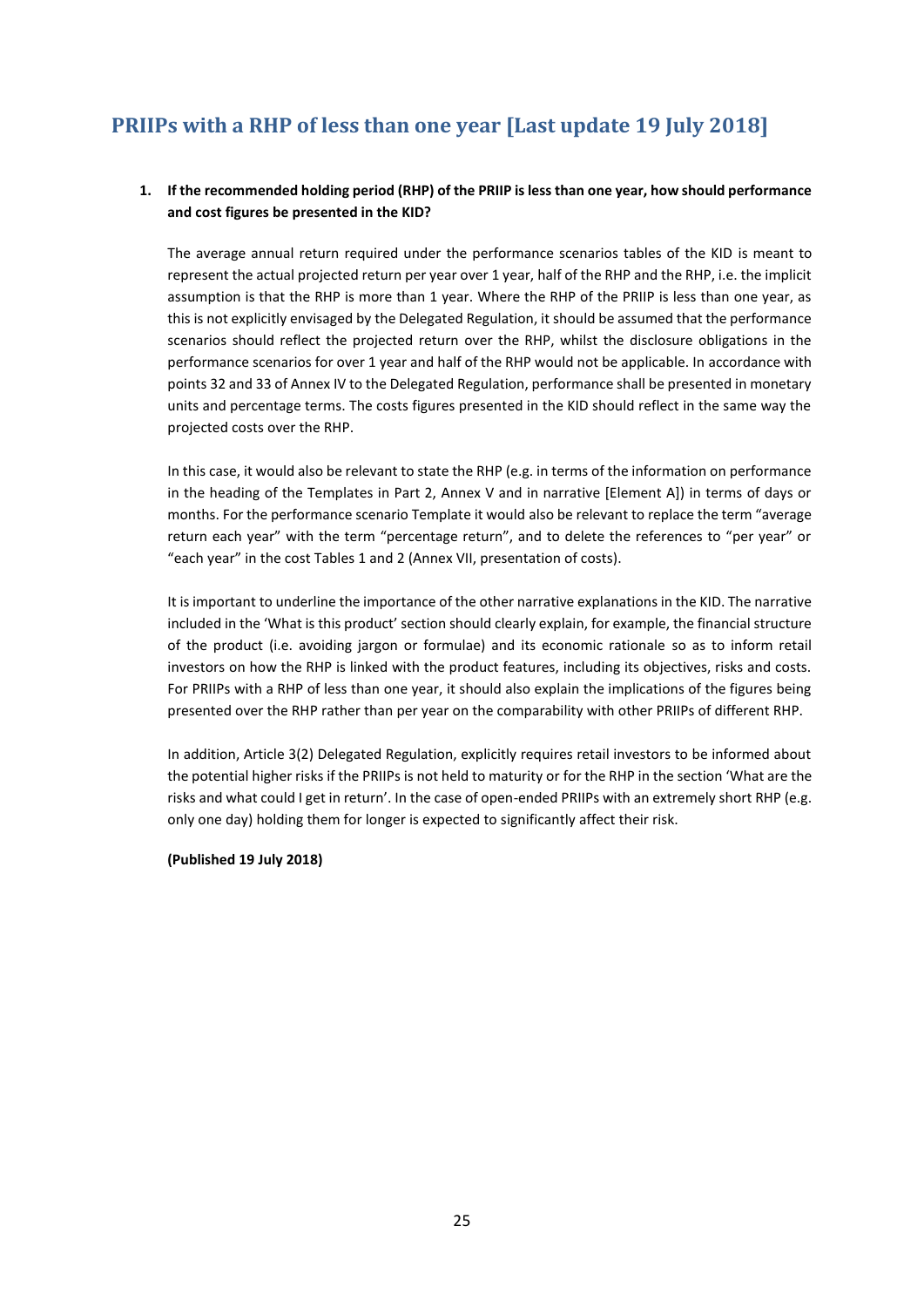# <span id="page-25-0"></span>**Derivatives [Last update 20 November 2017]**

# **1. Should KIDs for ETDs be produced per individual series or can a KID with a lower level of granularity be provided?**

In the case of futures, call options or put options traded on a regulated market an appropriate level of granularity could be a grouping according to the type of derivative and underlying (e.g. securities, currencies, interest rates, commodities, indices, etc.), as long as the relevant product characteristics, such as exercise style, that determine the presentation of risks and costs in the KID are the same within that group. This level of granularity could for example result in different KIDs for long call options on shares, short put options on indices or futures long.

**(Published 4 July 2017)**

#### **2. Can non-ETDs use the same treatment as ETDs?**

Call options, put options or futures traded on certain trading venues, including MTF may have similar features to those traded on a regulated market, such as high levels of standardisation. However, these products may also differ considerably in terms of risk or reward and costs structure as a result of the characteristics of the trading venue. The use of a pay-off structure graph and an equivalent level of granularity to that described in question 1 of this section [Derivatives] should only be possible for call options, put options or futures that have the same characteristics relevant for the KID, for example in terms of risk and reward, as call options, put options or futures traded on a regulated market.

This condition is not considered to be fulfilled unless at least the following conditions are met:

- The trading venue has non-discretionary rules;
- The definition of the contract is fixed by the trading venue;
- The costs of trading are fixed by the trading venue;
- The structure of the trading venue allows for an efficient price formation process: this is considered to be facilitated when at least one market maker is available and the quotation rules are as stringent as those in place on a regulated market in term of bid-ask spread, size and presence;
- The contract is cleared through a CCP;
- The policy the trading venue follows in cases of corporate actions (such as dividend payments, stock splits, etc.) ensures the retail investor will not have a worse outcome as a result of a corporate action than for the same derivative on a regulated market.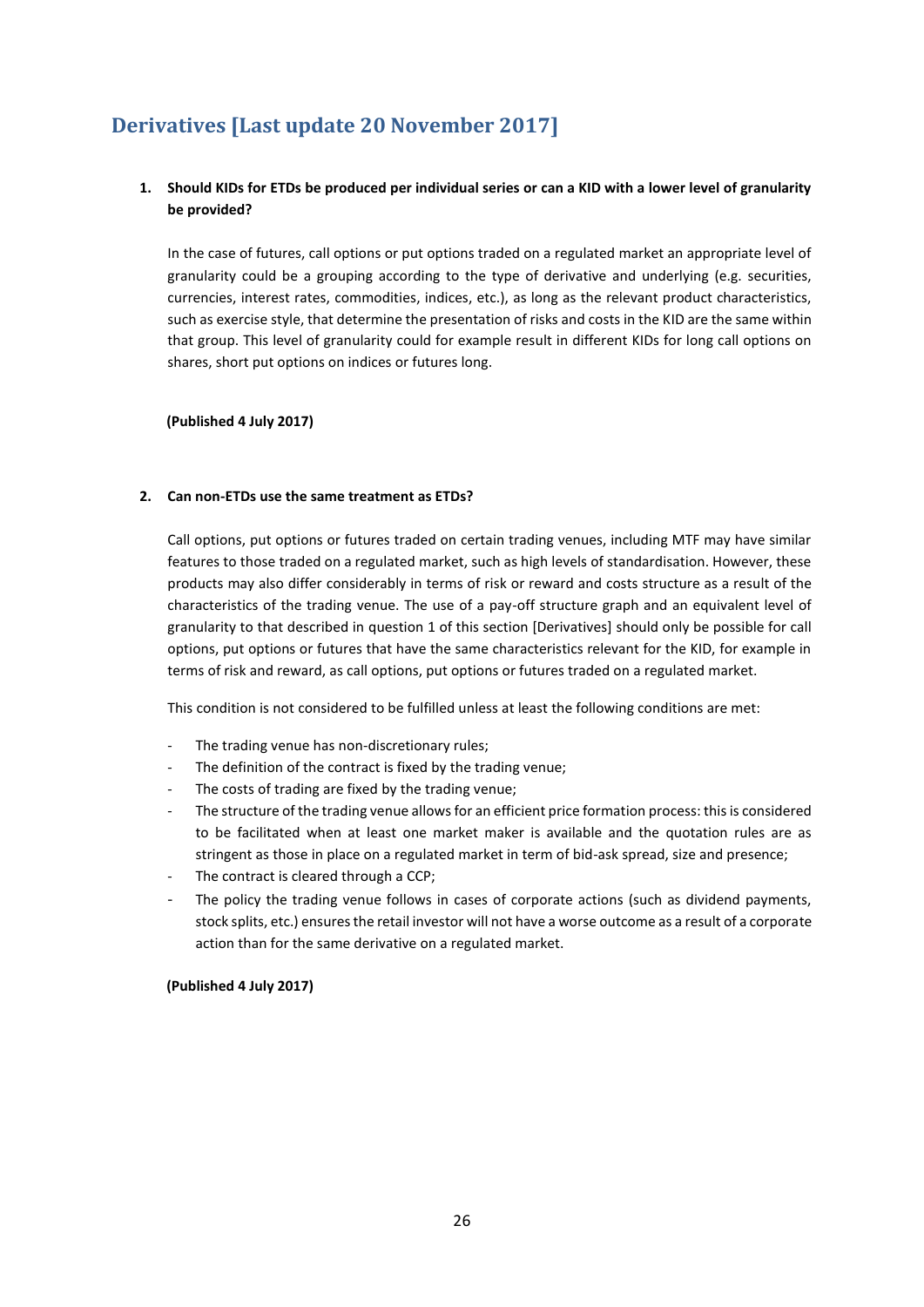**3. Can a PRIIP manufacturer supplement the information described in Annex IV, point 17, of the Commission Delegated Regulation for the pay-off graph to ensure that it is comprehensible and meaningful for retail investors?**

Whilst the information described in Point 17 of Annex IV must be included in the pay-off graph, in order to help a retail investor to understand the product and what it means for his / her return, a good practice would be to provide the retail investor with some additional information in the pay-off graph to help him / her interpret the graph.

An example would be to label some elements of the pay-off graph that show the retail investors how they can calculate their loss or profit at expiration date. A graphical example is provided below:



**(Published 4 July 2017)**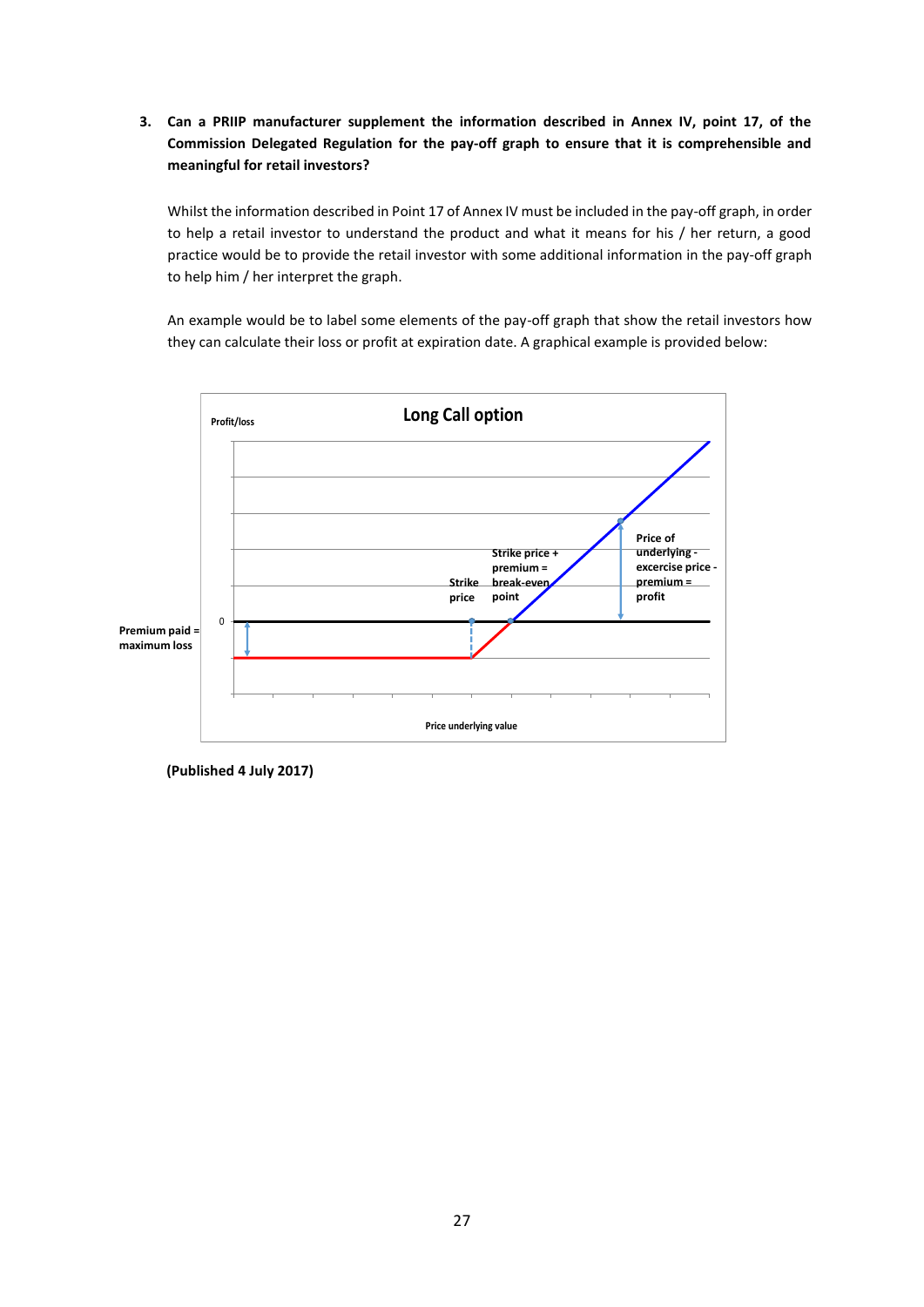### **4. Can OTC derivatives use the same approach as options and futures traded on an exchange in terms of the level of granularity and the display of risks and performance scenarios?**

It is not possible to use the same approach as for call and put options and futures traded on a regulated market. The KID for an OTC derivative contract should be drawn up indicating the relationship with the underlying asset, the type of underlying asset, the currency of the notional amount, the underlying value of the contract, a representative term, price or interest rate, and any other relevant features such as a strike, barrier or guarantee.

The content of the KID, including the performance scenarios and the cost information, should be based on market data that are representative for the market conditions applicable as long as the OTC derivative contract is made available to retail investors. This means that the KID should not be based on purely hypothetical data nor that it has to contain specific contractual data. In turn, this means that it could be acceptable, to draw up a single KID for a class or group of OTC derivatives that share the same relevant product characteristics, including those outlined in the first paragraph. Equally, a separate KID can be drawn up for each OTC derivative contract reflecting the bespoke offer to the retail investor.

Where the KID does not reflect a bespoke offer, the guiding principle would be that there should be limitations on any differences between the information in the KID and the actual OTC derivative contract purchased such that the requirement for the KID to be accurate, fair, clear and not misleading and consistent with the binding contractual documentation can be satisfied. Regarding the possibility to draw up a KID for an entire class or group of OTC derivatives this would be acceptable only if the data used would be such that the difference between the figures (e.g. on costs) in the KID for the group and the corresponding figures that would have been included in the KIDs of each OTC derivative within that group would be less than the reasonably expected margin of uncertainty on these figures in general.

For example, regarding the representative term, it could be acceptable to draw up KIDs representing different ranges of maturities for a derivative contract (e.g. one KID for the OTC derivative contract with a maturity up to 3 months, one KID for the OTC derivative contract with a maturity from 3 to 6 months, etc.). Regarding the applicable price or interest rate in this case this would need to be accurate within the margin of uncertainty referred to above for all of the OTC derivative contracts within the range of maturities for which the KID is prepared. In order to be fair and not misleading, it may be appropriate to present the information in the KID, such as the performance scenarios and the cost information, reflecting the worst outcome for the investor within the maturity range.

In case of a material change of the market conditions such that the data on which the KID is based are no longer representative for the market conditions, the KID should be reviewed, if that OTC derivative contract is still made available to retail investors. If a KID is drawn up for a bespoke offer, the review requirements do not apply as that PRIIP is by definition no longer available to other retail investors.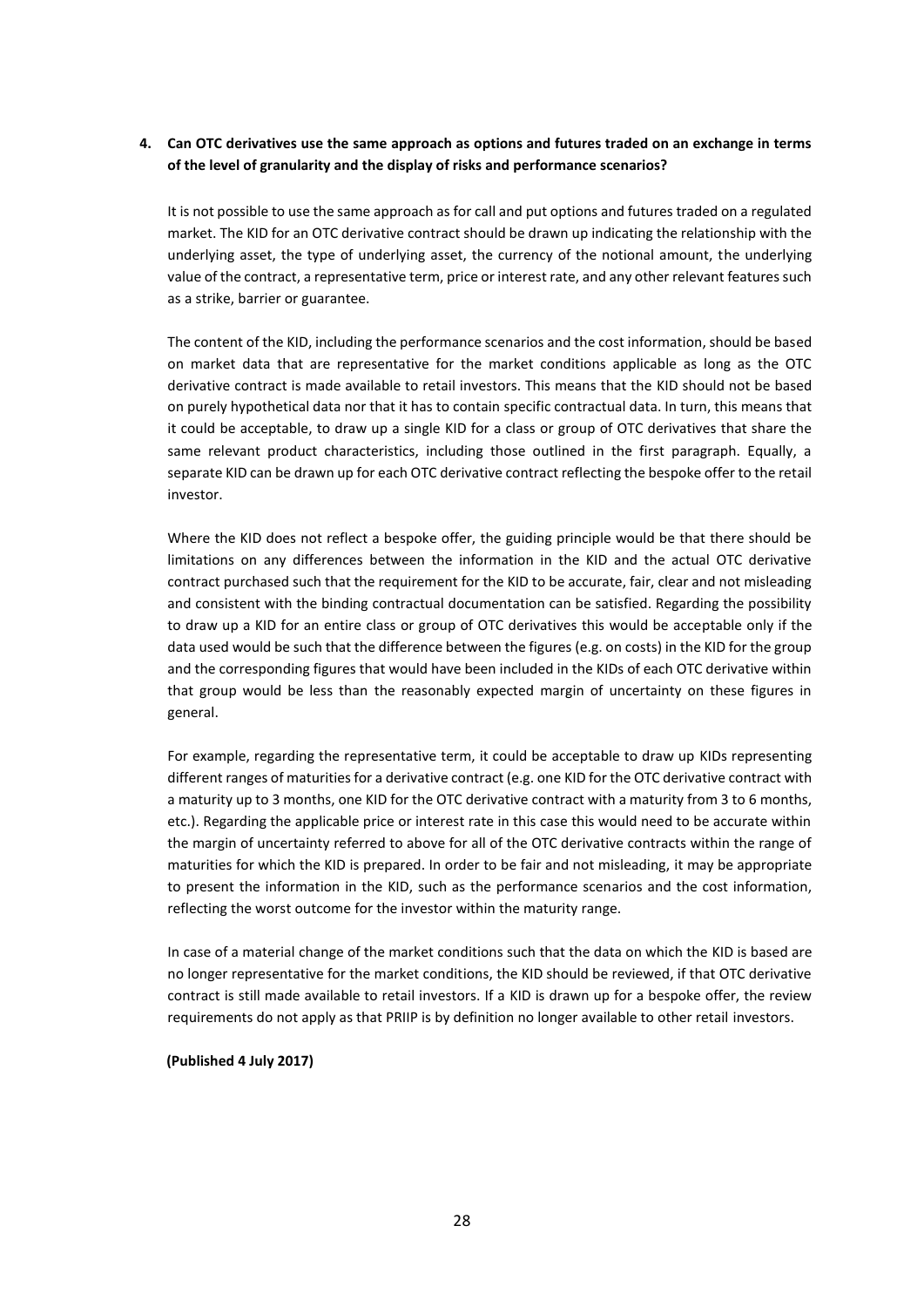#### **5. Is it possible to alter the prescribed wording in the KID template for OTC derivatives?**

The prescribed wordings, such as the narrative explanations, are intended to be appropriate for the range of PRIIPs in scope and to facilitate comparison between different products. Therefore, in general, it is not possible to alter the prescribed wording. Nonetheless, in view of the heterogeneity of PRIIP products, cases might occur where the verbatim use of the prescribed wording creates a risk that the retail investor will be misinformed about the characteristics of the product. It is recognised that this is the case for some of the specific prescribed texts when applied to swaps and similar OTC derivative products which do not require initial payments. In this specific case, it is considered appropriate to adjust the text. However, the adjustments should be limited to those set out below, where the following texts are applicable (changes shown in strikethrough and bold).

#### **Presentation of the SRI (Annex III)**

1. Text below the presentation of the SRI based on Annex III, point 3(b):

Prescribed language [When considered illiquid]: *You cannot/may not be able to cash in early. You will/may have to pay significant extra costs to cash in early*

#### Specific adjustments:

*You cannot/may not be able to cash in end your product early. You will/may have to pay significant extra costs to cash in end your product early*

Prescribed language [When considered to have a materially relevant liquidity risk] "*You may not be able to sell (end) your product easily or you may have to sell (end) at a price that significantly impacts on how much you get back*."

Specific adjustments:

"*You may not be able to sell end your product easily or you may have to sell end your product at a price that significantly impacts on the performance of your product on how much you get back*."

#### 2. Narrative explanation - Element D

#### Prescribed language:

"*In some circumstances you may be required to make further payments to pay for losses. (in bold) The total loss you may incur may significantly exceed the amount invested."*

#### Specific adjustment:

"*In some circumstances you may be required to make further payments to pay for losses. (in bold) The total loss you may incur may be significant.* 

#### 3. Narrative explanation - Element H

#### Prescribed language:

"*This product does not include any protection from future market performance so you could lose some or all of your investment*."

Specific adjustment:

"*This product does not include any protection from future market performance so you could lose some or all of your investment*. *incur significant losses."*

4. Narrative explanation – Element I:

Prescribed language:

*"If (we) (are) not able to pay you what is owed, you could lose your entire investment"*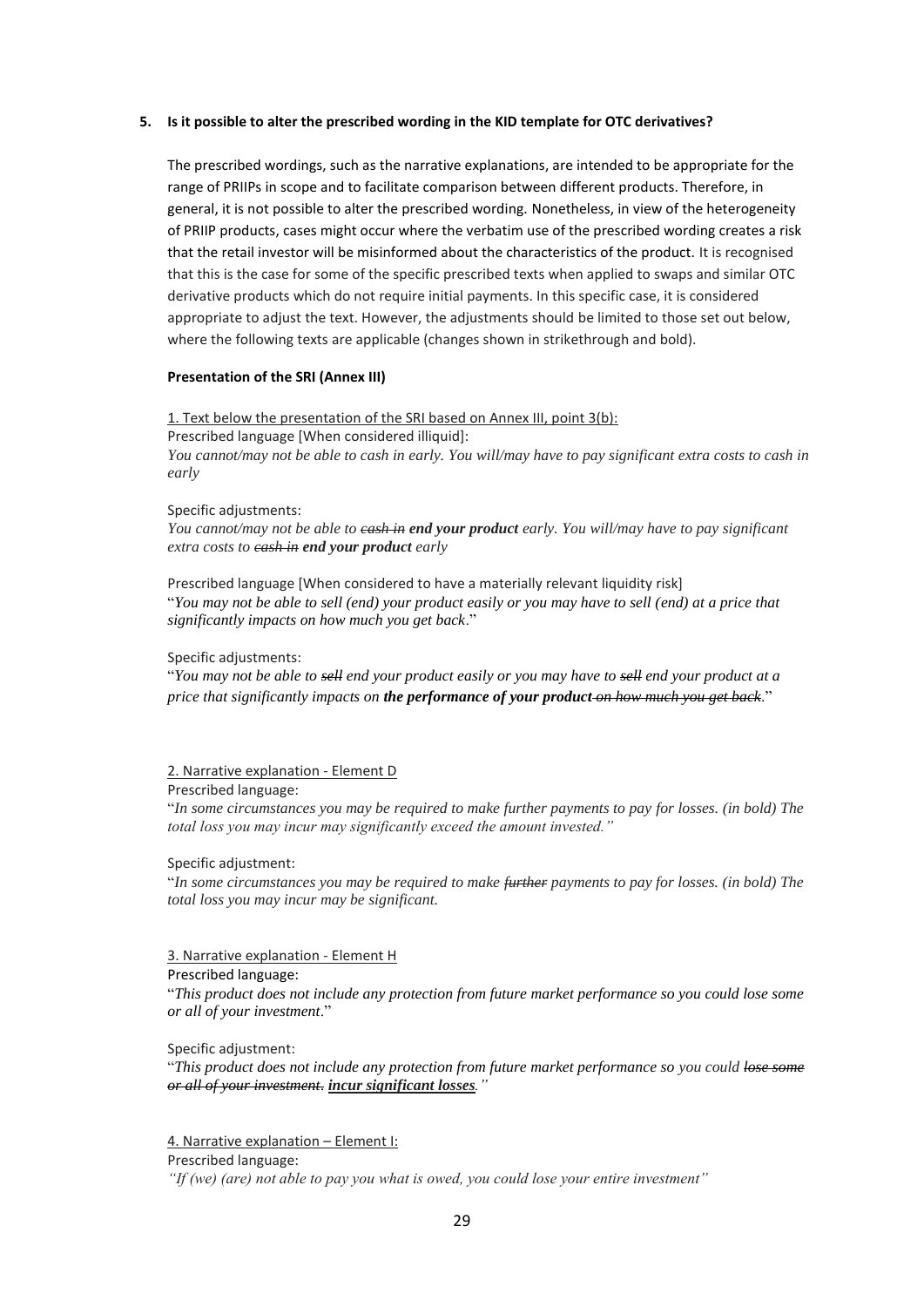Specific adjustment: *"If (we) (are) not able to pay you what is owed, you could lose your entire investment incur significant losses"*

#### **Presentation of performance scenarios (Annex V)**

1. Templates – Table headings

Prescribed language: *"Investment"*

Specific adjustment: *"Nominal amount"*

2. Templates – Table rows Prescribed language:

*"What you might get back after costs" "Average return each year"*

Specific adjustment for certain OTC derivatives where the amounts shown will represent the overall value of the product over time, which could result in amounts due to, or owed by, the retail investor: "*What you might get back or pay after costs*".

*"Average return/loss over nominal amount each year"*

#### 2. Narratives - Element A

Prescribed language:

"*This [table/graph] shows the money you could get back over the next [recommended holding period] years, under different scenarios, assuming that you invest EUR […] [per year]."*

Specific adjustment:

"*This table shows the money you could get back or pay over the next [recommended holding period] years, under different scenarios, assuming that you invest a nominal value of EUR […] [per year]"*

#### 3. Narratives - Element E

Prescribed language:

"*This product cannot be [easily] cashed in. This means it is difficult to estimate how much you would get back if you cash in before [the end of the recommended holding period/maturity]. You will either be unable to cash in early or you will have to pay high costs or make a large loss if you do so.*"

Specific adjustment:

"*This product cannot be [easily] cashed in ended. This means it is difficult to estimate how much you would get back if you cash in end before [the end of the recommended holding period/maturity]. You will either be unable to cash in end early or you will have to pay high costs or make a large loss if you do so.*"

#### **Presentation of costs (Annex VII)**

1. Description of Reduction in Yield in the section "What are the costs?"

Prescribed language:

"*The Reduction in Yield (RIY) shows what impact the total costs you pay will have on the investment return you might get. The total costs take into account one-off, ongoing and incidental costs.*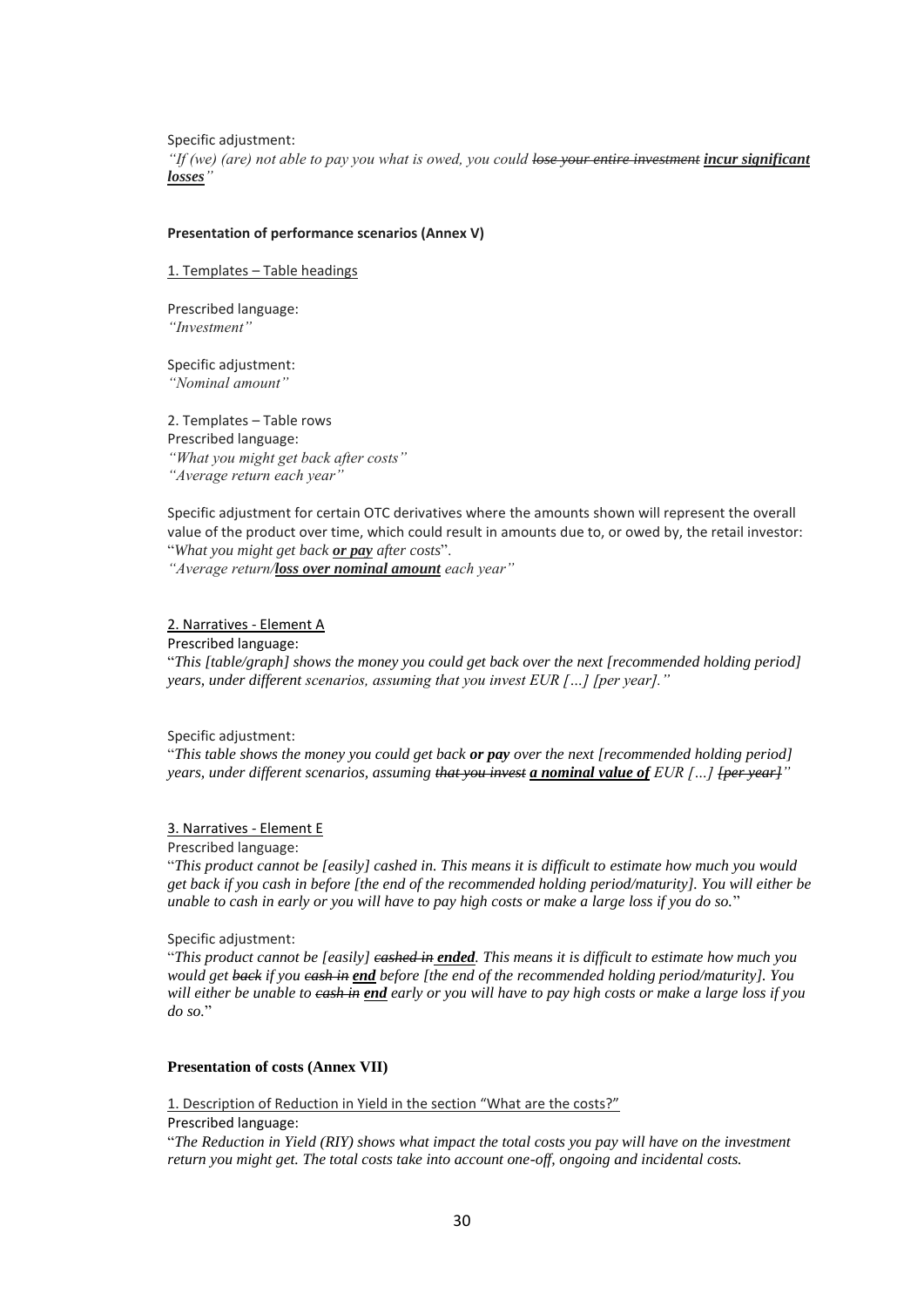*The amounts shown here are the cumulative costs of the product itself, for three different holding periods. They include potential early exit penalties. The figures assume you invest [EUR 10 000 (OR EUR 1 000 each year for regular premium PRIIPs)]. The figures are estimates and may change in the future."*

#### Specific adjustment:

"*The Reduction in Yield (RIY) shows what impact the total costs you pay will have on the investment return you might get performance of the product. The total costs take into account one-off, ongoing and incidental costs.*

*The amounts shown here are the cumulative costs of the product itself, for three different holding periods. They include potential early exit penalties. The figures assume you invest a nominal value of [EUR 10 000 (OR EUR 1 000 each year for regular premium PRIIPs)]. The figures are estimates and may change in the future".*

#### 2. Table 1 "Costs over time"

The text "investments" should be replaced with "notional amount"

The text "if you cash in" should be replaced with "if you end"

#### 3. Table 2 "Composition of costs"

#### Prescribed language:

*"the impact each year of the different types of costs on the investment return you might get at the end of the recommended holding period"*

Specific adjustment:

*"the impact each year of the different types of costs on the investment return you might get performance of the product at the end of the recommended holding period"*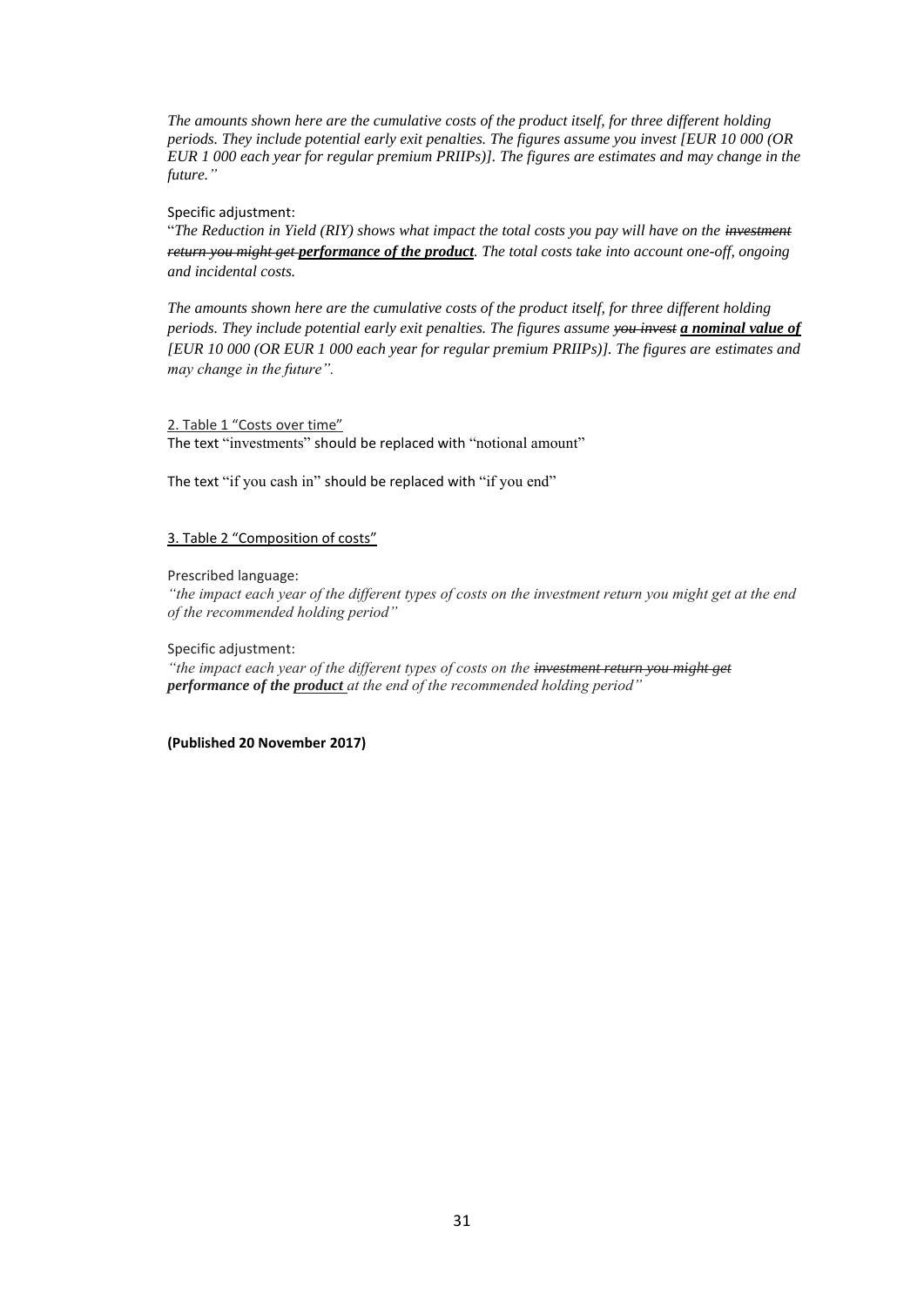# <span id="page-31-0"></span>**Multi-option products (MOPs) [Last update 4 April 2019]**

#### **1. How does the information on the underlying options of a MOP need to be provided?**

The rules for the provision of the KID are set out in Articles 13 and 14 of the Regulation. For MOPs, in accordance with Article 10 of the Delegated Regulation, information can be provided in two different ways.

The provision of the KID – in a face to face distribution - is on paper unless the investor requests the KID through a durable medium other than paper or by means of a website. In the latter cases, the person advising on, or selling, the PRIIP would need to evidence that the conditions in paragraph 4 or 5 of Article 14 of the Regulation were met. This also applies in the case of an "open architecture" product design, i.e. where a contract allows for retail investors to invest in a wide range of investment options.

The person selling the PRIIP is not precluded from providing information to the retail investor in addition to the provision of information necessary for the satisfaction of the requirements in Article 14 of the Regulation, for instance if the retail investor requests certain documents on paper in addition to those provided through a durable medium other than paper or by means of a website, (such as the generic KID or specific information on certain underlying investment options where the approach in Article 10(b) of the Delegated Regulation is used).

Furthermore, taking into account the sales process followed, for example if advice is given, it is not necessary to provide the retail investor with information on every possible underlying investment option available, but only those options that the retail investor is considering. In this case, the person advising on, or selling, the PRIIP would need to be able to evidence that the retail investor is considering a limited number of the underlying investment options and agrees to be provided with information on those options only.

In all cases, the person advising on, or selling, the PRIIP would need to evidence how it was determined that the conditions for the provision of the KID in good time were met, or alternatively that the conditions in Article 13(3) of the Regulation were satisfied.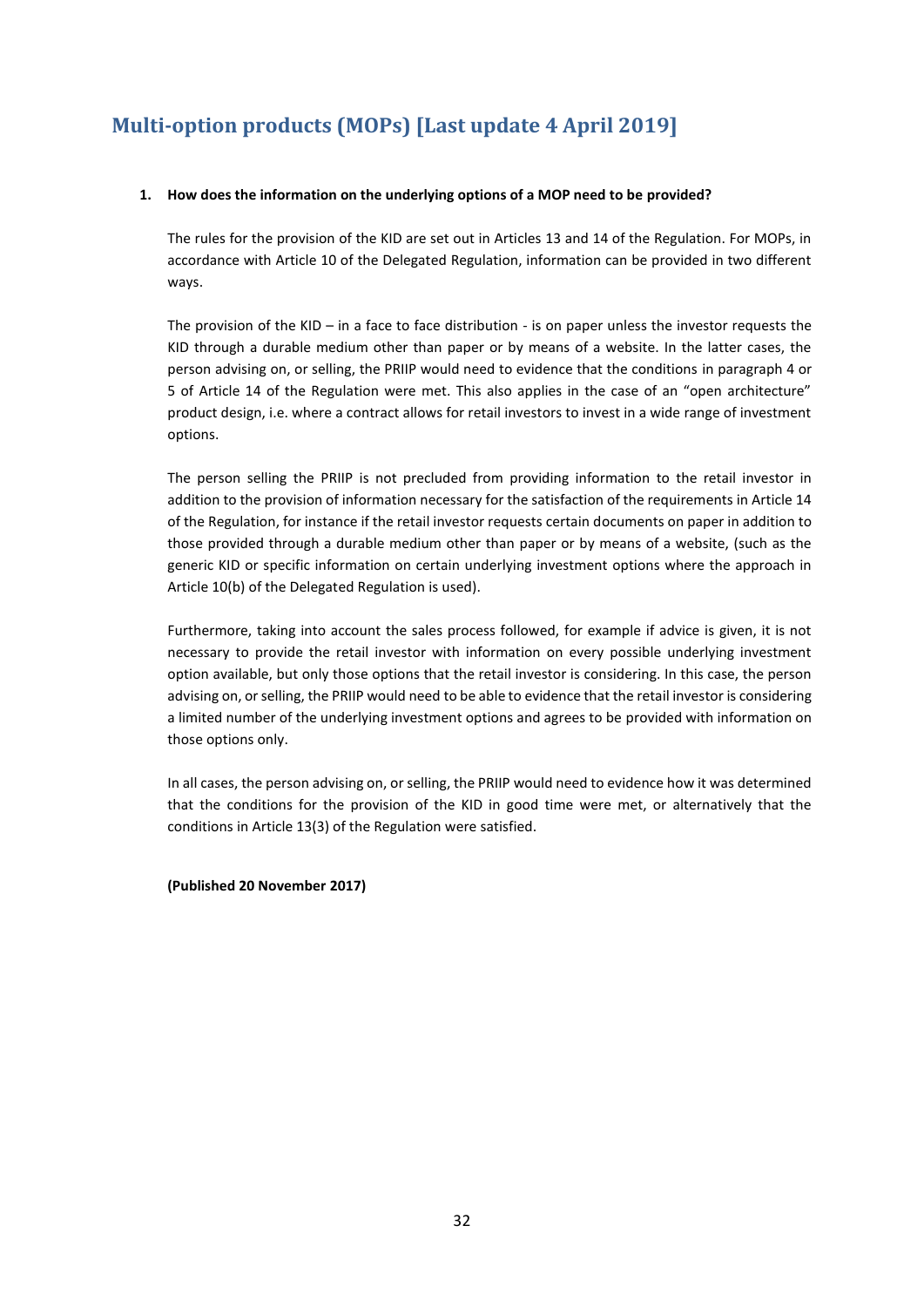# **2. In the case of Article 10(b) of the Delegated Regulation how should information on costs be reflected in the generic KID?**

The generic KID should present a range of costs by showing figures for the highest and lowest costs of the product depending on which underlying investment option is selected and state that the costs to the retail investor vary on the basis of the selection.

It is expected that this statement would include some explanation of how the costs can vary, for example which parts of the costs are fixed and variable.

The default approach is that the figures used to determine this range of costs should include all product costs and therefore combine the costs specific to each underlying investment option (e.g. transaction costs) with the other costs of the product, such as the costs of the insurance cover. This is the case where the specific information on each underlying option is prepared in accordance with Article 14(1) of the Delegated Regulation and accordingly Article 13(1) of the Delegated Regulation applies.

Where some or all of the underlying investment options are UCITS or non-UCITS fund referred to in Article 32 of Regulation (EU) No 1286/2014, the Delegated Regulation allows for a number of different approaches, depending on whether the MOP manufacturer decides to provide information on underlying investment options in accordance with Article 14(1) or Article 14(2) of the Delegated Regulation:

- To start with, the MOP manufacturer may still decide to present the range of costs in accordance with Article 13(1)(a) of the Delegated Regulation.
- Alternatively, in accordance with Article 13(2) of the Delegated Regulation, for investment options that are UCITS and non-UCITS funds referred to in Article 32 of Regulation (EU) No 1286/2014 the MOP manufacturer can decide to calculate the transaction costs using the methodology for new PRIIPs in point 21 of Annex VI of the Delegated Regulation (even though the fund may have been operating for more than 3 years). In all other respects and for all other underlying investment options the calculation of the cost figures follows the requirements in Annex VI of the Delegated Regulation.
- Finally, in accordance with Article 13(3) of the Delegated Regulation, where the MOP only offers UCITS or non-UCITS funds referred to in Article 32 of Regulation (EU) No 1286/2014 as underlying investment options, the MOP manufacturer can present the range of costs for the investment options in the generic KID based only on the costs specified in each of the key investor information documents. Information on costs related to insurance (and insurance benefits) would be included in the 'What is this product?' section of the generic KID.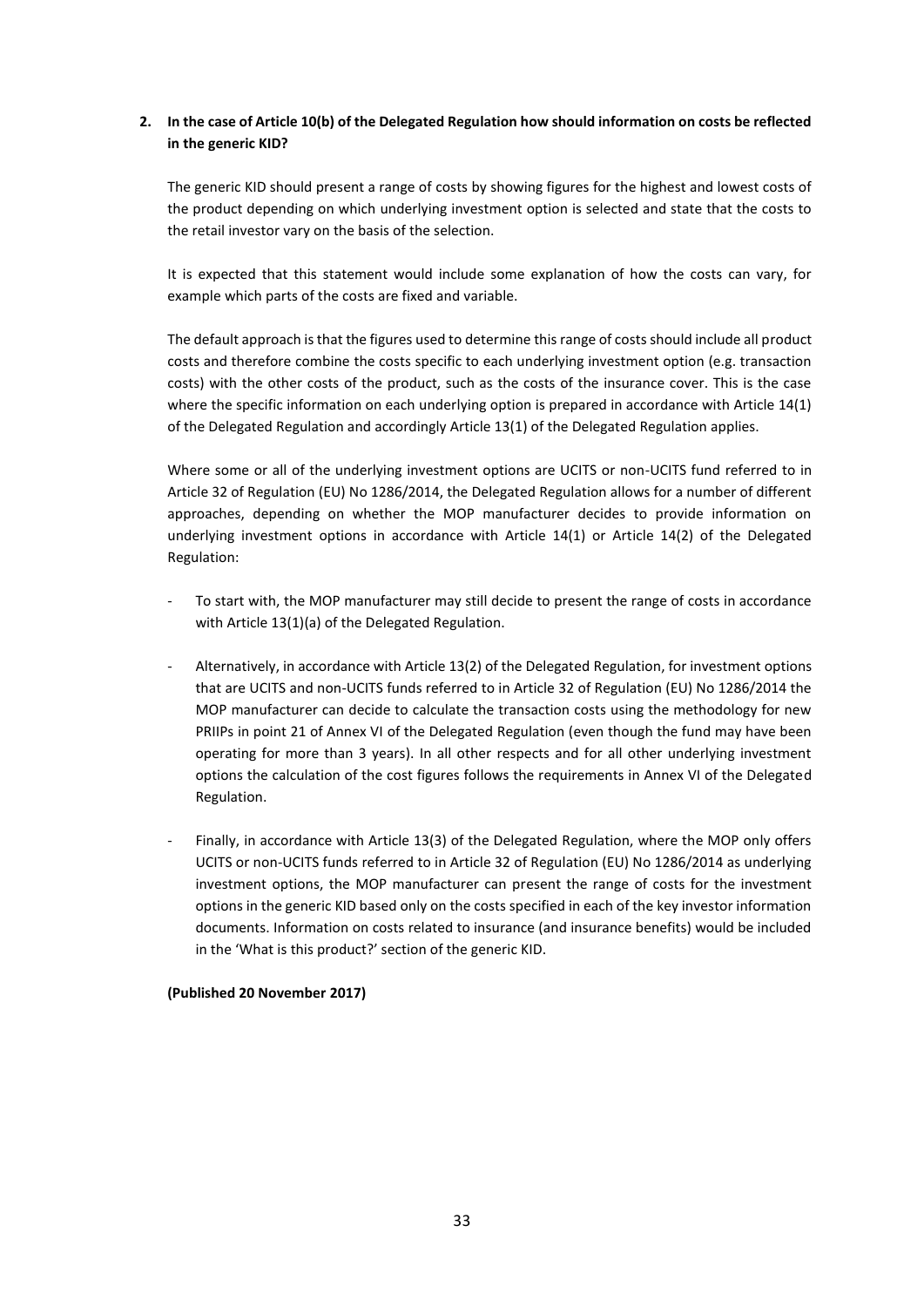# **3. Which form and name should the 'specific information on each underlying investment option', referred to in Article 14(1) of the Delegated Regulation, take?**

The information on each underlying investment option should be specific. This implies that the document should be drawn up specifically to comply with Article 14(1) Delegated Regulation, that the document should only contain the information items listed in Article 14(1) Delegated Regulation, and that these information items should not be included in a document drawn up for another purpose. PRIIP manufacturers have the choice to draw up a single document containing the specific information for all underlying options of the MOP or to draw up a separate document for each underlying option of the MOP. For the information prescribed by Article 14(1) of the Delegated Regulation, this needs to follow the structure of the relevant parts of the template for the Key Information Document as set out in the Annexes to the Delegated Regulation, e.g. headings, tables and narratives descriptions.

The name of the document should not be misleading and a name that is already assigned by law to another document should in particular be avoided. It is a good practice to use the name 'specific information document'.

**(Published 4 April 2019)**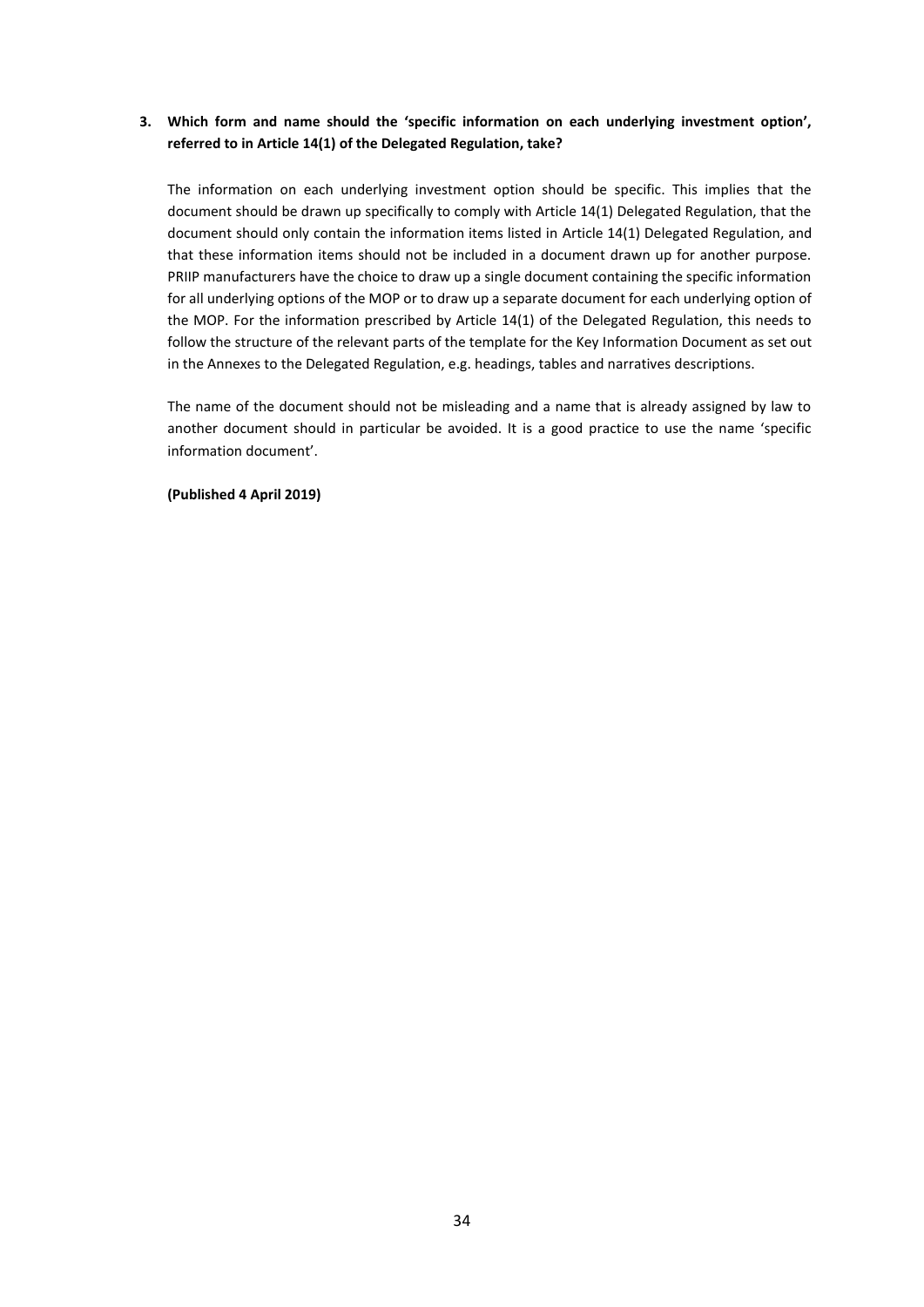# <span id="page-34-0"></span>**Methodology for the calculation of costs**

# <span id="page-34-1"></span>**I. List of costs of investment funds (except transaction cost related questions) (Annex VI, Part 1) [Last update 4 July 2017]**

**1. Point 3 (d) of Annex VI indicates that subscription fee includes taxes. Would this include the following types of taxes: VATs, FTTs, stamp duties?**

Yes, these are notably the types of taxes that are referred to in this point.

**(Published 4 July 2017)**

**2. How would the benefits from securities lending (compared to the costs as mentioned in Point 5 (b) (v) of Annex VI) be presented in the KID?** 

The benefits from securities lending would be taken into account in the performance scenarios section of the KID if these are passed to the investor. If these benefits are not passed to the investor, they should be accounted for as costs, according to Point 5(p) of Annex VI.

**(Published 4 July 2017)**

**3. Is a look-through only required for underlying investments above a certain threshold within the portfolio of the fund of fund? When dealing with fund of fund or other multi-layer instruments, does the cost look-through need to be done through all layers or only through the first layer of underlying? Private equity feeder funds invested in a master fund: do we have to apply a look through basis?**

The calculation should take into account the costs incurred in the underlying funds or other underlying PRIIPs. Where the underlying investments are PRIIPs producing KIDs, it will only be necessary to obtain cost information from the KIDs. Where the underlying investments do not have KIDs, it will be necessary to obtain KID equivalent information for the direct underlyings. This is because this information includes costs incurred in any further layer of the underlying. This calculation applies to private equity feeder funds as well.

**(Published 4 July 2017)**

**4. Some fees are paid from the fund/investors to the manager based on the narrowing of the share price to NAV discount on a closed-ended listed fund. Should this type of fee be classed as a performance fee?** 

The methodology specified in Point 24 of Annex VI applies to all performance related fees defined in Point 6 as "performance–related fee payable to the management company or any investment adviser".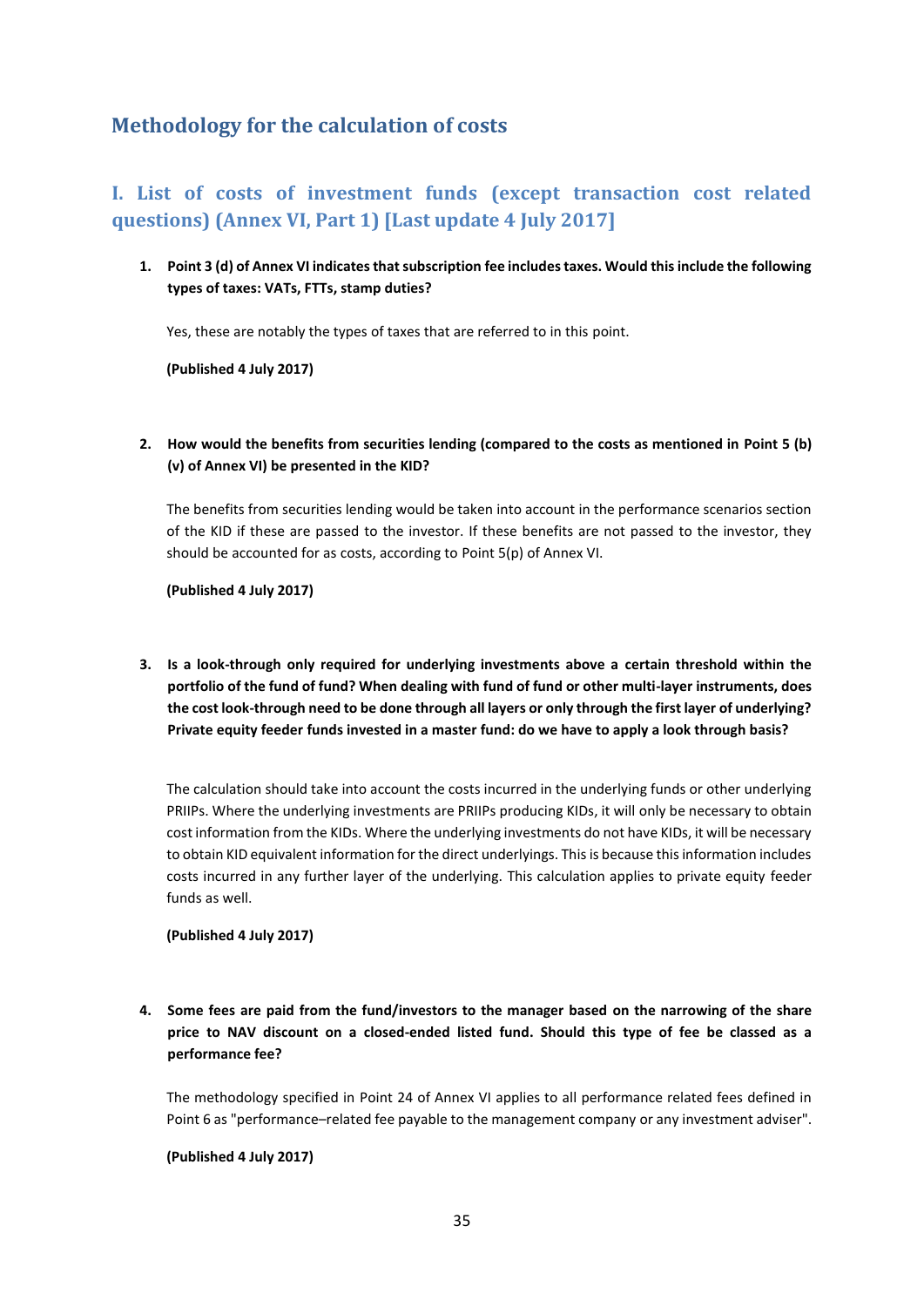**5. In the case of private Equity, infrastructure and other similar funds where the investments to be made by those funds are unknown at the date of creation/investment in the fund, how to anticipate costs that should be calculated for the purpose of the cost section of the KID?** 

In this case, the section "Calculation methodology for new PRIIPs" of the annex VI shall apply (Points 85 and followings) that includes in particular the use of best estimates adopting as proxies either a comparable PRIIP or a peer group. With respect to performance fees and carried interest, there are specific requirements for new PRIIPs, included in Point 24 (b) and 25 (b) of Annex VI.

**(Published 4 July 2017)**

### **6. Could you provide an example of the provisioned fees for specific treatment of gain and losses, which are referred to in Point 5 (d) of Annex VI?**

For example, such fees are related to the treatment of gains and losses (withholding tax) in some non-EU countries, and the corresponding potential fees taken by asset managers on an ex-ante basis.

**(Published 4 July 2017)**

**7. While financing costs related to borrowing (provided by related parties)" are recognised as a recurring cost in Point 5(h) of Annex VI, could you confirm that overdraft charges on a bank account operated by an external custodian are in the scope of such cost calculation and disclosure?** 

Yes, overdraft charges on a bank account operated by an external custodian are in the scope of such cost calculation.

# **8. Could you specify which types of costs of capital guarantee provided by a third party guarantor are those mentioned in Point 5 (i) of Annex VI?**

Costs of capital guarantee are in particular related to the instruments (and associated costs) aimed to provide for the capital guarantee.

**(Published 4 July 2017)**

# **9. Could you provide an example of the 'dividends served by the shares held in the portfolio of the funds, shall the dividends not accrue to the fund' mentioned in Point 5 (r) of Annex VI?**

An example would be the following unit link contract. The unit link is based on the performance of a single stock. The insurer owns the stock and is receiving the dividends. The client has initially purchased the unit link at the market value of the stock. The claim of the client is subsequently valued as the current value of the stock (without reinvestment of the dividends).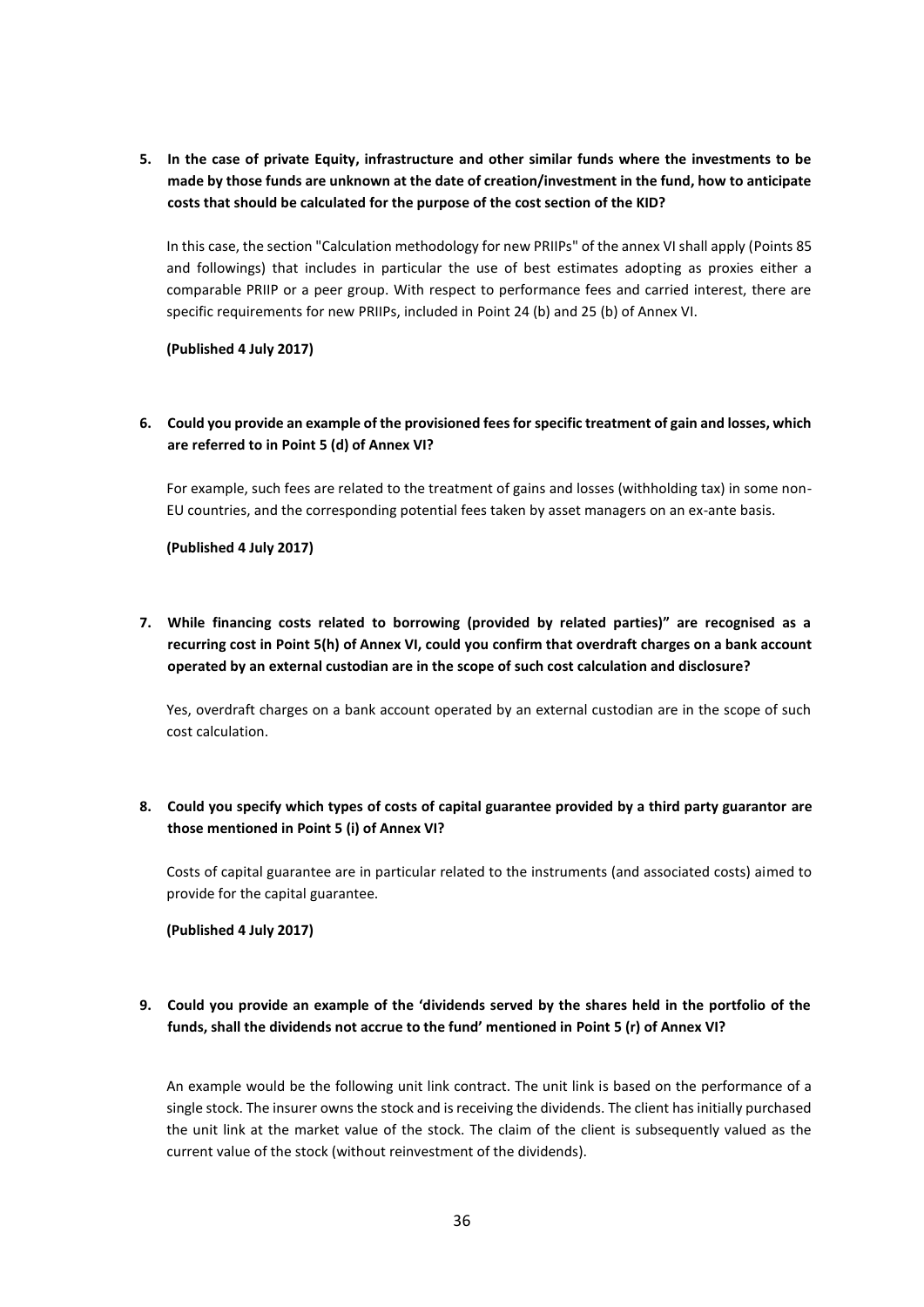# **10. For new funds with performance fees, is it possible to refer to an appropriate benchmark for estimating the relevant returns of a peer group as foreseen in Point 24(b)(ii) second subparagraph of Annex VI?**

When computing performance fees for new funds, the relevant fund return shall be estimated using the return of a" comparable fund or a peer group". The "appropriate benchmark" as referred to in Point 5 of Annex II used for the purpose of the calculation referred to in Point 4 of Annex IV could indeed be considered as a "peer group" under the requirements of Point 24(b)(ii) of Annex VI. If this "appropriate benchmark" is composed of other investment funds the respective returns of which are calculated on the basis of net fund performance, the adjustment of returns in terms of costs referred to in Point 24(b)(ii) second subparagraph of Annex VI is not needed.

**(Published 4 July 2017)**

### **11. According to Point 5 (l) (i) the most recently available summary cost indicator shall be used. What is meant by most recently available summary cost indicator?**

The most recently available summary cost indicator is the one that has been calculated according to Points 61 to 89 of the same Commission Delegated Regulation. Point 79 indicates that the summary cost indicator shall be calculated at least once a year.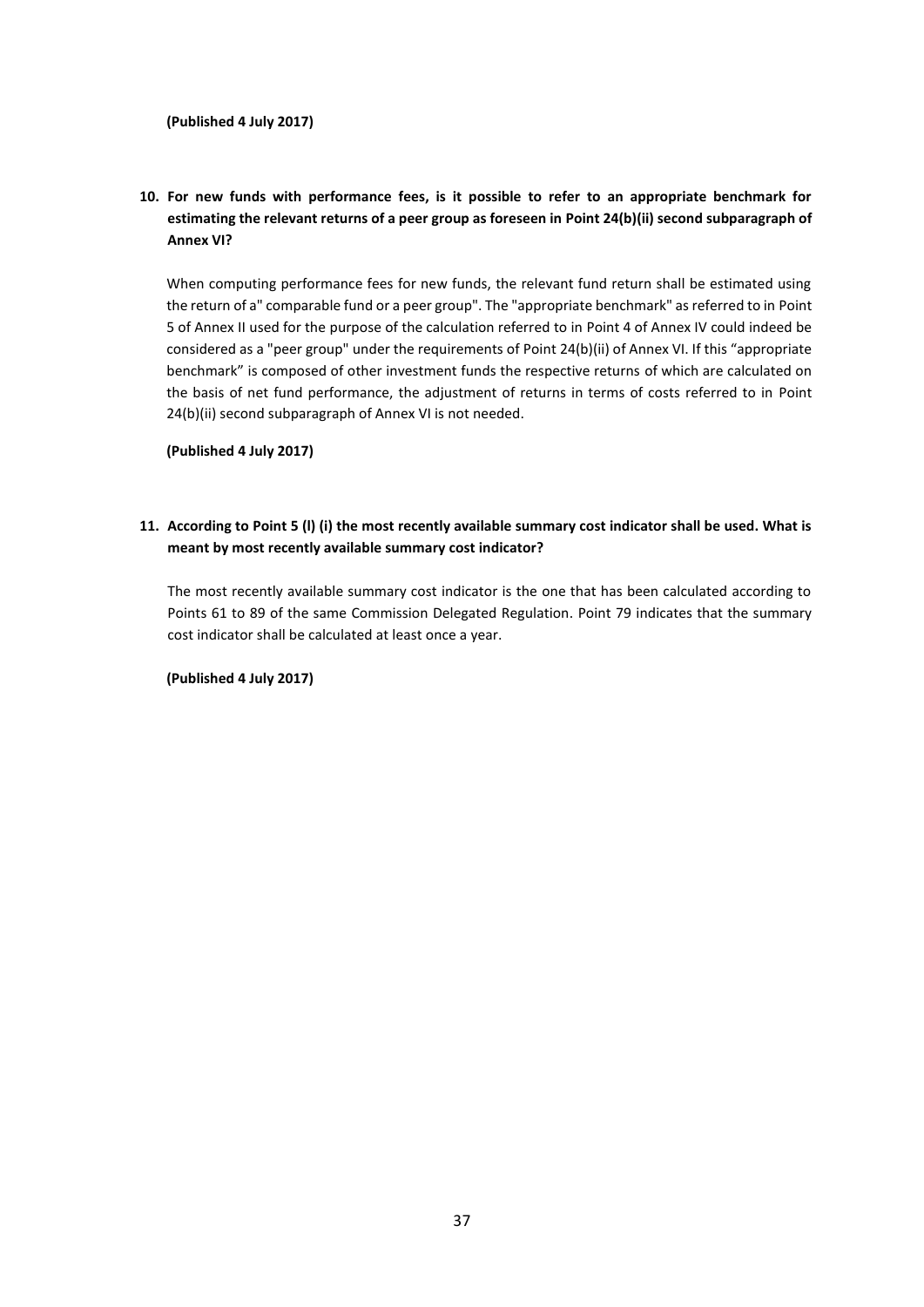# <span id="page-37-0"></span>**II. Transaction costs (Points 7-23 of Annex VI, Part 1)**

# <span id="page-37-1"></span>**Methodology set out in Point 21 of the Annex VI of the Commission Delegated Regulation (standardized costs) [Last update 4 July 2017]**

- *Guidance on the methodology described in point 21 (c) (i) to estimate transaction costs:*
- **1. What could be the 'reference indexes' mentioned in Point 21 (c) (i) of the Annex VI of the Commission Delegated Regulation?**

The 'reference indexes' mentioned in Point 21 (c) (i) could be the following:

| <b>Asset Classes</b>             | <b>Sub Asset Classes</b>               | Indice                                     |  |  |
|----------------------------------|----------------------------------------|--------------------------------------------|--|--|
|                                  |                                        | AAA-A<br>JPMorgan<br>EMU<br>$\overline{+}$ |  |  |
|                                  | bonds<br>Government<br>and<br>similar  | JPMorgan US                                |  |  |
|                                  | instruments developed market rating    | Barclays Euro Sovereign High               |  |  |
| <b>Government bonds</b>          | AAA-A                                  | <b>Quality Index</b>                       |  |  |
|                                  | similar<br>bonds<br>and<br>Government  |                                            |  |  |
|                                  | instruments developed market different | filtering on JPMEMU or iBoxx €             |  |  |
|                                  | rating below A                         | Overall                                    |  |  |
| <b>Government bonds emerging</b> |                                        | JPMorgan EMBIG Diversified                 |  |  |
| (hard<br>markets<br>and<br>soft  | Government bonds emerging markets      | Barclays EM Local Currency                 |  |  |
| currency)                        | (hard and soft currency)               | Liquid Government Index                    |  |  |
|                                  |                                        | Barclays Euro Corporate IG +               |  |  |
| Investment grade corporate       |                                        | <b>Barclays US Corporate IG</b>            |  |  |
| bonds                            | Investment grade corporate bonds       | EURO STOXX 50 <sup>®</sup> Corporate Bond  |  |  |
|                                  |                                        | Markit iBoxx EUR High Yield                |  |  |
|                                  |                                        | Liquid + Markit iBoxx USD High             |  |  |
| Other corporate bonds            | High yield corporate bonds             | Yield Liquid                               |  |  |
|                                  | Money market instruments (for the sake |                                            |  |  |
|                                  | of clarity, money markets funds not    |                                            |  |  |
| Liquidity                        | included)                              | <b>Barclays Euro Treasury Bill</b>         |  |  |
|                                  |                                        | <b>MSCI World Large Cap</b>                |  |  |
|                                  |                                        | STOXX® Europe 50                           |  |  |
| <b>Shares developed markets</b>  | Large-cap shares (developed markets)   | STOXX® Developed Markets 150               |  |  |
|                                  |                                        | <b>MSCI World Mid Cap</b>                  |  |  |
|                                  | Mid-cap shares (developed markets)     | EURO STOXX <sup>®</sup> Mid                |  |  |
|                                  |                                        | <b>MSCI World Small Cap</b>                |  |  |
|                                  | Small-cap shares (developed markets)   | EURO STOXX <sup>®</sup> Small              |  |  |
|                                  |                                        | MSCI Emerging Markets Large                |  |  |
|                                  |                                        | Cap                                        |  |  |
| <b>Shares emerging markets</b>   | Large-cap shares (emerging markets)    | STOXX® Emerging Markets 50                 |  |  |
|                                  |                                        | <b>MSCI Emerging Markets Mid Cap</b>       |  |  |
|                                  |                                        | STOXX <sup>®</sup> Emerging Markets 500    |  |  |
|                                  | Mid-cap shares (emerging markets)      | Mid                                        |  |  |
|                                  |                                        | MSCI Emerging Markets Small                |  |  |
|                                  |                                        | Cap                                        |  |  |
|                                  |                                        | STOXX <sup>®</sup> Emerging Markets 500    |  |  |
|                                  | Small-cap shares (emerging markets)    | Small                                      |  |  |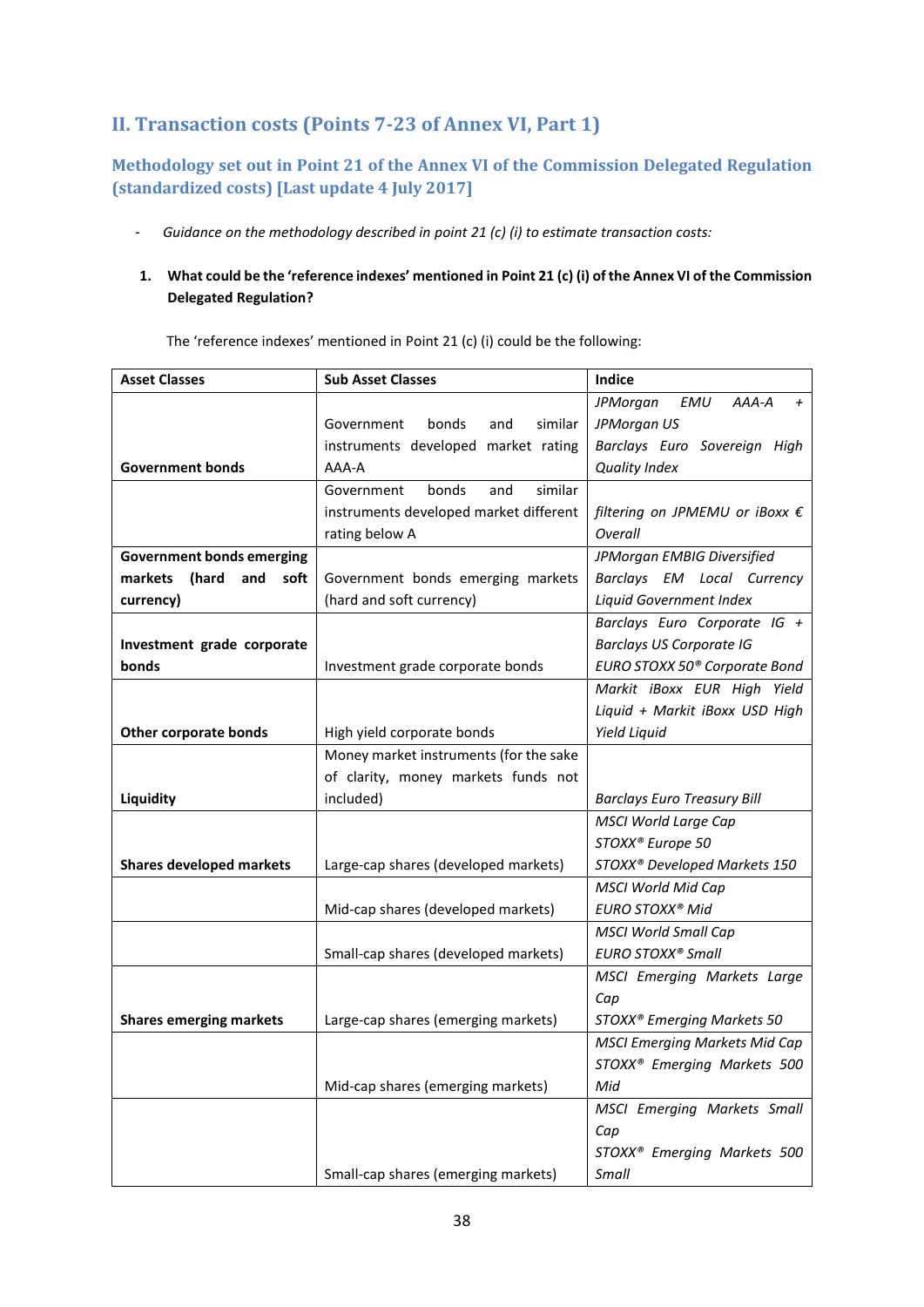**(Published 4 July 2017)**

**2. Using the 'reference indexes' mentioned in the question above, how should the 'average bid-ask spreads' mentioned in Point 21 (c) (i) of the Annex VI of the Commission Delegated Regulation be estimated?**

Please refer to the Appendix I to this Q&A

**(Published 4 July 2017)**

- *Guidance on the methodology described in Point 21 (c) (ii) to estimate transaction costs:*
- **3. What could be the 'explicit costs' and 'comparable information' mentioned in Point 21 (c) (ii) of the Annex VI of the Commission Delegated Regulation?**

The explicit costs' mentioned in Point 21 (c) (ii) of the Annex VI of the Commission Delegated Regulation could be, for example, transaction taxes and commission payments.

The "comparable information' could be for example i) the transaction costs of a comparable fund or peer group (as an example of source: fund annual reporting); ii) information about transaction costs used to calculate the bid and ask prices of the fund

**(Published 4 July 2017)**

# <span id="page-38-0"></span>**Other Q&A on transaction cost related issues [Last update 4 July 2017]**

**1. According to Point 8 of the Annex VI of the Commission Delegated Regulation aggregate transactions shall be calculated as the sum of all transaction costs for all individual transactions undertaken by the PRIIP in the specified period. What is meant by specified period?**

The term specified period refers to the period of three years, as outlined in Point 7.

**(Published 4 July 2017)**

**2. According to Point 21 of the Annex VI of the Commission Delegated Regulation for PRIIPS that have been operating less than 3 years transaction costs may be calculated as an average of the actual transaction costs incurred during the period of operation and a standardized estimate. When and how should the costs be calculated?**

At the occasion of the first annual review the product manufacturer can use data about the actual transaction costs for the first six months of the PRIIPs existence and for the remaining 30 months (to give an average over 3 years) the estimate of portfolio turnover in each asset class according to the methodology referred to in Point 21 c). Accordingly, at the second annual review the product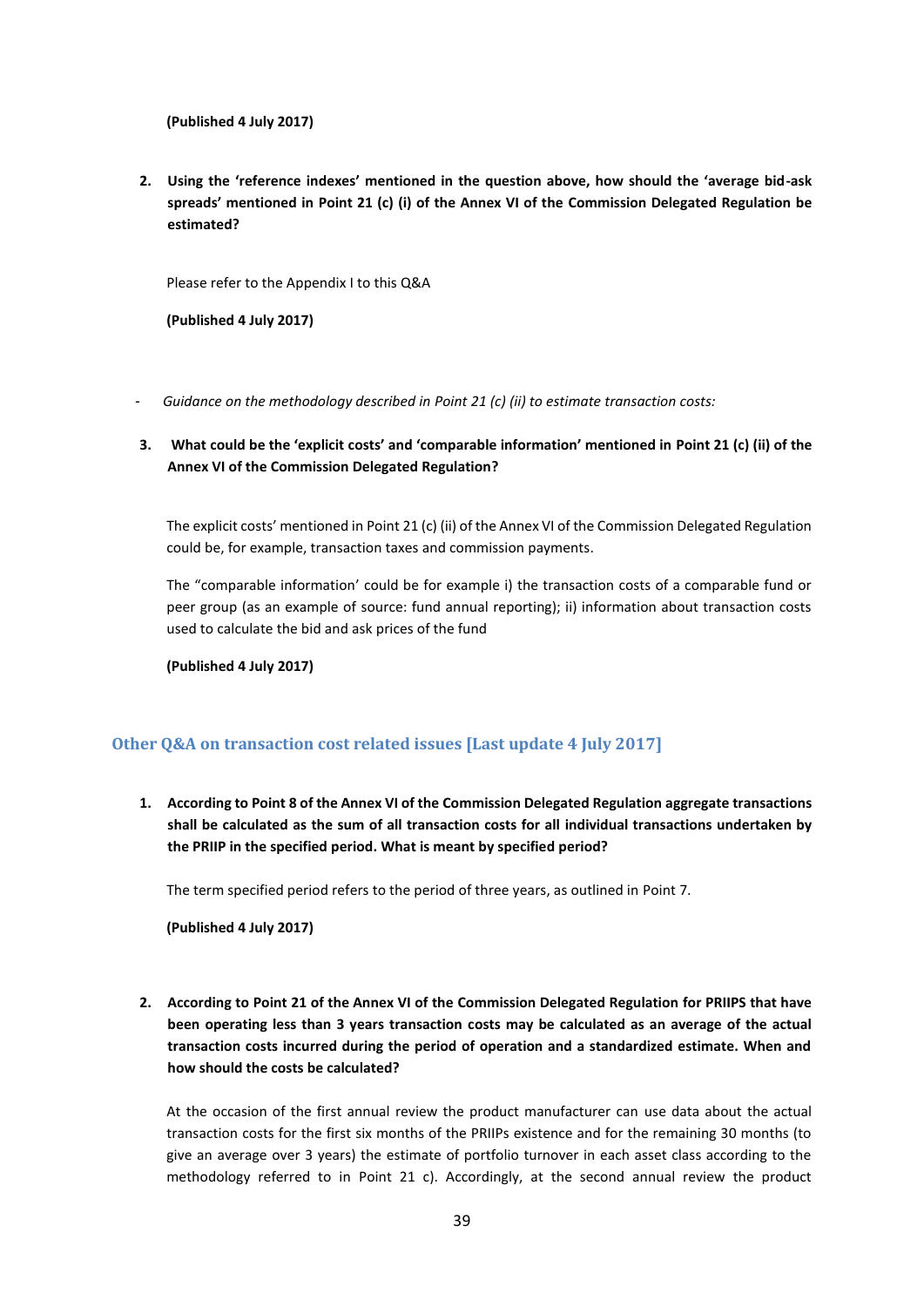manufacturer may use 18 months of actual data and for the remaining 18 months the standardized estimate.

**(Published 4 July 2017)**

**3. Transaction costs are based on the average of the previous three years, but some managers have not been collecting these in the detail required (with the "arrival price") by Annex VI. How to calculate transaction costs in this case?**

In this case, Point 15 of Annex VI may apply: "When calculating transaction costs using data prior to 31 December 2017, intra-day prices may be considered as not available" (therefore it is permissible to use as the arrival price the opening price of the investment on the day of the transaction or, where the opening price is not available, the previous closing price").

Notwithstanding this, firms should consider whether using opening prices or previous closing prices will lead to a result that is contrary to the overall requirement to be accurate, fair, clear and not misleading. For example, where a PRIIP frequently buys and sells the same instrument on an intra-day basis, using the opening or previous closing price will not be accurate, since this would be the same for both the purchase and sale. In this instance, the firm should seek accurate intra-day arrival prices.

**(Published 4 July 2017)**

**4. Should transaction costs be calculated the same way in the 'Composition of costs' and the 'Cost over time' table?**

Yes, in both cases, transaction costs should be calculated according to Point 65 and followings of Annex VI.

#### **(Published 4 July 2017)**

**5. When comparing the arrival price and execution price of an instrument denominated in a foreign currency, should the manager apply the same FX conversion rate to base currency to both the arrival price and the execution price?** 

In this case, transaction costs should be calculated in foreign currency and then converted to base currency using the FX rate on the day of the transaction.

**(Published 4 July 2017)**

**6. Could the 'reasonable estimate of the consolidated price' referred to in Point 17 of Annex VI be an average of observable quotes within a certain time frame?** 

Yes, an average of observable quotes could be a reasonable estimate of the consolidated price, provided that they are not all quotes from a 'single counterparty or foreign exchange platform'.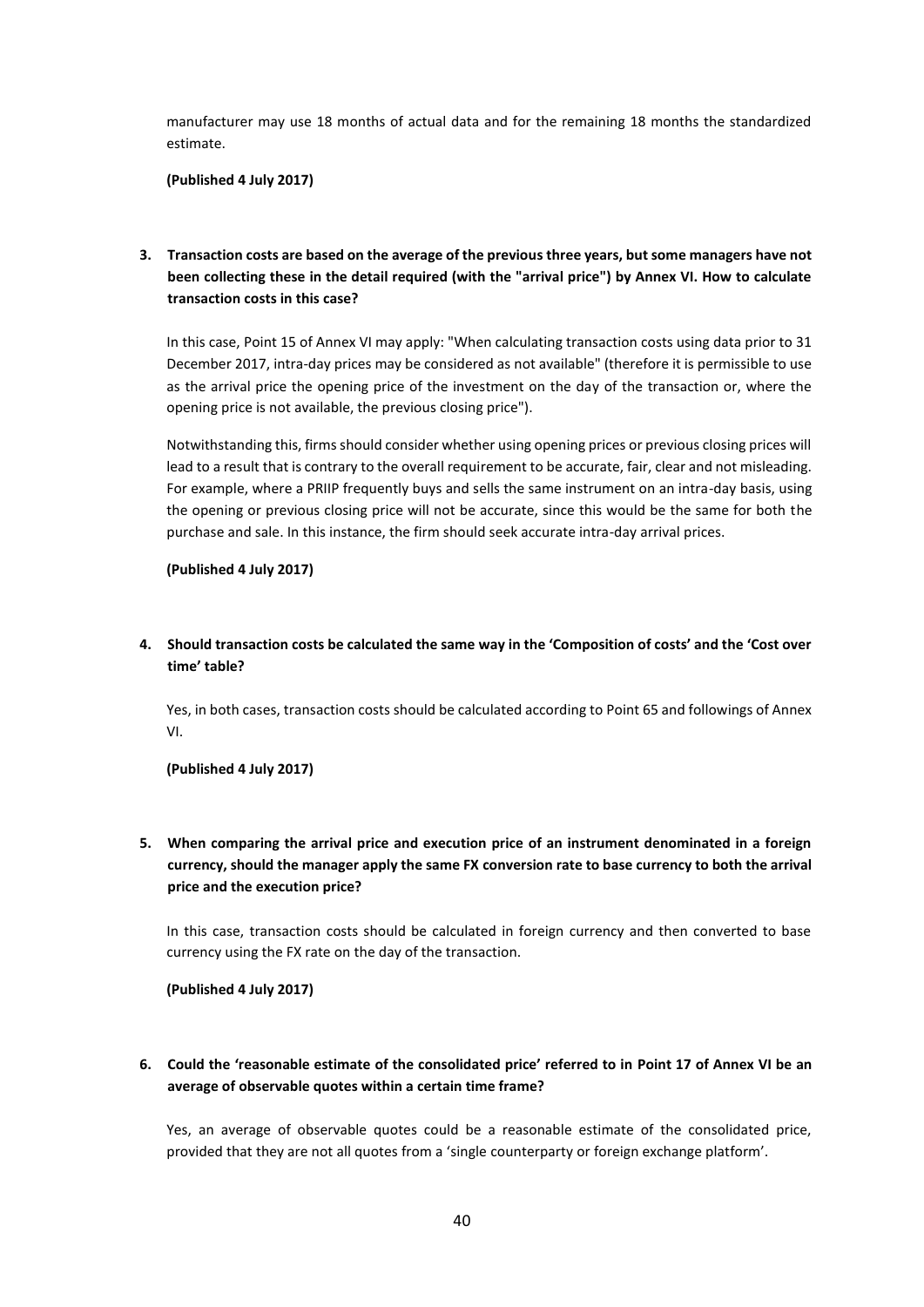#### **(Published 4 July 2017)**

#### **7. If the order is a limit order, should the arrival price be the limit order?**

No, Points 15 and followings of Annex VI do not specify that limit orders should be treated differently to other orders.

**(Published 4 July 2017)**

**8. If the prescribed methodology for transaction costs results in obtaining negative costs, should the transactions costs be reflected as negatives, or should the implicit costs portion be shown as 0 instead?**

The result of the estimate from the methodology specified in the Commission Delegated Regulation should be included (i.e. it should not be 0, if negative).

**(Published 4 July 2017)**

# **9. When should I use opening prices rather than closing prices to calculate the transaction costs for periods prior to 31 December 2017?**

Opening prices should be used when they are available. Opening prices will normally be available for equities. Available means they are generally available via market data sources [such as Thomson Reuters / Bloomberg], not simply that they are available as data currently stored within the firm's own systems.

**(Published 4 July 2017)**

# **10. How should I calculate the transaction costs associated with an IPO or other offering of primary securities?**

The transaction costs of IPOs and other offerings of primary securities should use the offer price as the arrival price.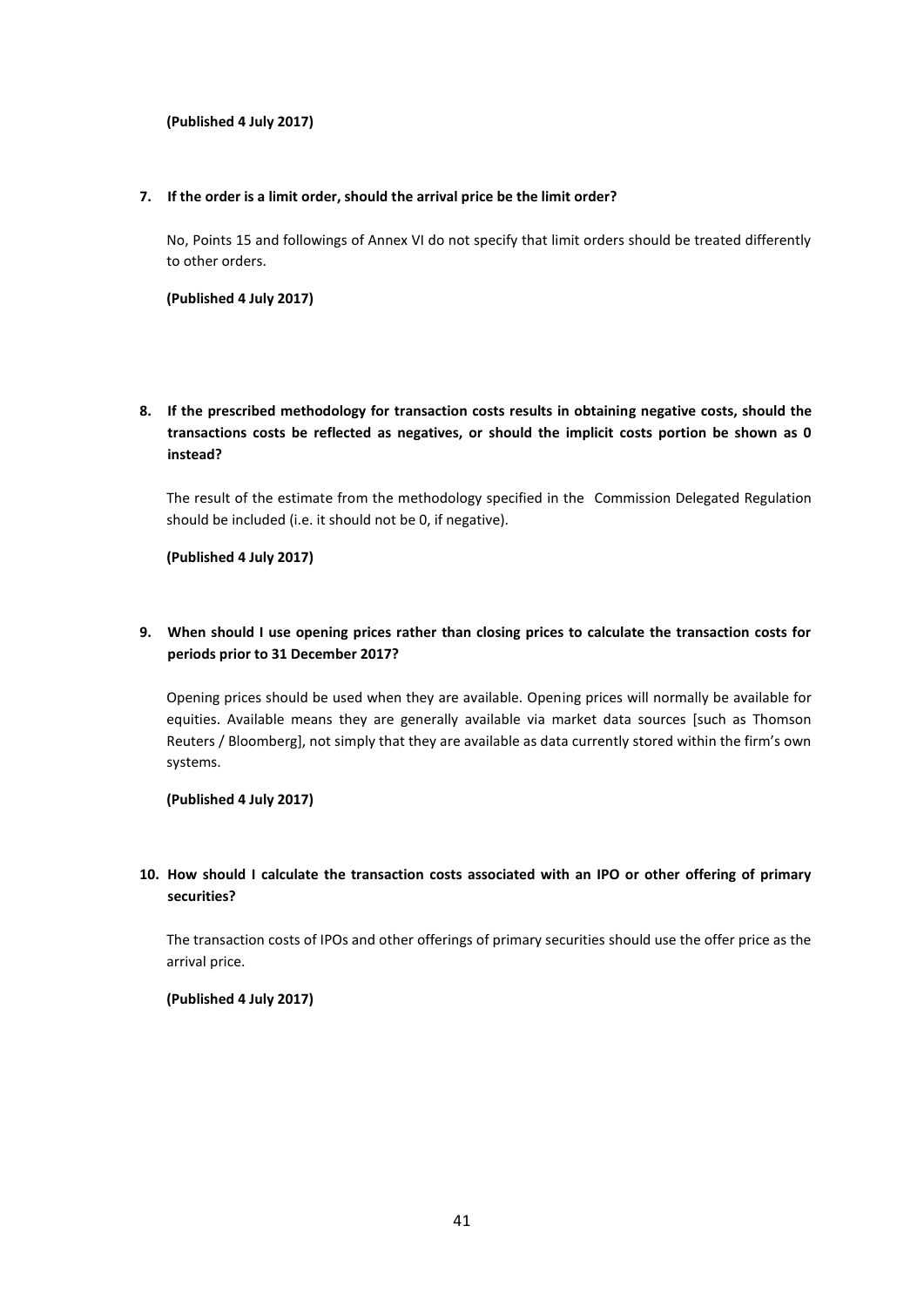# <span id="page-41-0"></span>**III. List of costs of PRIPs other than investment funds (Annex VI, Part 1) [Last update 17 December 2021]**

# **1. According to Point 33 (b) of Annex VI, the costs of the underlying shall be taken into account in the list of costs of PRIPs other than investment funds. How should this requirement be understood in the case of a structured product or derivative linked to the performance of a fund?**

First, it should be noted that if these costs are already taken into account (e.g. through the estimate of costs embedded in the price), these costs should not be accounted twice in the summary cost indicators, according to Point 77 of Annex VI. In addition, the methodology set out in the case of investment funds in the Points 5 (l), 5 (m) and 5 (n) should equally apply in the case of PRIPs other than investment funds (as well as in the case of insurance-based investment products which invest in funds).

#### **(Published 4 July 2017)**

**2. Is it correct to say that for the purpose of the Points 36 and followings, while the fair value of the product needs to be in line with accounting standards, it does not have to be necessarily equal to any accounting fair value (as accounting standards generally allow for provisions and adjustments to the fair value which are at book or portfolio level, rather at transaction level)?**

Yes, as mentioned in Point 40 of Annex VI, the rules referred to in Point 39 of this Annex VI on fair value shall aim at outlining a valuation process that complies with the applicable accounting standards in relation to fair value and the principles outlined in Points 40 - 46 of the same Annex. This does not mean that the value should be necessarily equal to the accounting fair value.

**(Published 4 July 2017)**

### **3. What value should be input into portfolio transaction costs of PRIPs other than investment funds?**

This will depend on the situation of each PRIP. All costs must be included but only once. When transaction costs are, for example, included in hedging costs, there should not be any double counting of such costs, as specified in Point 77 of Annex VI.

### **(Published 4 July 2017)**

**4. According to the Point 37 of Annex VI 'If the PRIIP manufacturer is unable to distinguish the relevant implicit costs to be disclosed as referred to in Point 29 of this Annex using the difference between the price and the fair value, it shall liaise with the issuer of the different components of the product, or the relevant body, in order to gather the relevant information on those costs'. Could you provide with an example of such a situation?** 

This situation in particular occurs when a contractual arrangement between two entities (e.g. one being the PRIIP manufacturer and the other the issuer of one or more derivative components used by the PRIIP manufacturer to structure its PRIIP) is such that the PRIIP manufacturer is not aware of the amount of hedging cost of a specific PRIIP.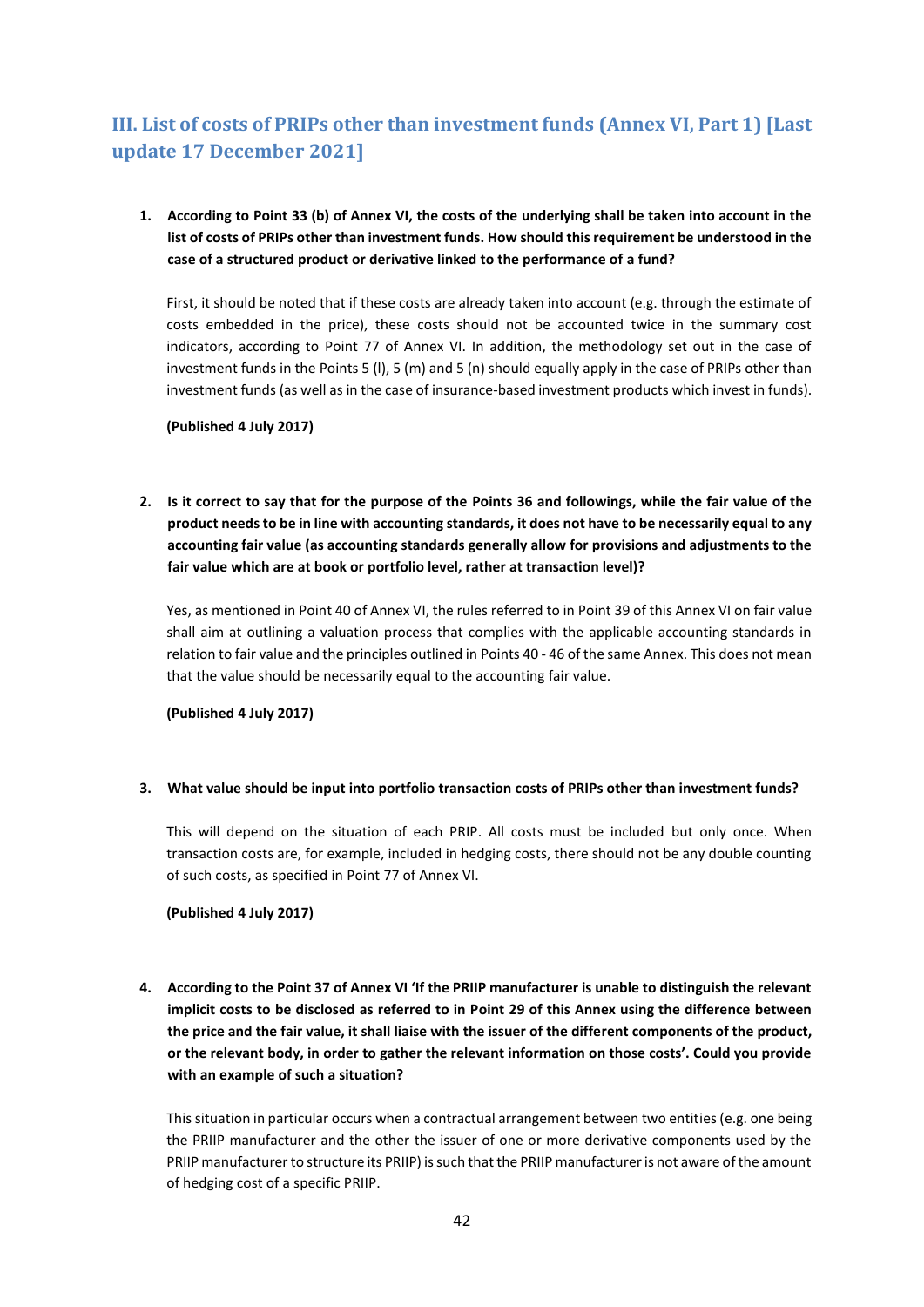# **5. The exchange as manufacturer may not know all the costs, since some costs are added by the broker. In this situation is it acceptable for the exchange only to report the costs which relate to the product as they create it?**

The manufacturer should only need to include distribution costs to the extent that the costs are fixed (e.g. certain) and the manufacturer is aware of them. Therefore an exchange does not need to include costs that are added by the broker, where these are different between different brokers. With respect to extra costs, Annex VII (table 1) of the Commission Delegated Regulation specify that the following explanatory text should be included in the KID: "*The person selling you or advising you about this product may charge you other costs. If so, this person will provide you with information about these costs, and show you the impact that all costs will have on your investment over time*".

**(Published 4 July 2017)**

**6. In the case of subscription products should manufacturer re-evaluate the fair value during the offering period and to modify the entry costs if a relevant change happened, regardless of whether his benefits do not increase/reduce, i.e. just because the market conditions changed the value of the PRIIPs?**

Yes. According to Article 15 of the Delegated Regulation, PRIIP manufacturers shall review the information contained in the KID every time there is a change that significantly affects or is likely to significantly affect the information contained in the KID, to verify whether the information contained in the KID remains accurate, fair, clear, and not misleading.

Regarding costs, if during the offering period the market conditions affect the fair value of the product, causing a relevant change in the implicit costs of the product the client will assume when he subscribes for the product, the manufacturer shall update the KID to ensure it remains accurate and inform the potential client before the subscription.

According to point 44 of Annex VI of the Delegated Regulation, in particular in the case of subscription products where long offering periods or high market volatility exists, a criterion to update cost information shall be defined by the manufacturer.

This is without prejudice of the obligations of distributors in these situations according to the applicable Regulations.

**(Published 17 December 2021)**

# **7. In the case of subscription products, should manufacturer also modify the entry costs, if the market conditions during the offering period increase the initial fair value and thus the entry costs are lower from the client's point of view?**

According to Article 15 of the Delegated regulation, if there is a relevant change in the costs included in the KID, the manufacturer shall update the document to ensure the KID remains accurate.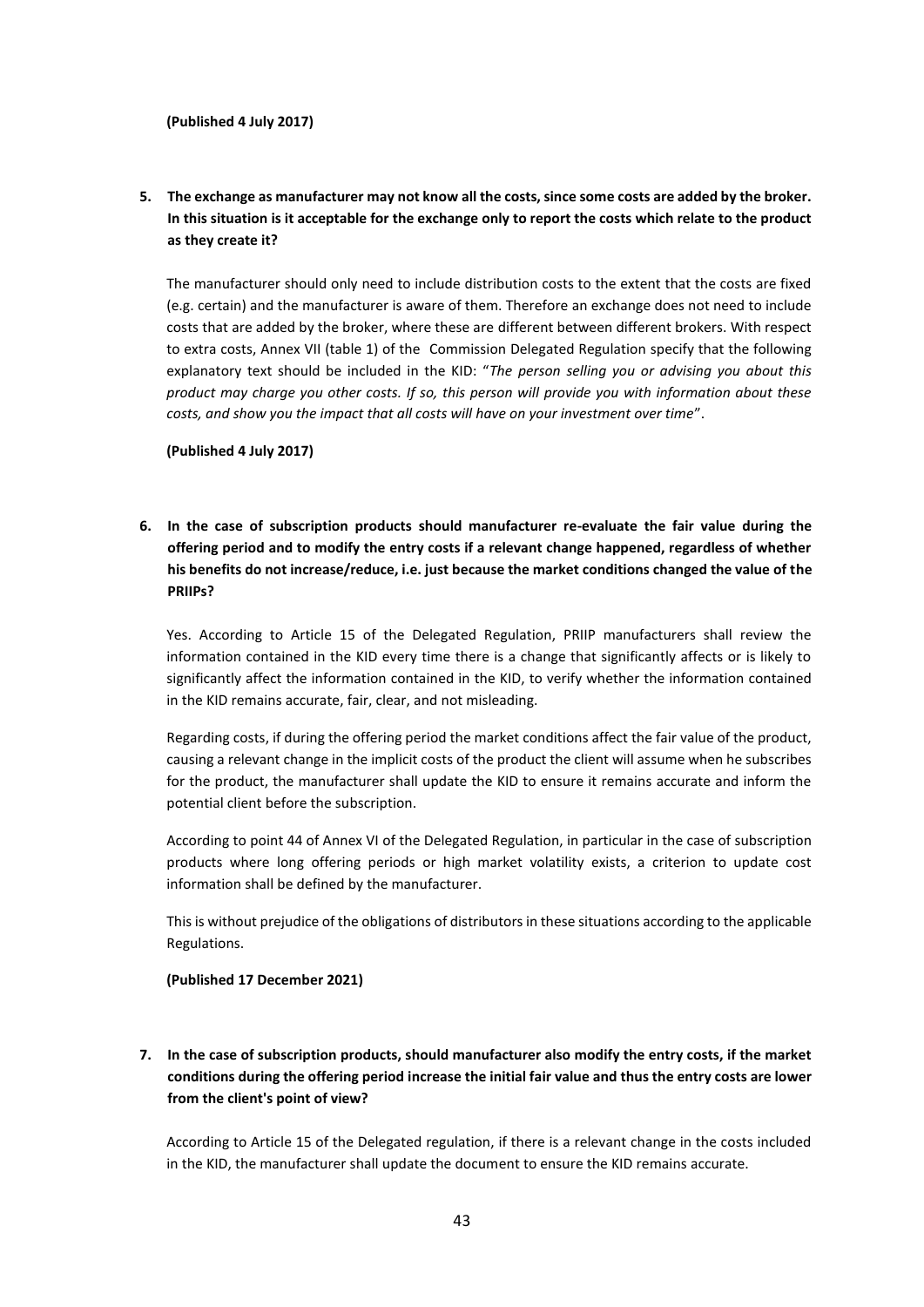**8. In the case of subscription products, shall the manufacturer modify the cost figures each time the KID is revised even if the revision is caused by a change in another element and his percentage variation criterion for costs is not exceeded?**

Yes. According to Article 16 of the Delegated Regulation, PRIIP manufacturers shall without undue delay revise the KID where changes to the KID need to be made and shall ensure that all sections of the KID affected by such changes are updated.

This is without prejudice of the obligations of distributors in these situations according to the applicable Regulations.

#### **(Published 17 December 2021)**

**9. In the case of subscription products, could the manufacturer include a reference to the variation (+/- Costs) due to variation in market conditions during the offering period? So, the client always will have detailed costs and what is the real margin of the manufacturer.** 

No. A reference to potential variations in costs due to market conditions does not ensure accurate cost information for the client. According to Article 15 of the Delegated regulation, if there is a relevant change in the costs of the product to be assumed by investors indicated in the KID, the manufacturer shall update the document to ensure the KID remains accurate. According to point 44 of Annex VI, in particular, where long offering periods or high market volatility exists, a criterion to update cost information shall be defined.

#### **(Published 17 December 2021)**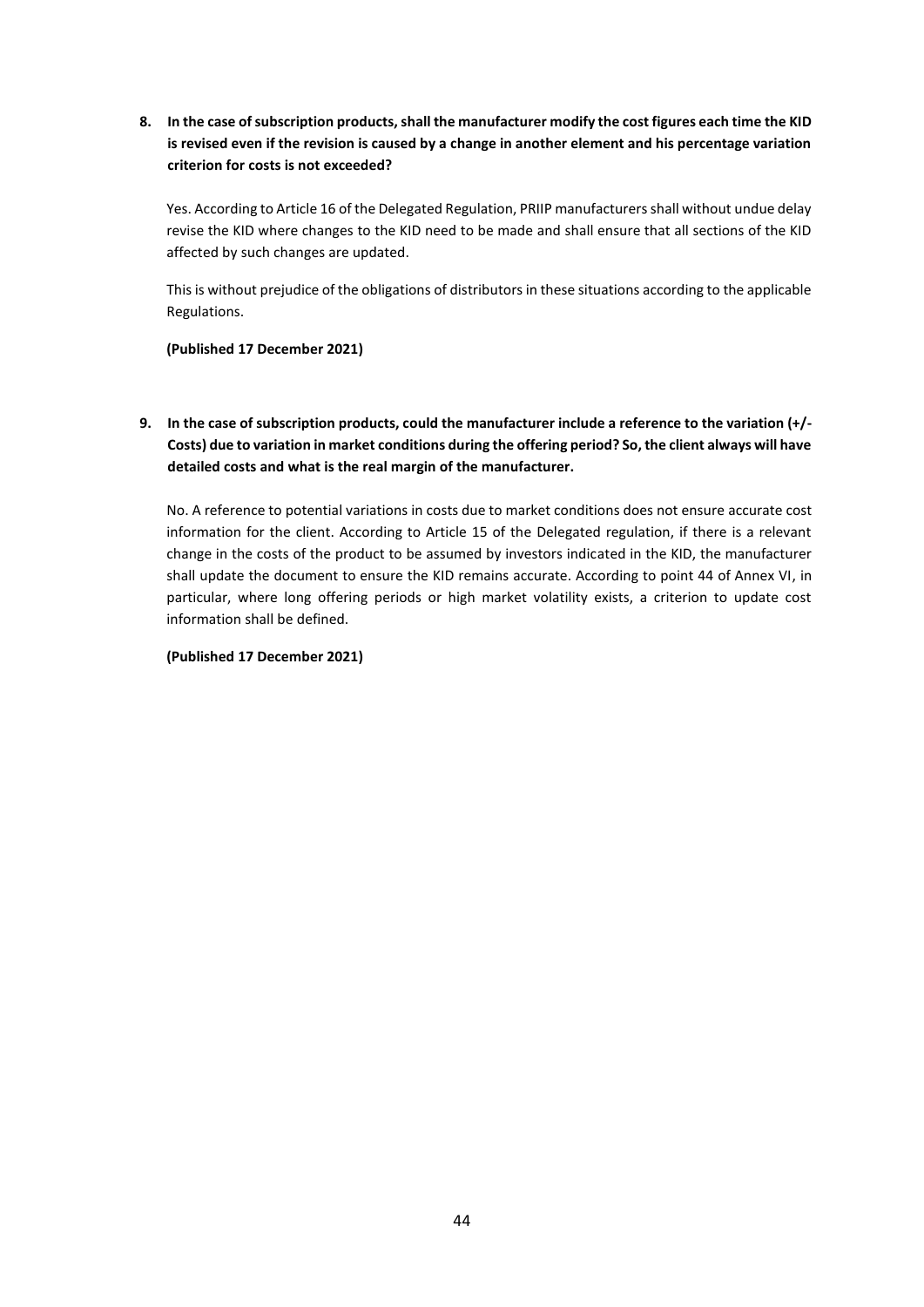# <span id="page-44-0"></span>**IV. List of costs of insurance-based investment products (Annex VI, Part 1) [Last update 4 July 2017]**

### **1. Are portfolio costs for traditional endowment insurances to be taken into account in the summary cost indicator of the KID?**

Yes, Point 52 (g) of Annex VI indicates that "Any amount implicitly charged on the amount invested such as the costs incurred for the management of the investments of the insurance company (deposit fees, costs for new investments, etc.)" shall be taken into account in the summary cost indicator. And Point 52 (h) of Annex VI specifies that "payments to third parties to meet costs necessarily incurred in connection with the acquisition or disposal of any asset owned by the insurance-based investment product (including transaction costs as referred to in Points 7 to 23 of this Annex" shall also be taken into account in the summary cost indicators.

**(Published 4 July 2017)**

**2. Does Point 53 of Annex VI apply inter alia to insurance-based investment products (unit-linked products as well as non-unit-linked products) in which the capital provided by investors is invested in UCITS, AIFs or other PRIIPs?**

Yes, this Point applies to insurance-based investment products that invest a part of their assets in UCITS or AIFs in a PRIIP other than UCITS or AIFs or in an investment product other than a PRIIP. Points 5 (l), 5 (m) and 5 (n) of Annex VI shall then apply respectively.

**(Published 4 July 2017)**

**3. Point 52(h) of Annex VI indicates that transaction costs are included in the 'other ongoing costs'. Does that mean that in the table 2 'Composition of costs" of the Annex VII, transaction costs should be included in the costs of the line 'other ongoing costs' and not shown separately in the section 'ongoing costs' of that table?** 

No, as indicated in Point 66 of the Annex VI and in the table 2 of the Annex VII itself, transaction costs should be shown separately in the section "ongoing costs" of the table 2 of the Annex VII.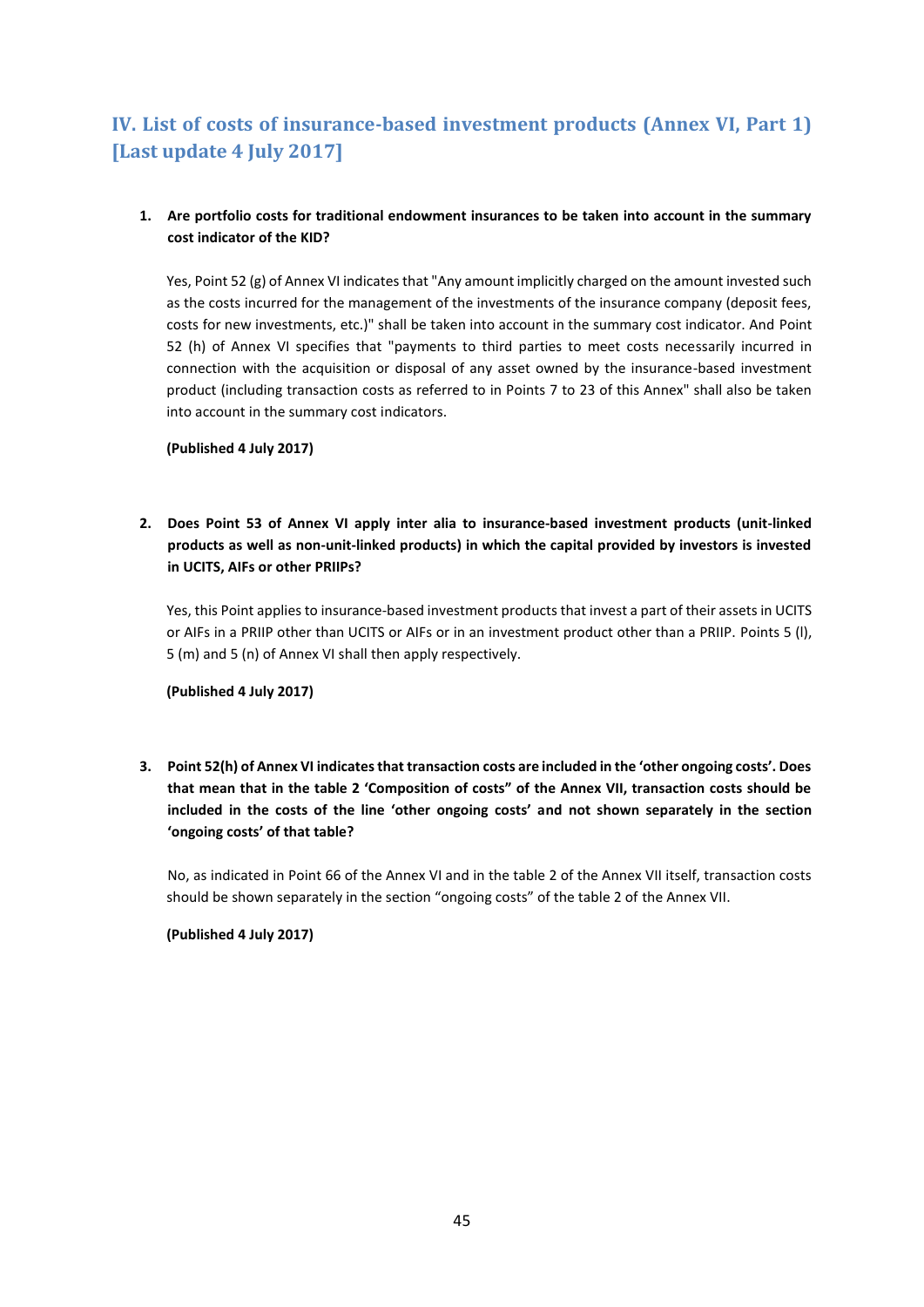# <span id="page-45-0"></span>**V. Calculation of the summary cost indicators (Annex VI, Part 2) [Last update 19 July 2018]**

**1. The Reduction in Yield (RIY) summary cost indicator is based on the moderate scenario of the performance scenario section of the KID (according to Point 71 (a) of Annex VI), which is based on prices which are already net of charges. Is it therefore necessary to add the charges back into the returns and then deducting all costs to arrive at a net return when calculating the RIY indicator?** 

No, the estimation of the future benefits for the purpose of the calculation of the RIY indicator shall be calculated according to the methodology and hypothesis used for the calculation of the moderate scenario of the performance scenario section of the KID (except for PRIIPs as referred to in Point 17 of Annex IV, according to Point 71 (c)), without further deductions or calculations.

**(Published 4 July 2017)**

**2. For a product with tiered charging, is it possible to make an assumption on investment growth to reflect in the cost over time section given it is difficult to determine what the underlying assets are?** 

In this case as well, according to Point 71 (a) of Annex VI, the estimation of the future benefits for the purpose of the calculation of the RIY indicator shall be calculated according to the methodology and hypothesis used for the estimation of the moderate scenario of the performance scenario section of the KID.

**(Published 4 July 2017)**

**3. In the case of unit-linked products the underlying of which are UCITS, is it possible to use a predetermined yield for the purpose of the estimation of the benefits to be used in the calculation of the RIY indicator?**

In this case as well, according to Point 71 (a) of Annex VI, the estimation of the future benefits for the purpose of the calculation of the RIY indicator shall be calculated according to the methodology and hypothesis used for the estimation of the moderate scenario of the performance scenario section of the KID. Please also refer to Points 74 to 76 of Annex VI which are specific to insurance-based investment products.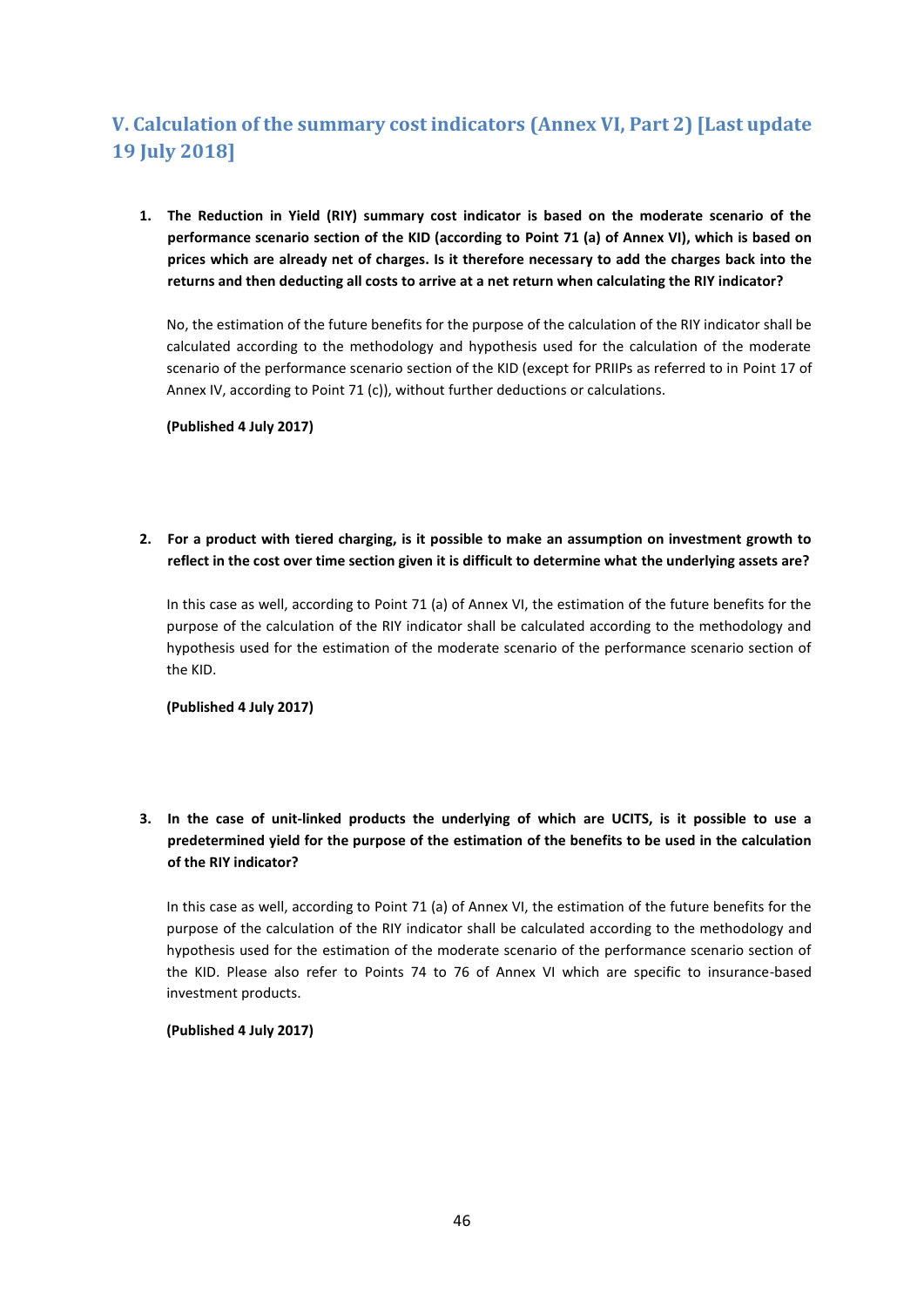# **4. If the moderate scenario shows a total loss of capital or even a negative return, should this be used to present the costs, in which case the Reduction-in-Yield would suggest no or very low costs?**

Where the moderate scenario shows the total loss of capital invested or more (i.e. is less than or zero), point 71(c) of Annex VI should be applied in order to avoid potential errors in the calculation. That is performance is assumed to be 3% annual growth for the purposes of determining the reduction in yield.

**(Published 19 July 2018)**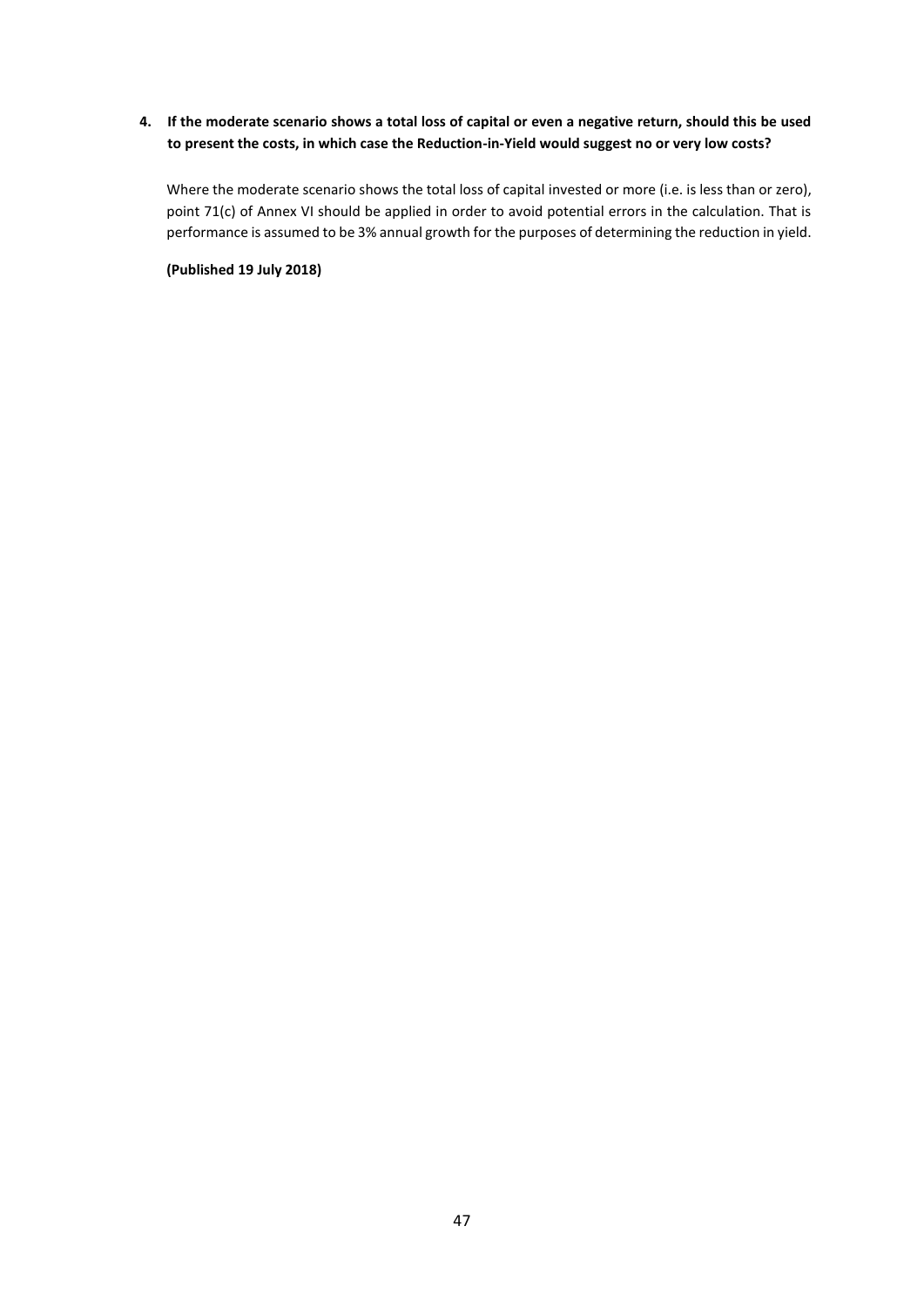# <span id="page-47-0"></span>**VI. Presentation of costs (Annex VII) [Last update 17 December 2021]**

# **1. Should entry and exit fee ratios under the table 'Composition of costs' of Annex VII be recalculated as an impact per year based on the recommended holding period instead of a RIY figure?**

No, the calculation of all costs in the second table 'Composition of costs' are specified in Points 61 and followings of Annex VI. These are RIY indicators calculated at the recommended holding period, allowing these figures to be consistent with the RIY at the recommended holding period included in the second line 'Impact on return (RIY) per year' of the first table 'Cost over time', as specified in Annex VII.

**(Published 4 July 2017)**

# **2. Should the line 'Incidental costs' (performance fees and carried interests) included in the table 'Composition of costs' of Annex VII be included in the case of insurance-based investment products and PRIPs other than investment funds?**

No, according to Points 6 and 68 of Annex VI, incidental costs and incidental costs ratios apply to investment funds, not to the other types of PRIIPs.

**(Published 4 July 2017)**

#### **3. Which impact of costs on the investment return is shown in table 2 (composition of costs)?**

The table shows the impact of the different types of costs on the investment return the investor might get at the end of the recommended holding period. The values indicated are the annualized impact on return per year, and more precisely the RIY at the recommended holding period.

**(Published 4 July 2017)**

### **4. How should the information on costs mentioned in Article 2(4) of the delegated Regulation 2017/653 be presented?**

Article 2(4) of the Delegated Regulation indicates that "*The details of insurance benefits in the section entitled 'What is this product?' of the key information document shall include ( ... ) or the impact of the cost part of the biometric risk premium taken into account in the recurring costs of the 'Costs over the time table' calculated in accordance with Annex VII*".

So that this information on the cost part of the biometric risk premium is shown to retail investors in a comparable and consistent way, the cost part of the biometric risk premium could be presented using a cost ratio, as for the other types of costs presented in the KID. For the purpose of this question and answer, this ratio is called in the following parts of this answer the "insurance costs ratio".

For the calculation of this insurance costs ratio, the costs to be disclosed should be the insurance costs according to Points 59 and 60 of Annex VI for insurance based investment products and the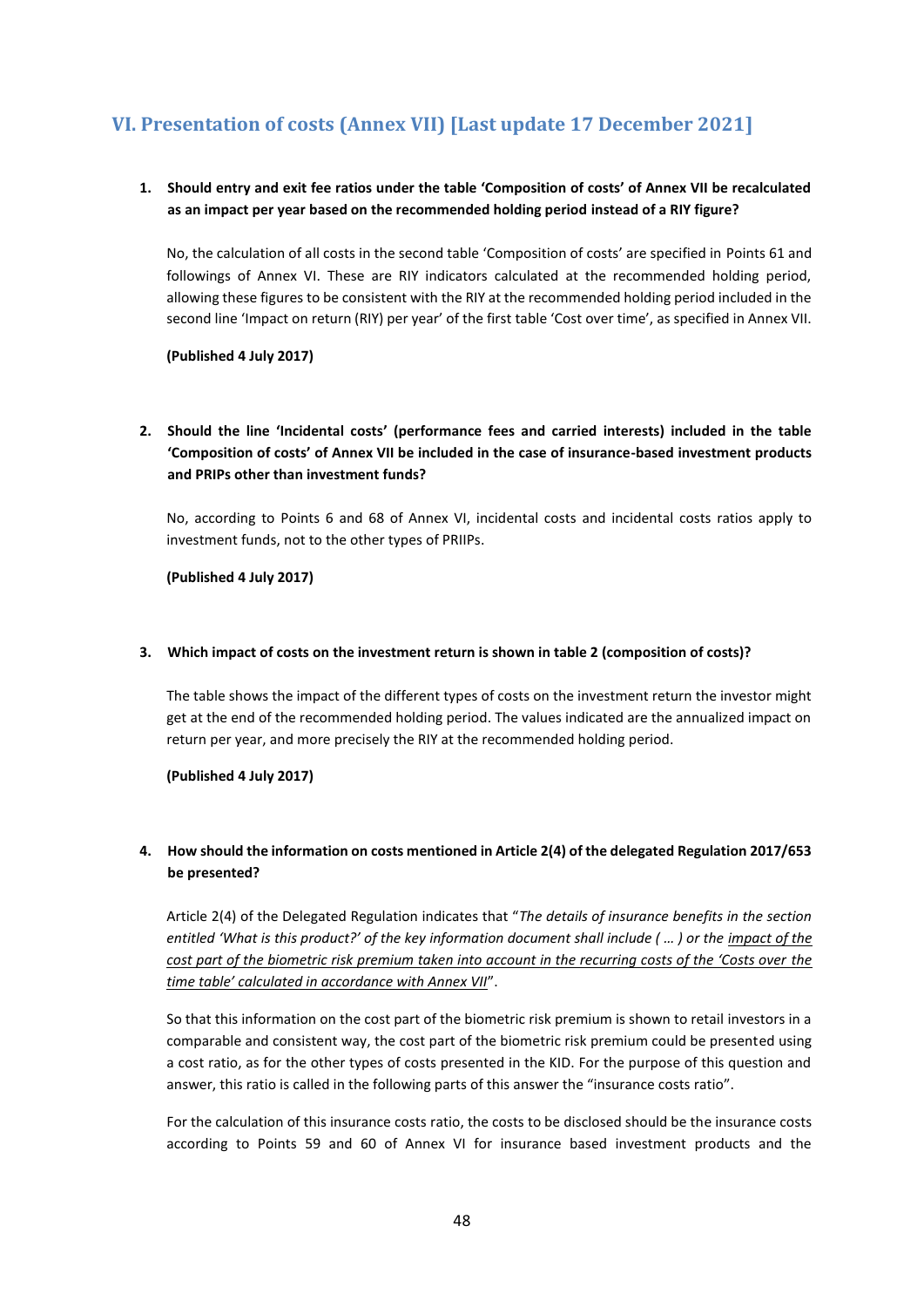methodology to be used for the calculation of the ratio should be the methodology described in Points 70 to 76 of Annex VI.

This information on this cost part of the biometric risk premium could be accompanied with the following narratives:

"This is the impact of insurance costs.

[Where full biometric risk premium presented]. This is the impact of the amount you are paying to buy insurance protection.

[Where cost part of the biometric risk premium presented] This is the impact of the amount you are paying for insurance cover which exceeds the estimated value of insurance benefits

Insurance costs are included in the "total costs" and "other ongoing costs" presented in the cost section.

**(Published 18 August 2017)**

#### **5. Is the biometric risk premium part of the investment of insurance-based investment products?**

In order to be consistent with table 1 in Annex VII (Cost over time), where investment is 10000 EUR (or 1000 EUR regular premium), investment should be the total payment made by the retail investor and insurance premium should be part of it. Furthermore, since insurance costs are part of the total costs, the biometric risk premium is a part of the total investment.

**(Published 18 August 2017)**

**6. When performance fees or exit costs are not applicable for a product - does the format of Table 2 Composition of costs allow that the manufacturer to mention 'n.a.' instead of '0%' in the table?** 

Yes, in that specific case, the table 2 Composition of costs allows the manufacturer to mention 'n.a.' instead of '0%' in the table."

**(Published 18 August 2017)**

**7. For derivatives that do not require an investment, does the format of Table 2 Composition of costs allow to use the word 'Notional amount' instead of 'Investment'?**

Yes, the words 'Notional amount' could be used in that case.

**(Published 18 August 2017)**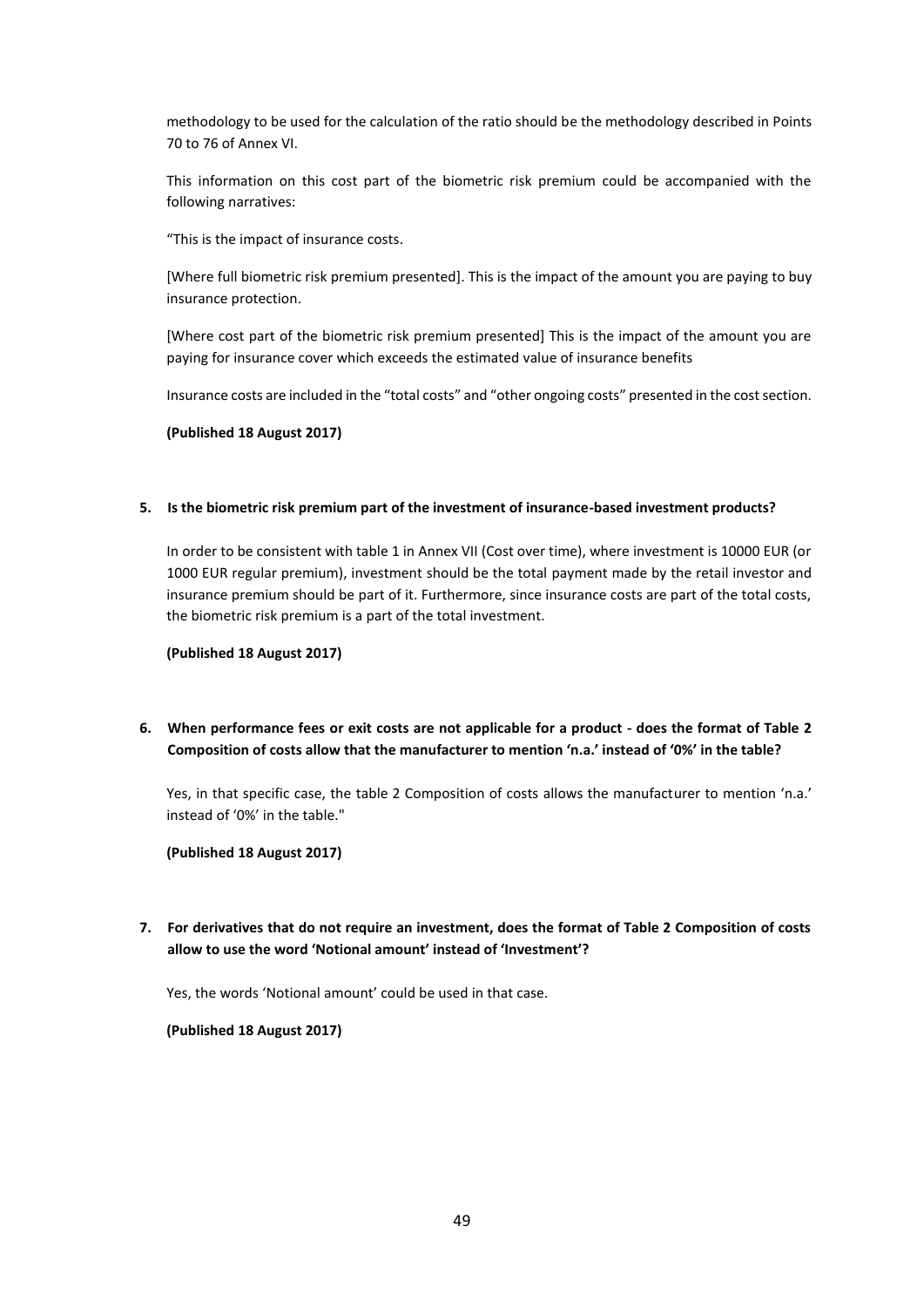**8. The paragraph which comes directly after the heading "Table 1" ("The person selling you or advising you about this product …") is duplicate in view to Element K of Annex V and does not apply to all PRIIPs. Is this compulsory?** 

Yes, because these statements apply to two different sections of the KIDs (costs and performance scenarios) in which this information is equally relevant.

**(Published 18 August 2017)**

#### **9. What shall be shown as "Total costs" in Table 1?**

"Total costs" in Table 1 of Annex VII of the Delegated Regulation shall show in monetary terms the aggregated amount of costs associated with the investment for the case that the retail investor invests the amounts indicated in points 90 and 91 of the Delegated Regulation (10 000 EUR or 1 000 EUR yearly for regular premium insurance-based investment products or an amount of similar magnitude if not Euros).

This figure shall consider all the costs indicated in the list of costs and the calculation methodologies in Annex VI, Part 1 of the PRIIPs Delegated Regulation. The methodology "reduction in yield" described in Part 2 of Annex VI shall only be used to calculate the summary costs indicators in percentage terms.

#### **(Published 17 December 2021)**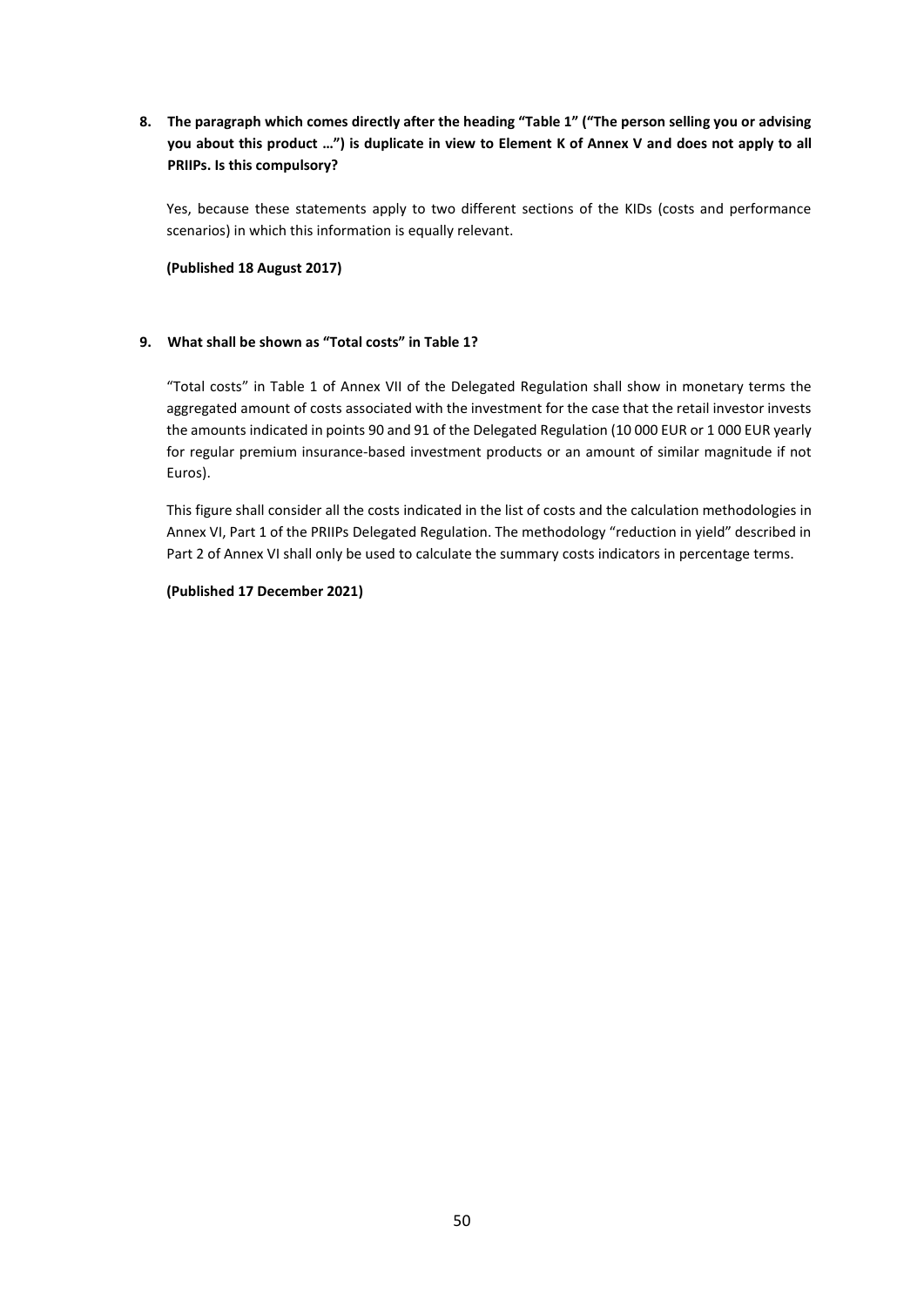# <span id="page-50-0"></span>**VII. Other topics on costs [Last update 4 July 2017]**

#### **1. At what frequency must the Recurring costs and Incidental costs be calculated?**

According to Point 79 of Annex VI all cost ratios shall be calculated at least once a year.

**(Published 4 July 2017)**

**2. Point 80 of Annex VI specifies that "the costs are assessed on an 'all taxes included' basis. Which types of taxes are referred to in this point?**

These taxes are not the taxes directly paid by the investor, but the taxes that are included in the product (such as transaction tax - duty stamp, financial transaction tax, etc.)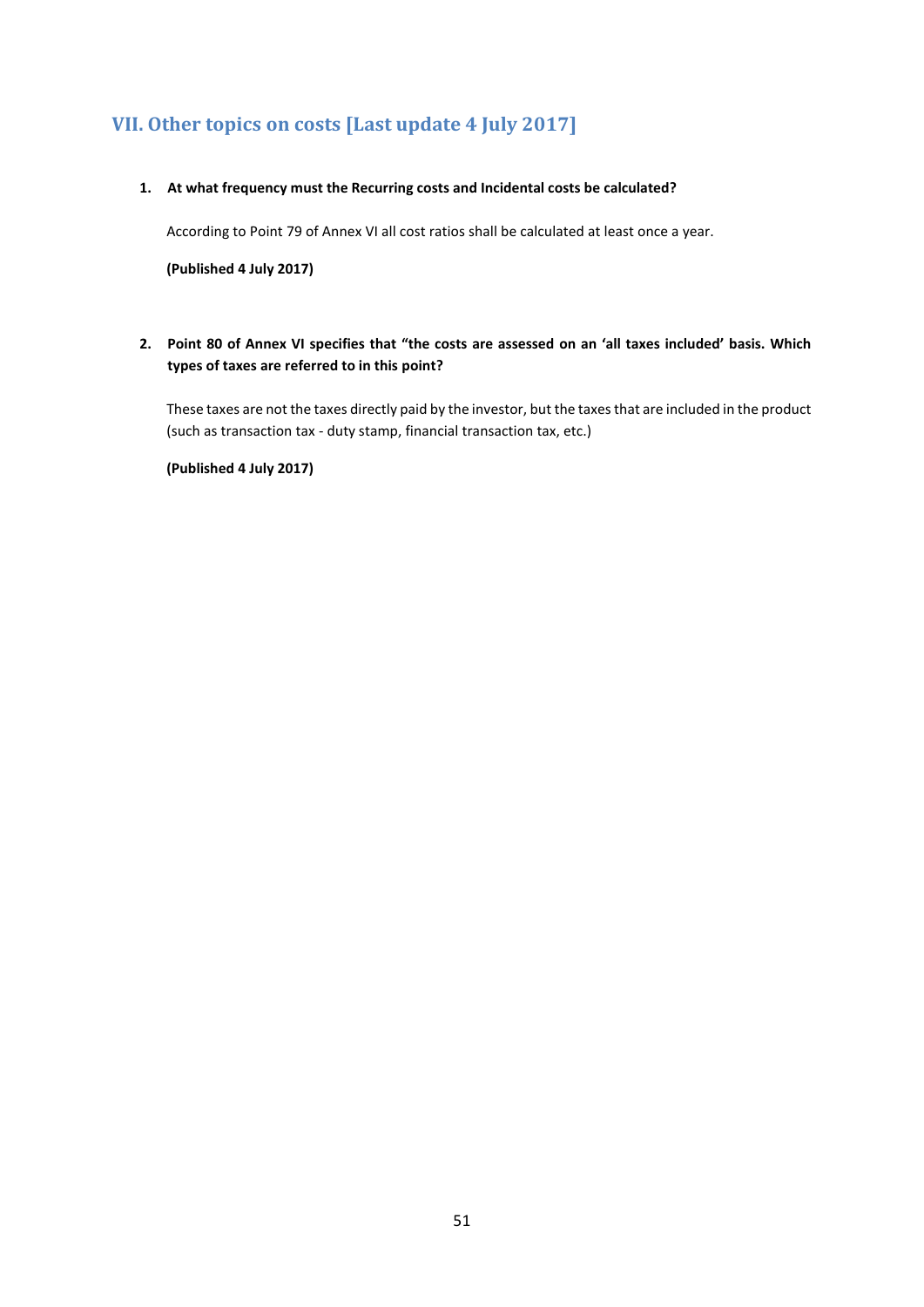# <span id="page-51-0"></span>**Appendix I**

# <span id="page-51-1"></span>**Standardised transaction costs: examples of calculation [Last update 4 July 2017]**

**The procedure explained in Point (c) of Point 21 of Annex VI, Part I can be broken down as follows:**

# **EXAMPLES OF CALCULATION**

### Step 1: Index selection

Identify the relevant index on the basis of table below.

| <b>Asset Classes</b>                 | <b>Sub Asset Classes</b>                                                        | Indice                                               |  |  |
|--------------------------------------|---------------------------------------------------------------------------------|------------------------------------------------------|--|--|
|                                      |                                                                                 | JPMorgan EMU AAA-A +                                 |  |  |
|                                      |                                                                                 | JPMorgan US                                          |  |  |
|                                      | similar<br>Government<br>bonds<br>and                                           |                                                      |  |  |
| <b>Government bonds</b>              | instruments developed market rating<br>AAA-A                                    | Barclays Euro Sovereign High Quality<br><b>Index</b> |  |  |
|                                      |                                                                                 |                                                      |  |  |
|                                      | similar<br>bonds<br>Government<br>and<br>instruments developed market different |                                                      |  |  |
|                                      | rating below A                                                                  | filtering on JPMEMU or iBoxx € Overall               |  |  |
|                                      |                                                                                 | JPMorgan EMBIG Diversified                           |  |  |
| bonds                                |                                                                                 |                                                      |  |  |
| Government<br>emerging markets (hard | Government bonds emerging markets                                               | <b>Barclays EM Local Currency</b>                    |  |  |
| and soft currency)                   | (hard and soft currency)                                                        | Liquid Government Index                              |  |  |
|                                      |                                                                                 | Barclays Euro Corporate IG +                         |  |  |
| grade<br>Investment                  |                                                                                 | <b>Barclays US Corporate IG</b>                      |  |  |
| corporate bonds                      | Investment grade corporate bonds                                                | EURO STOXX 50 <sup>®</sup> Corporate Bond            |  |  |
|                                      |                                                                                 | Markit iBoxx EUR High Yield Liquid +                 |  |  |
| <b>Other corporate bonds</b>         | High yield corporate bonds                                                      | Markit iBoxx USD High Yield Liquid                   |  |  |
|                                      | Money market instruments (for the sake                                          |                                                      |  |  |
|                                      | of clarity, money markets funds not                                             |                                                      |  |  |
| Liquidity                            | included)                                                                       | <b>Barclays Euro Treasury Bill</b>                   |  |  |
|                                      |                                                                                 | <b>MSCI World Large Cap</b>                          |  |  |
| developed<br><b>Shares</b>           |                                                                                 | STOXX® Europe 50                                     |  |  |
| markets                              | Large-cap shares (developed markets)                                            | STOXX® Developed Markets 150                         |  |  |
|                                      | Mid-cap shares (developed markets)                                              | <b>MSCI World Mid Cap</b>                            |  |  |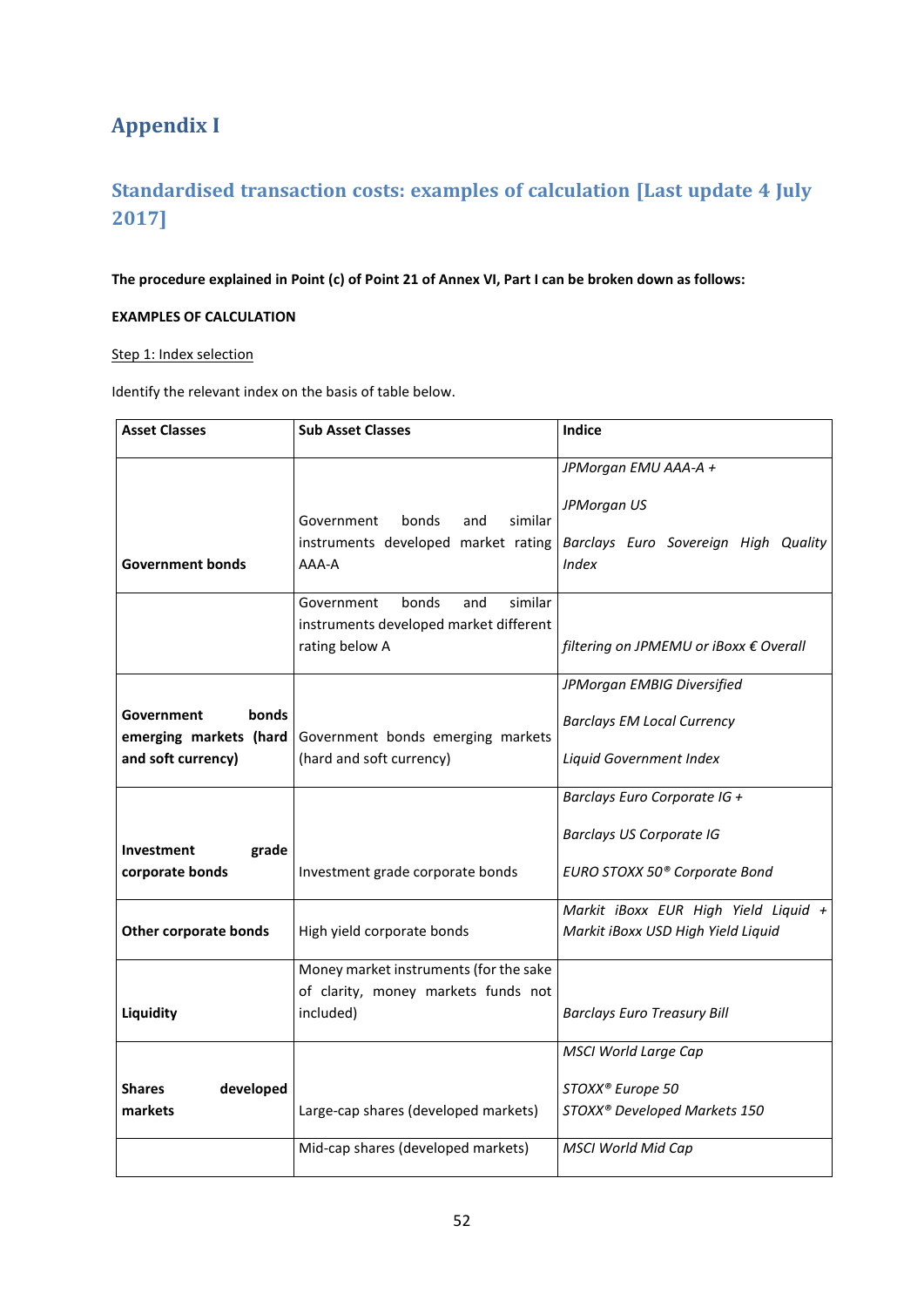|                                |                                      | EURO STOXX <sup>®</sup> Mid                   |
|--------------------------------|--------------------------------------|-----------------------------------------------|
|                                |                                      | MSCI World Small Cap                          |
|                                | Small-cap shares (developed markets) | EURO STOXX® Cap                               |
|                                |                                      | <b>MSCI Emerging Markets Large Cap</b>        |
| <b>Shares emerging markets</b> | Large-cap shares (emerging markets)  | STOXX <sup>®</sup> Emerging Markets 50        |
|                                |                                      | <b>MSCI Emerging Markets Mid Cap</b>          |
|                                | Mid-cap shares (emerging markets)    | STOXX <sup>®</sup> Emerging Markets 500 Mid   |
|                                |                                      | <b>MSCI Emerging Markets Small Cap</b>        |
|                                | Small-cap shares (emerging markets)  | STOXX <sup>®</sup> Emerging Markets 500 Small |

#### Step 2: Time period

Identify the valuation day (the tenth business day of the month) and the time period (the 12 months before YYYY/MM).

### Step 3: Collect the index/indexes constituents

Collect the index/indexes (Step 1) constituents and their weights for each day of valuation of each month during the time period (as defined in Step 2). (Following an example related to the government bond index).

| Date     | <b>ISIN</b>       | Rating     | Index Weight<br>$(\%)$ |
|----------|-------------------|------------|------------------------|
| 20160331 | ISIN1             | AA+        | 0,00269808             |
| 20160331 | ISIN <sub>2</sub> | <b>BB</b>  | 0,00290327             |
| 20160331 | ISIN <sub>3</sub> | AAA        | 0,00329052             |
| 20160331 | ISIN4             | AA-        | 0,00155998             |
| 20160331 | ISIN <sub>5</sub> | <b>BBB</b> | 0,00133706             |
|          | .                 |            | .                      |
| TOTAL    |                   |            | 100%                   |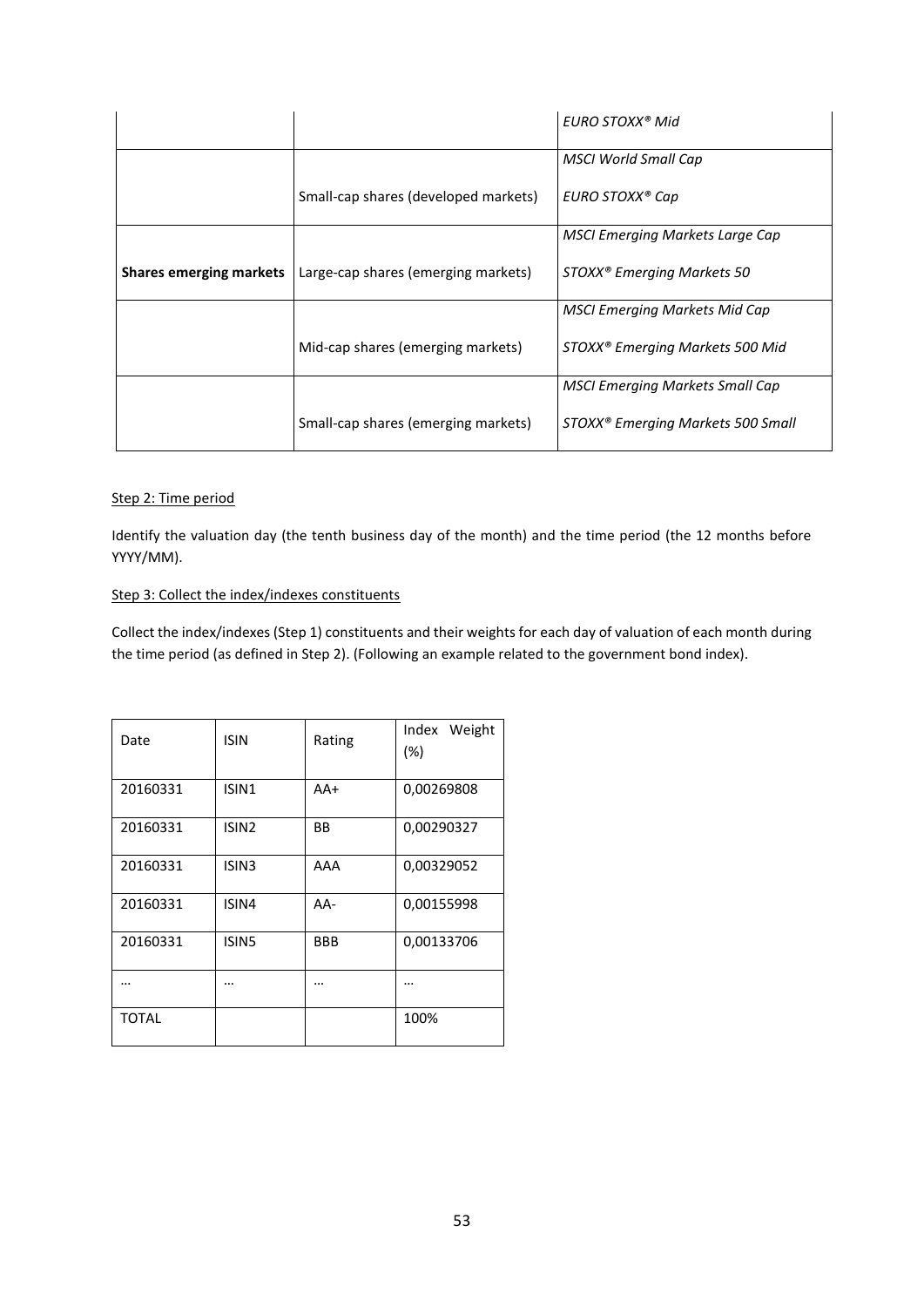#### Step 4: Select the source of the closing bid-ask spread

Collect the closing bid-ask spread of the constituents identified in Step 4 for each day of valuation from the source of information identified.

There could be different sources of information for the closing bid-ask spreads of the underlying indexes, since this information may be not available from the index provider [and/or it could be costly]. The selection of the source should be based on reasonable grounds and resulting from an internal procedure. As an example, the potential data source for closing bid-ask spreads of the underlying indexes may be:

- the index provider;
- Multilateral Trading Facilities [as an example MarketAxess];
- Alternative trading system
- Data providers [as an example Bloomberg BVAL, Bloomberg BondTrade Composite (CBBT/BBT), Bloomberg Generic Number (BGN)].

| Date     | <b>ISIN</b>       | Rating   | Index/composite<br>Weights (in %) | PX-BID      | <b>PX-ASK</b> |
|----------|-------------------|----------|-----------------------------------|-------------|---------------|
| 20160331 | ISIN1             | $AA+$    | 0,303341                          | 105,3984375 | 105,484375    |
| 20160331 | ISIN <sub>3</sub> | AAA      | 0,326410                          | 106,9296875 | 107           |
| 20160331 | ISIN4             | $AA-$    | 0,369948                          | 108,46875   | 108,53125     |
| $\cdots$ | $\cdots$          | $\cdots$ |                                   |             |               |
|          |                   |          | 100,00                            |             |               |

To estimate the transaction cost twelve monthly observation should be taken.

#### Step 5: Calculate the estimate cost of transaction of each point in time

For each day of valuation, the bid-ask spread collected for each constituent (step 5) is divided by two applying the following formula (please see column D in the next table)

$$
\frac{P_{ask} - P_{bid}}{2*P_{mid}}
$$

(Remark: in the denominator the multiplication \*Pmid is intended to obtain a standardised data).

Then, calculate the estimated cost of transaction at each point in time (E) by multiplying (A) and (D) and adding the results.